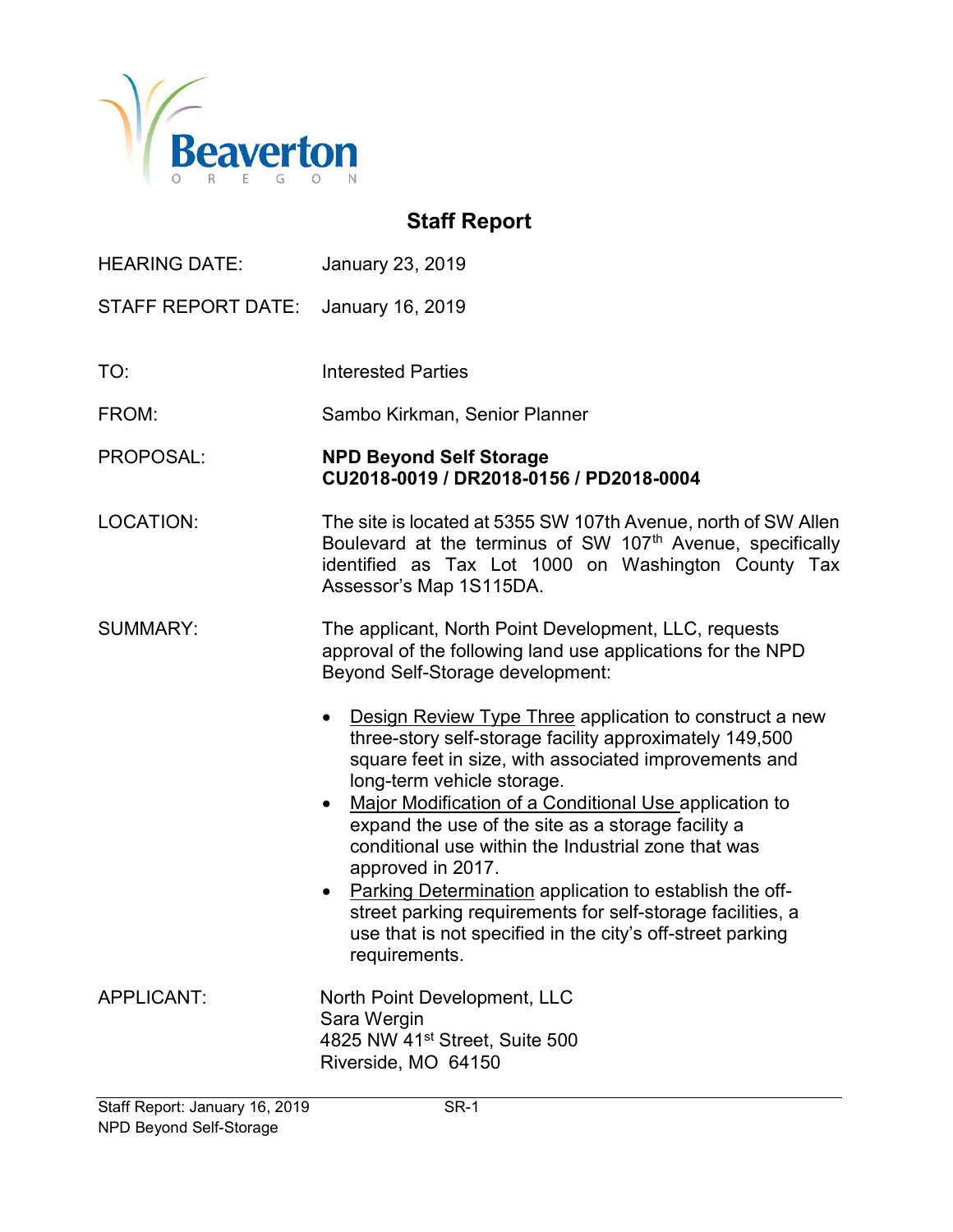| APPLICANT'S<br><b>REPRESENTATIVE:</b> | Harper, Houf, Peterson, Righellis, Inc.<br><b>Brad Kilby</b><br>205 SE Spokane Street, Suite<br>Portland, OR 97202      |
|---------------------------------------|-------------------------------------------------------------------------------------------------------------------------|
| <b>PROPERTY</b><br><b>OWNER:</b>      | Iron Gate Beaverton 2, LLC<br><b>Glen Aronson</b><br>305 Camino Bravado<br>San Clemente, CA 92673                       |
| <b>RECOMMENDATION:</b>                | APPROVAL of CU2018-0019 / DR2018-0156 / PD2018-0004<br>NPD Beyond Self-Storage, subject to conditions identified at the |

end of this report.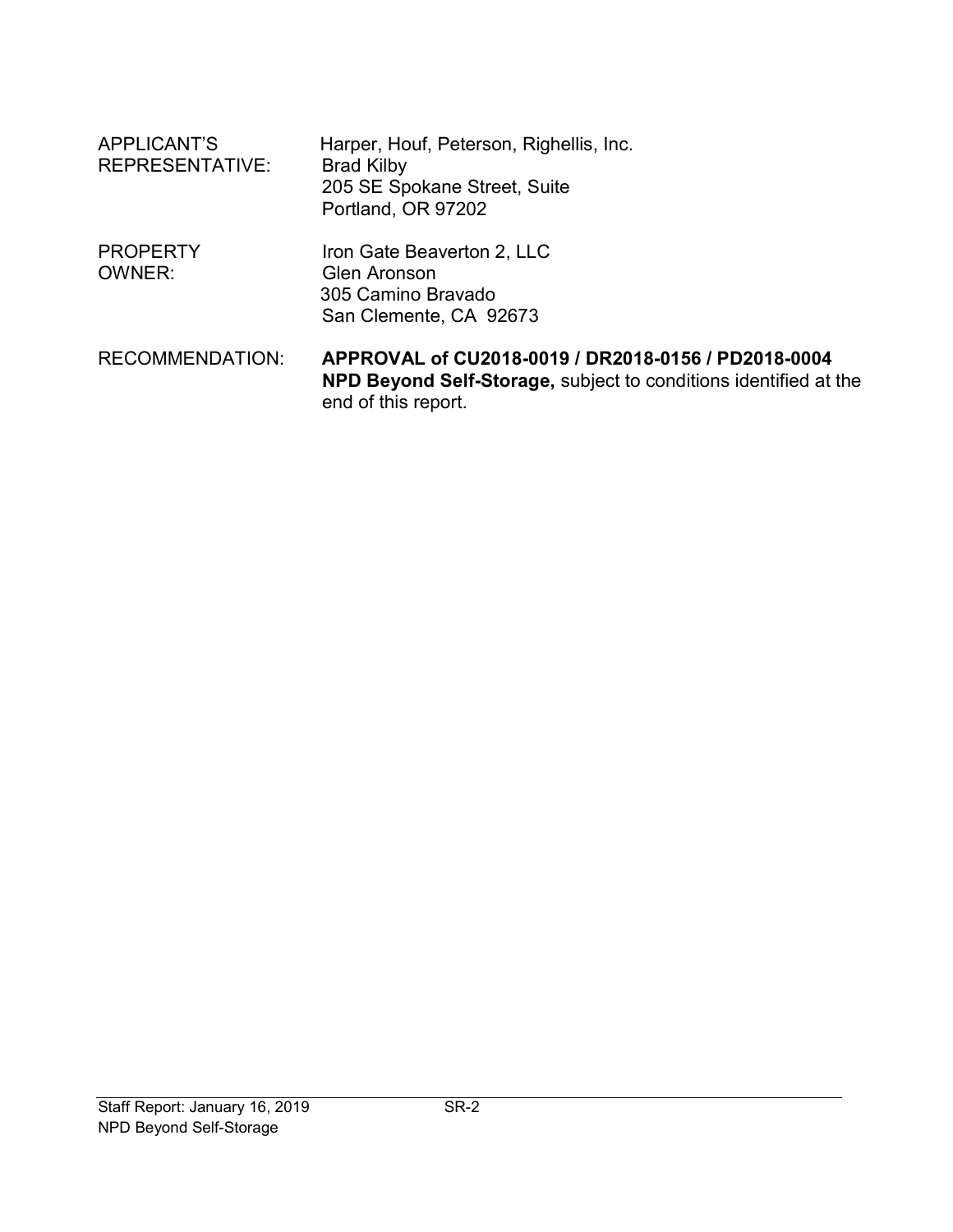

# ZONING/VICINITY MAP AND AERIAL PHOTO



Staff Report: January 16, 2019 SR-3 NPD Beyond Self-Storage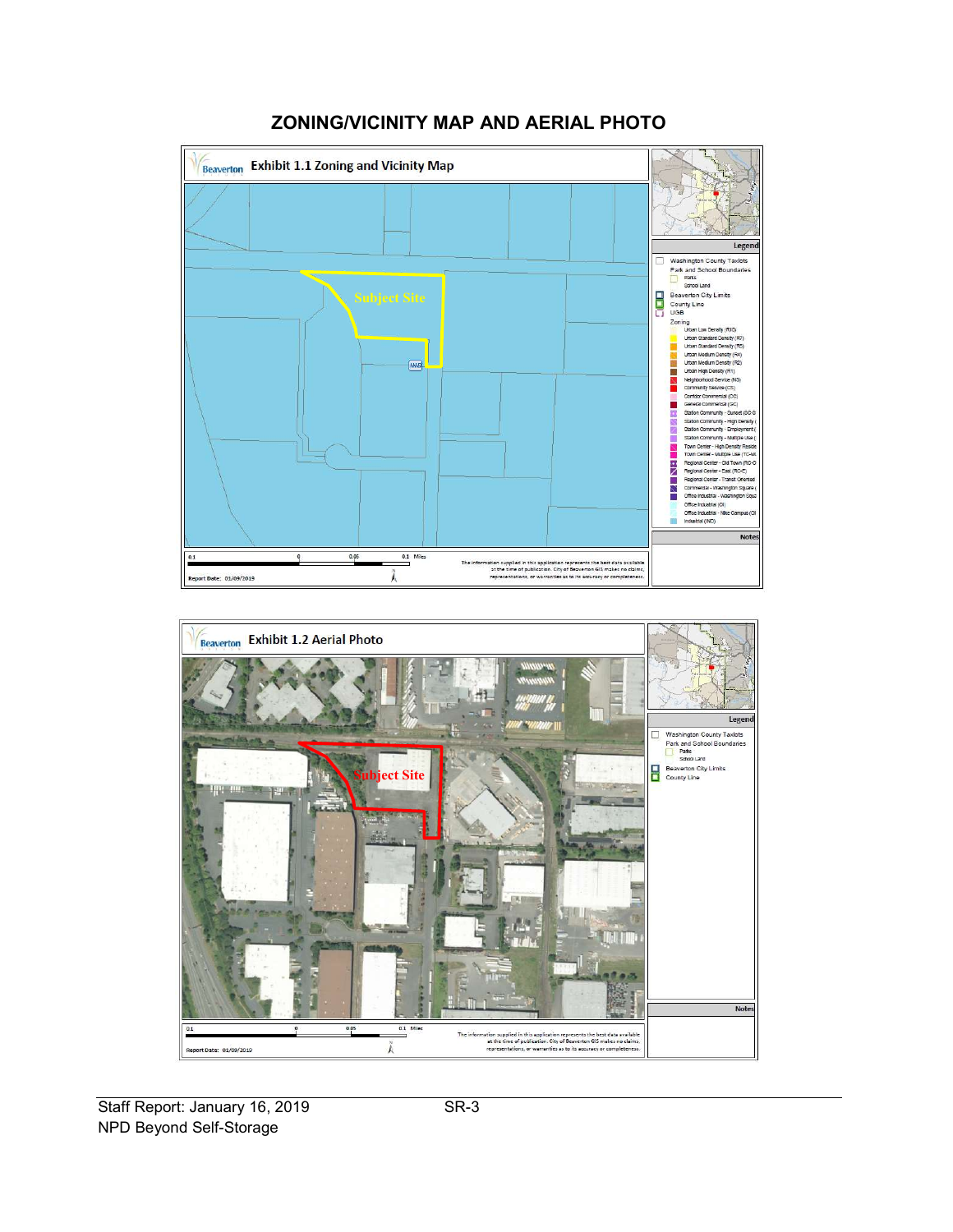# BACKGROUND FACTS

### **Key Application Dates**

| <b>Application</b> | <b>Submittal Date</b> | <b>Deemed Complete</b> | $120$ -Day    | $365-Day*$   |
|--------------------|-----------------------|------------------------|---------------|--------------|
| CU2018-0019        | Nov 6, 2018           | Dec. 4, 2018           | April 3, 2019 | Dec. 4, 2019 |
| DR2018-0156        | Nov 6, 2018           | Dec. 4, 2018           | April 3, 2019 | Dec. 4, 2019 |
| PD2018-0004        | Nov 6, 2018           | Dec. 4, 2018           | April 3, 2019 | Dec. 4, 2019 |

\* Pursuant to Section 50.25.9 of the Development Code this is the latest date, with a continuance, by which a final written decision on the proposal can be made.

## Existing Conditions Table

| <b>Zoning</b>                   | Industrial (IND)                                                                                                                                                           |  |  |
|---------------------------------|----------------------------------------------------------------------------------------------------------------------------------------------------------------------------|--|--|
| <b>Current Development</b>      | The site contains an existing warehouse building that is currently<br>vacant.                                                                                              |  |  |
| <b>Site Size &amp; Location</b> | The site is located at the northern terminus of SW 107 <sup>th</sup> Avenue, and is<br>approximately 3.5 acres in size.                                                    |  |  |
| <b>NAC</b>                      | Denney Whitford / Raleigh West Neighborhood Association Committee                                                                                                          |  |  |
| Surrounding<br><b>Uses</b>      | Zoning:<br>Uses:<br>North: Industrial / Bus Barn<br>North: <b>IND</b><br>South: IND<br>South: Industrial<br>East: IND<br>East: Industrial<br>West: IND<br>West: Industrial |  |  |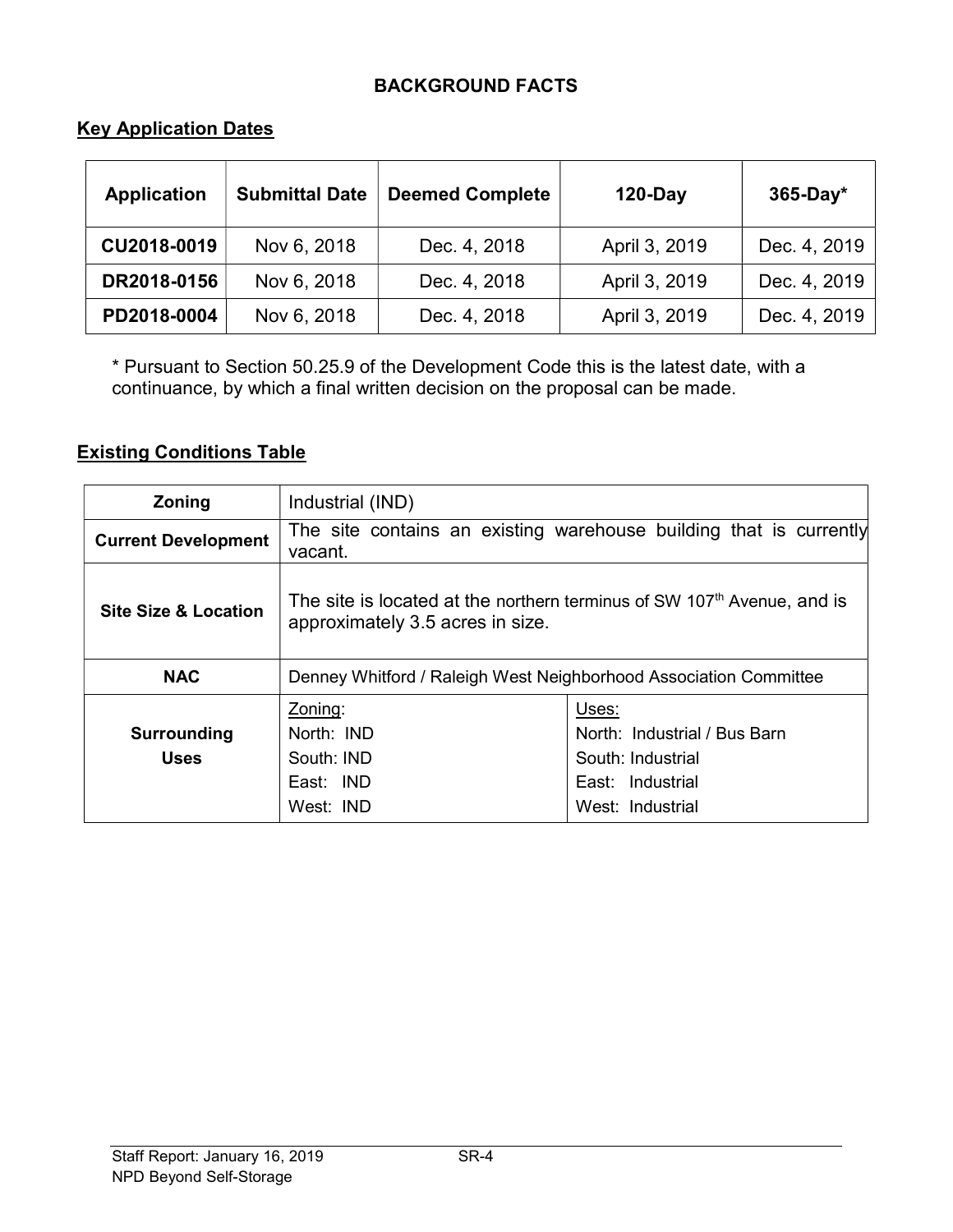# DESCRIPTION OF APPLICATION AND TABLE OF CONTENTS

| <b>Attachment A:</b> | <b>Facilities Review Committee Technical Review and</b><br><b>Recommendation Report</b> | Page No.<br>$FR1 - FR11$         |
|----------------------|-----------------------------------------------------------------------------------------|----------------------------------|
| <b>Attachment B:</b> | <b>CU2018-0019 Conditional Use (Major Modification)</b>                                 | CU1-CU7                          |
|                      | Attachment C: DR2018-0156 Design Review Three                                           | DR1-DR14                         |
| <b>Attachment D:</b> | PD2018-0004 Parking Determination                                                       | PD <sub>1</sub> -PD <sub>3</sub> |
|                      | <b>Attachment E:</b> Conditions of Approval                                             | COA1-COA8                        |

# Exhibits

### Exhibit 1. Materials submitted by Staff

- Exhibit 1.1 Vicinity Map (page SR-3 of this report)
- Exhibit 1.2 Aerial Map (page SR-3 of this report)

# Exhibit 2. Public Comment

No comments received

# Exhibit 3. Materials submitted by the Applicant

Exhibit 3.1 Submittal Package including plans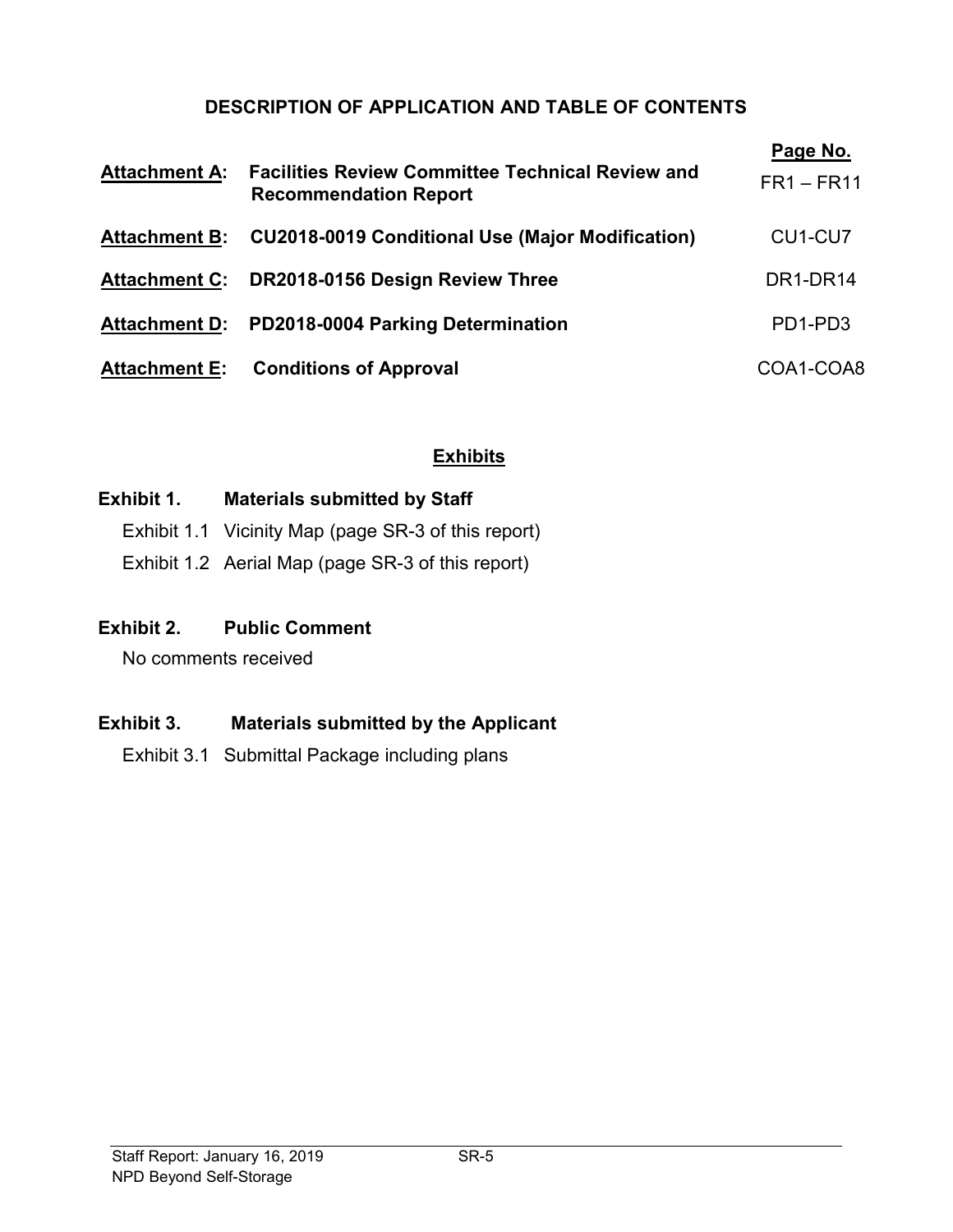### FACILITIES REVIEW COMMITTEE DRAFT TECHNICAL REVIEW AND RECOMMENDATIONS

### NPD Beyond Self-Storage CU 2018-0019 / DR2018-0156 / PD2018-0004

### Section 40.03 Facilities Review Committee:

The Facilities Review Committee has conducted a technical review of the application in accordance with the criteria contained in Section 40.03 of the Development Code. The Committee's findings and recommended conditions of approval are provided to the decisionmaking authority. As they will appear in the Staff Report, the Facilities Review Conditions may be re-numbered and placed in different order.

The decision-making authority will determine whether the application as presented meets the Facilities Review approval criteria for the subject application and may choose to adopt, not adopt, or modify the Committee's findings, below.

#### The Facilities Review Committee Criteria for Approval will be reviewed for all criteria that are applicable to the submitted applications as identified below:

- All twelve (12) criteria are applicable to the submitted Conditional Use (CU2018- 0019) and Design Review (DR2018-0156) applications as submitted.
- A. All critical facilities and services related to the development have, or can be improved to have, adequate capacity to serve the proposal at the time of its completion.

Chapter 90 of the Development Code defines "critical facilities" to be services that include public water, public sanitary sewer, storm water drainage and retention, transportation, and fire protection. The Committee finds that the proposal includes, or can be improved to have, necessary on-site and off-site connections and improvements to public water, public sanitary sewer and storm water drainage facilities.

#### Public Water, Sanitary Sewer and Storm

The water service provider for the subject site is City of Beaverton through 8-inch and 12-inch waterlines located in an easement through the southern portion of the site. Sanitary and sewer lines are available from an existing line at SW 107<sup>th</sup> Avenue and within an easement along the eastern side of the site connecting to the city's sewer system. The City of Beaverton provides storm water drainage along the south side of the property connecting to the along Highway 217 by traversing properties to the west. The applicant has provided a preliminary drainage report showing how the proposed development does not adversely impact the city's storm water drainage system. The City Engineer in review of the proposal has determined that by meeting the conditions of approval at the end of this report, this ensures that proposal does not impact the level of facilities and services available. The capacity of the existing systems are adequate to support the increase uses of these critical facilities.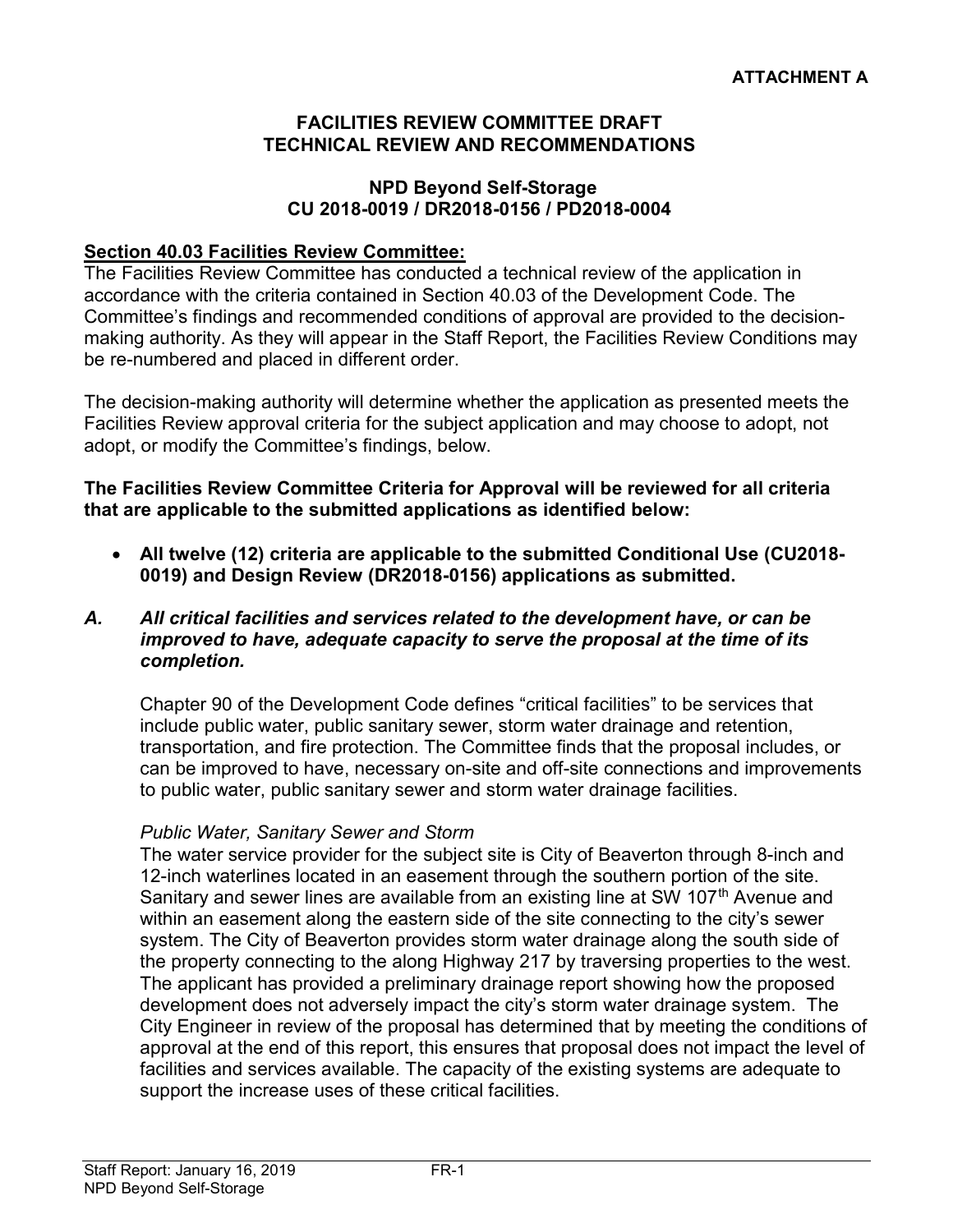### Transportation

The site is located at the terminus of SW 107<sup>th</sup> Avenue which connects to SW Allen Boulevard. No additional dedication is proposed at this time. However, the applicant has identified a 29-foot wide no-build area and a 15-foot pedestrian easement that in the future could potentially extend the transportation system on SW 107<sup>th</sup> Avenue as part of a larger redevelopment project. As proposed, the surrounding transportation system can accommodate the traffic expected to be generated by the proposed development.

ODOT has provided comments in the pre-application conference notes that the fencing required between the development and the railroad line is to be placed outside the rightof-way and meet ODOT standards. The proposal includes fencing along the western and northern property lines abutting the rail lines.

#### Fire Protection

Fire protection will be provided to the site by Tualatin Valley Fire and Rescue Department (TVF&R). The applicant has been working with TVF&R regarding fire protection for the development. NRG Fire Consulting has provided a letter, dated September 24, 2018, addressed the needed mitigation. By meeting the mitigation outlined in this letter, TVF&R has not provided conditions of approval related to this proposal; however TVF&R requirements will be verified at the time of Site Development Permit issuance.

The Committee finds that the proposed development will provide the required critical facilities, as conditioned. Therefore, the Committee finds the proposal meets the criterion for approval.

### Therefore, the Committee finds that by meeting the conditions of approval, the proposal meets the criterion.

### B. Essential facilities and services are available, or can be made available, with adequate capacity to serve the development prior to occupancy. In lieu of providing essential facilities and services, a specific plan may be approved if it adequately demonstrates that essential facilities, services, or both will be provided to serve the proposed development within five years of occupancy.

Chapter 90 of the Development Code defines "essential facilities" to be services that include schools, transit improvements, police protection, and pedestrian and bicycle facilities in the public ROW. The applicant's plans and materials were forwarded to Beaverton School District, Tualatin Hills Park and Recreation District (THPRD), City Transportation staff and City Police Department. The applicant states that essential facilities and services will be provided prior to occupancy and will include the following:

#### **Schools**

The subject site is within the Beaverton School District boundaries. The proposal does not include additional new dwelling units. Therefore, the proposal will not generate demand for services from the applicable public school system.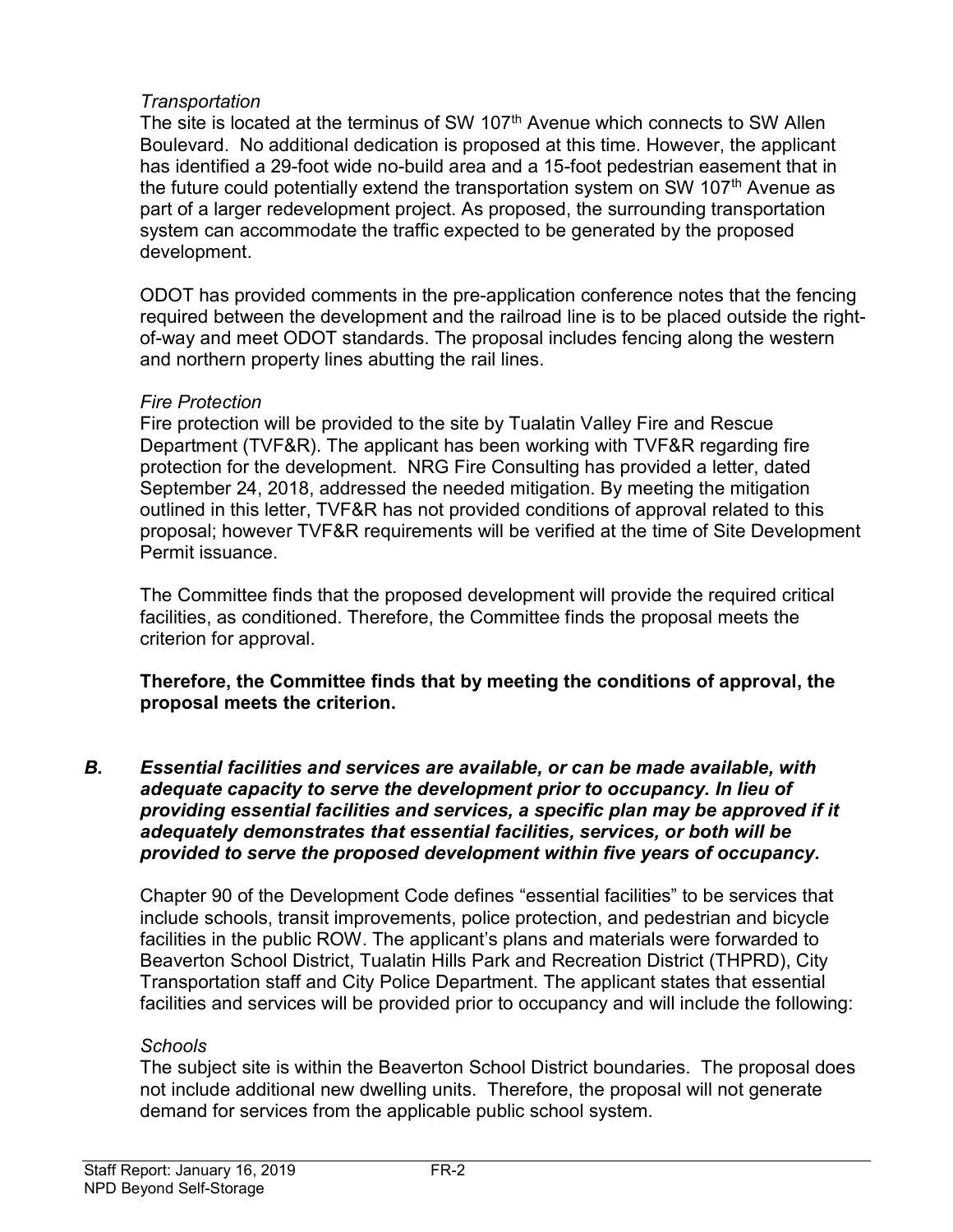## Pedestrian and Bicycle Facilities

The applicant states an easement to accommodate a future 10-foot wide multi-use path is proposed. The applicant's Site Plan shows a 15-foot pedestrian easement along the eastern property line to accommodate this future multi-use path. SW 107<sup>th</sup> Avenue is a local street that is identified in the City's connectivity plan as providing a multi-modal connection to the north along the eastern property line of the subject parcel. Due to barriers from the existing railroad right-of-way and the orientation of the existing development to the north, connection to the north would be limited to the subject property at this time. In the event that a connection can be made northward, the applicant has included a 15-foot pedestrian easement along the eastern property line to allow the future extension of this multi-modal path. The subject site is located at the terminus of 107<sup>th</sup> Avenue therefore, no frontage improvements are required. The applicant has proposed driveway approach improvements, including a pedestrian walkway, connecting on-site improvements to SW 107<sup>th</sup> Avenue. Construction of a commercial driveway approach has been conditioned through this review

### Police

To the date of this report Beaverton Police have not provided comments or recommendations to the Facilities Review Committee. Beaverton Police will serve the development site and any comments will be forwarded to the applicant.

### Transit Improvements

Tri-Met provides transit service along Allen Boulevard via Bus Route No. 53. The No. 53-Arctic/Allen runs on a loop from and to the Beaverton Transit Center along Lombard, Beaverton-Hillsdale Highway, Griffith, 5th, Western, Arctic, Allen during the weekday morning and evening rush hours only. Bus Route No. 53 is west-bound in the morning on the north side of Allen and east-bound in the evening on the south side of Allen. The closest west-bound morning stop is at the northeast corner of the intersection of 107<sup>th</sup> and Allen Boulevard and the closest east-bound evening stop is on the south side of Allen Boulevard, between  $107<sup>th</sup>$  and Western Avenue. The nearest stop is approximately one-third of a mile from the proposed development site. The proposed improvements to the site include pedestrian access to  $107<sup>th</sup>$  Avenue and, thus, pedestrian access to transit service. The site is adequately served by transit and the proposal does not warrant additional transit stops.

In summary of the above, the Committee finds that the proposed development will provide required essential facilities, as conditioned.

### Therefore, the Committee finds that by meeting the conditions of approval, the proposal meets the criterion.

C. The proposal is consistent with all applicable provisions of Chapter 20 (Land Uses) unless the applicable provisions are modified by means of one or more applications which shall be already approved or which shall be considered concurrently with the subject proposal.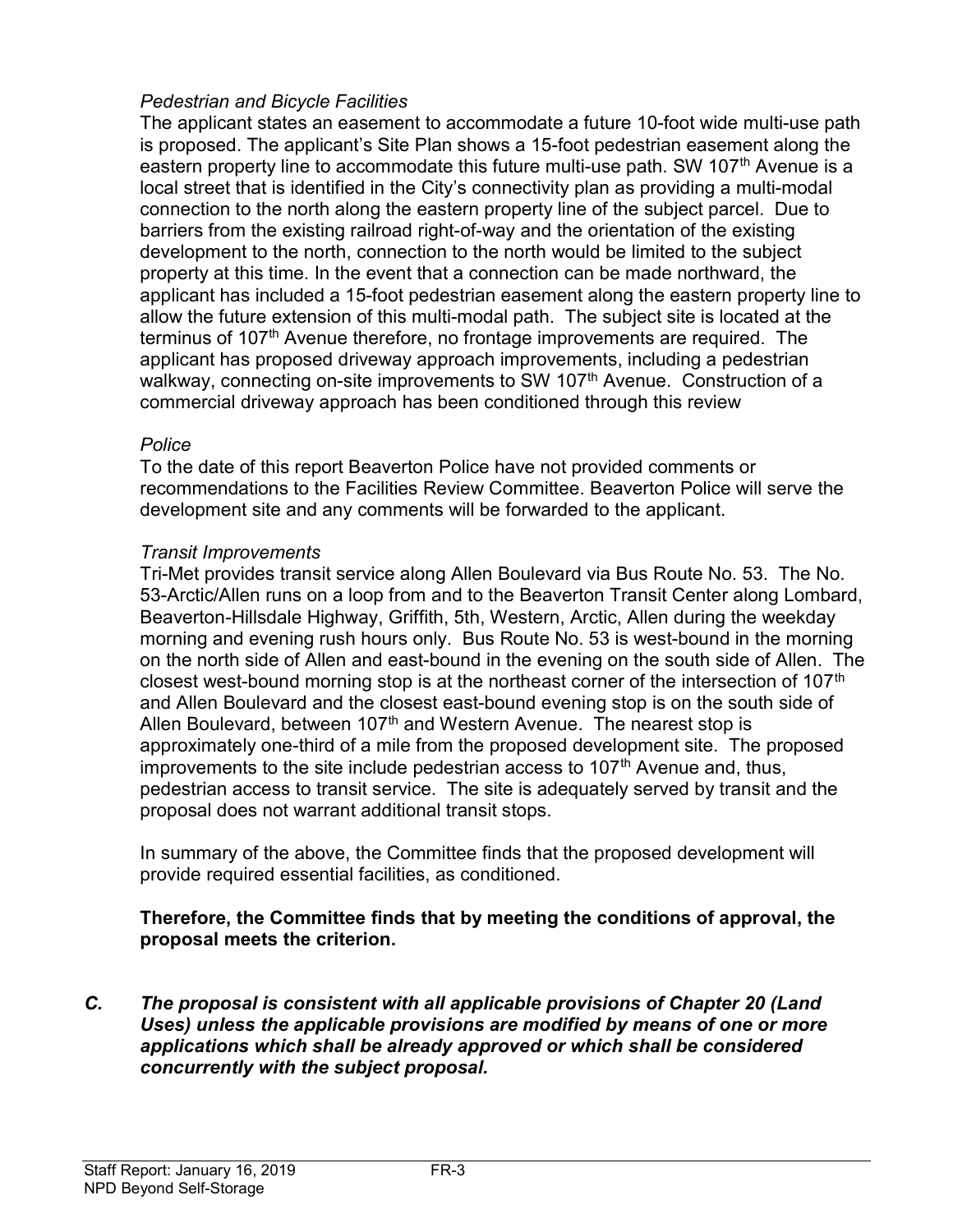Staff cites the Code Conformance Analysis chart at the end of this report, which evaluates the project as it relates to the applicable Code requirements of Chapter 20 for the Industrial zone as applicable to the above mentioned criteria. Staff has reviewed the compliance with Chapter 20 and as demonstrated in the chart at the end of this report, the development proposal meets all applicable standards of this zone.

# Therefore, the Committee finds that the proposal meets the criterion.

D. The proposed development is consistent with all applicable provisions of Chapter 60 (Special Requirements) and all improvements, dedications, or both, as required by the applicable provisions of Chapter 60 (Special Requirements), are provided or can be provided in rough proportion to the identified impact(s) of the proposal.

The Committee cites the Code Conformance Analysis chart at the end of this report, which evaluates the proposal as it relates to the applicable Code requirements of Chapter 60, in response to the above mentioned criteria. Staff will address Section 60.05. (Design Guidelines) to the separate findings prepared for Design Review Three.

The applicant states the proposal complies with all applicable provisions of Chapter 60. However in reviewing the applicant's parking analysis, staff recommends four additional required parking spaces. The proposal is for a self-storage facility approximately 149,500 square feet in size. When calculating the parking ratio using the Warehouse/Storage Facility parking ratio, a use closest to the self-storage use, the development would require 45-75 parking spaces. The applicant's proposal includes a Parking Determination application requesting a ratio that is more accurate to the selfstorage use. The applicant proposes 10 parking spaces with only nine meeting the city's requirement. The applicant's Civil Site Plan (Sheet C2) identifies one parking space adjacent to the southern elevation of the building that does not meet city standard. The applicant has requested a parking determination to address the required number of parking spaces for the site. In reviewing the Parking Determination, for a 965 unit facility the minimum number of spaces appropriate for this type of use appears to be 13 spaces based on the ITE manual identified by the applicant's traffic memorandum dated November 6, 2018. The traffic memorandum also shows as the other storage facilities smaller than this proposal requiring up to 11 spaces. Staff recommends an additional four spaces be provided on this site that meet city standards for a total of 13 spaces, which includes replacing the one required parking space proposed adjacent to the southern elevation.

### Therefore, the Committee finds that by meeting the conditions of approval, the proposal meets the criterion.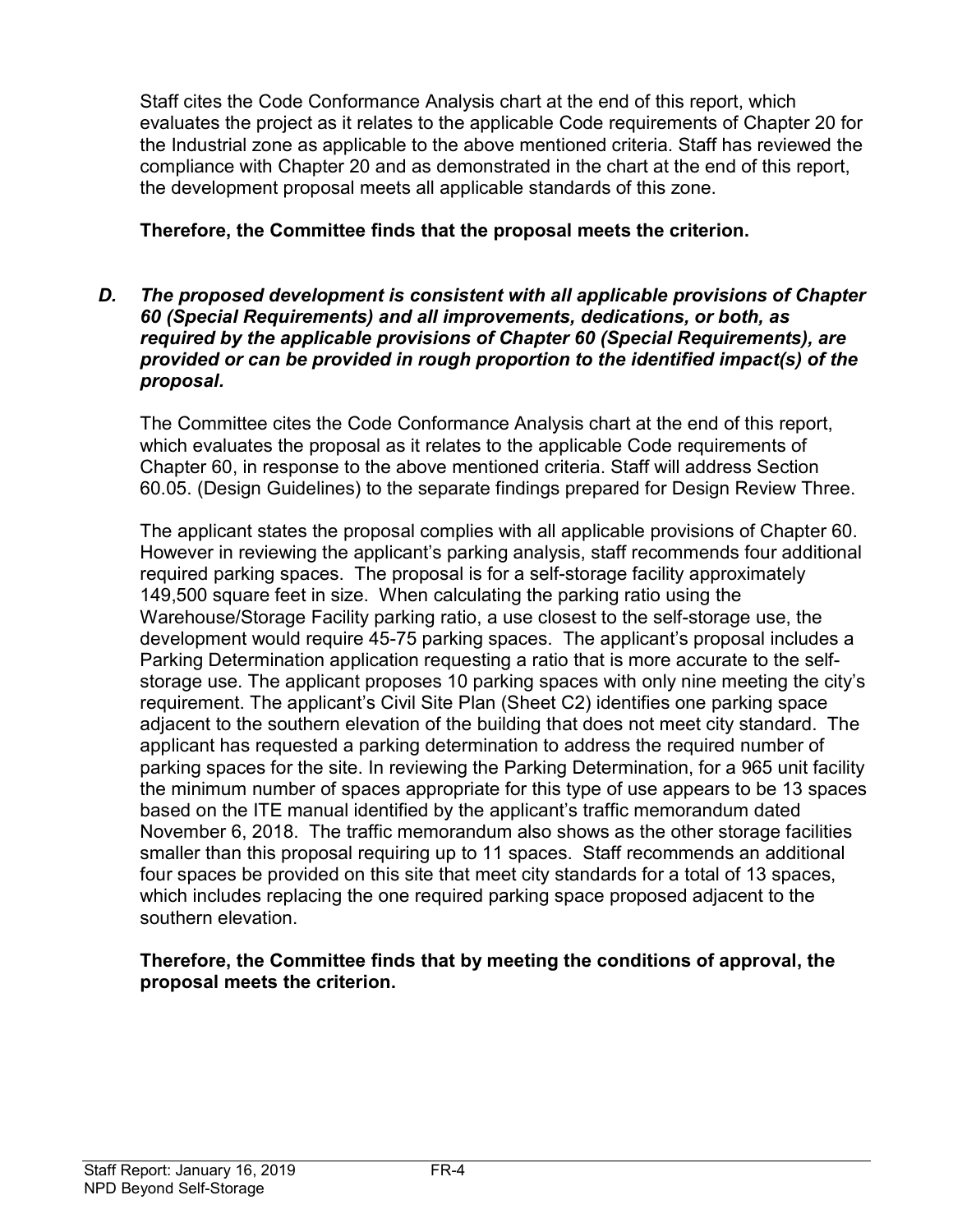E. Adequate means are provided or can be provided to ensure continued periodic maintenance and necessary normal replacement of the following private common facilities and areas, as applicable: drainage ditches, roads and other improved rights-of-way, structures, recreation facilities, landscaping, fill and excavation areas, screening and fencing, ground cover, garbage and recycling storage areas and other facilities not subject to maintenance by the City or other public agency.

The applicant states that the developer of the facility intends to construct and maintain the operation of this facility under their ownership. Staff finds that the design of the development does not preclude the continued maintenance of private common facilities. Staff finds that adequate means can be provided to ensure continued and periodic maintenance.

Therefore, the Committee finds the proposal meets the criterion.

# F. There are safe and efficient vehicular and pedestrian circulation patterns within the boundaries of the development.

The proposal includes vehicle drive aisles and on-site pedestrian walkways with a minimum five foot width, which connect all buildings on site and connection to the public street system.

The proposed internal pedestrian pathway system is efficient because pathways are located adjacent to building, connected to the required parking, and provided at the entrances of the building. A pedestrian connection is also provide along the flag portion of the lot also connecting the building entrance within the 15-foot wide pedestrian easement. To ensure these pedestrian walkway are clearly visible from the vehicle circulation area staff recommends a condition that all internal pedestrian pathways that cross intersections or travel lanes include unique materials, color, or pattern which differentiate the pathway from the travel lane. This visual differentiation provides for improved safety as drivers are made aware of pedestrian crossings.

The proposal includes truck turning diagrams that demonstrate trucks can enter, circulate, and exit the site without conflict with any parking, buildings or other physical improvements on site.

### Therefore, the Committee finds that by meeting the conditions of approval, the proposal meets the criterion.

# G. The development's on-site vehicular and pedestrian circulation systems connect to the surrounding circulation systems in a safe, efficient, and direct manner.

The proposal includes a standard driveway approach to differentiate between SW 107th Avenue and the development site. A condition of approval for construction of a commercial driveway approach has been included. The approach will ensure that vehicles do not mistake the driveway as a public street. No obstructions are proposed within the driveway vision clearance triangle.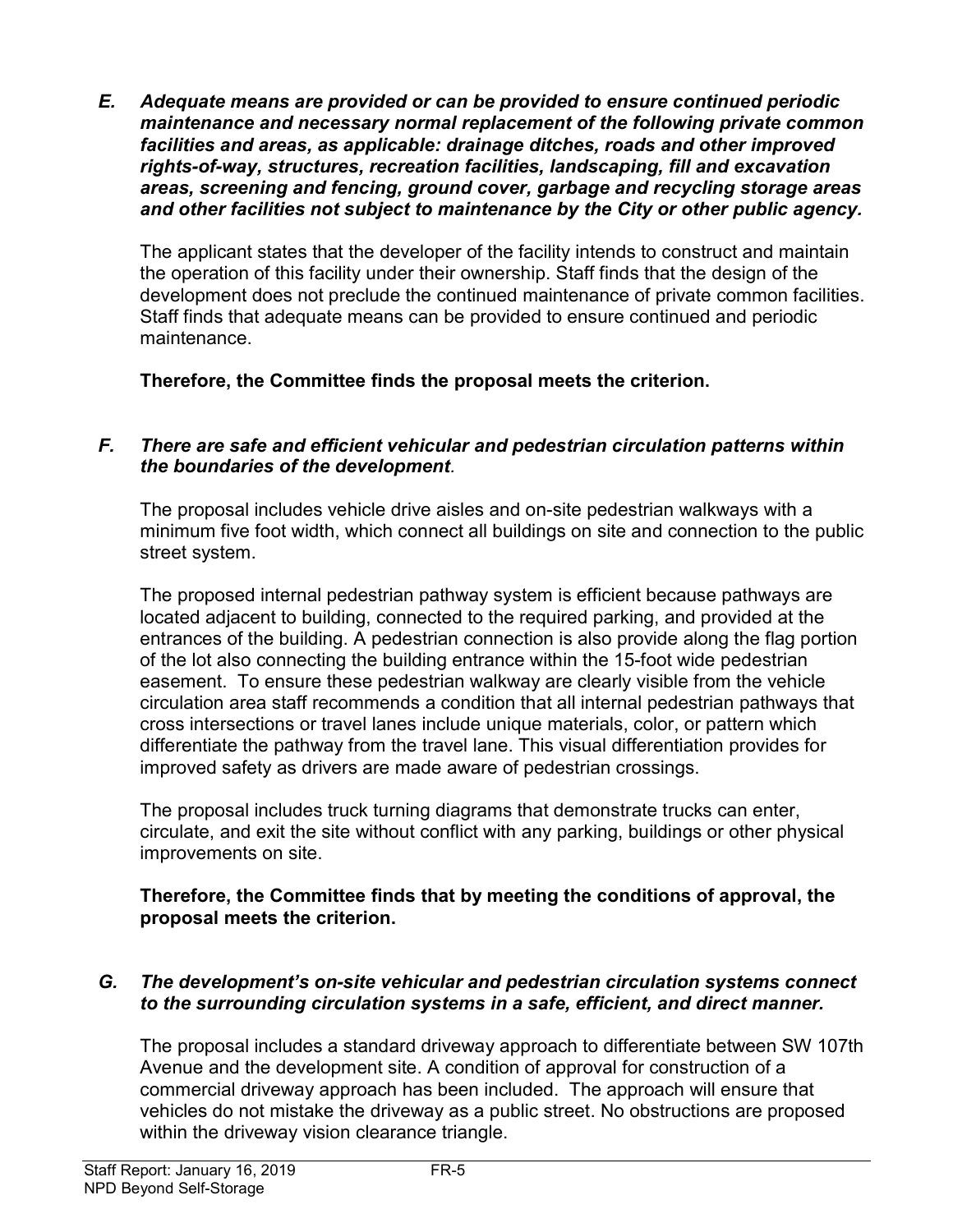The proposal includes a 15-foot wide pedestrian easement along the eastern property line to accommodate future connectivity in this are in the event future redevelopment of the area results in a multi-use path connecting SW 107<sup>th</sup> Avenue to developments north of the subject site.

Therefore, the Committee finds that by meeting the conditions of approval, the proposal meets the criterion.

### H. Structures and public facilities serving the development site are designed in accordance with adopted City codes and standards and provide adequate fire protection, including, but not limited to, fire flow.

The applicant states the proposed development will have adequate fire protection. Fire protection will be provided to the site by Tualatin Valley Fire and Rescue Department (TVF&R). TVF&R have not provided conditions of approval related to this proposal; however TVF&R requirements will be verified at the time of Site Development Permit issuance. The proposal will also need to show compliance to the City's Building Code Standards prior to issuance of site development and building permits, which includes compliance with other TVF&R standards. Removing existing structures from the properties will require a Demolition Permit.

Therefore, the Committee finds that by meeting the conditions of approval, the proposal meets the criterion.

I. Structures and public facilities serving the development site are designed in accordance with adopted City codes and standards and provide adequate protection from crime and accident, as well as protection from hazardous conditions due to inadequate, substandard or ill-designed development.

The applicant states the project is designed to comply with flood plain regulations. The Committee finds that review of the construction documents at the building and site development permit stages will ensure protection from hazardous conditions due to inadequate, substandard or ill-designed development. The proposed sidewalks and walkways will be adequately lighted to provide for safe pedestrian circulation.

### Therefore, the Committee finds that by meeting the conditions of approval, the proposal meets the criterion.

J. Grading and contouring of the development site is designed to accommodate the proposed use and to mitigate adverse effect(s) on neighboring properties, public right-of-way, surface drainage, water storage facilities, and the public storm drainage system.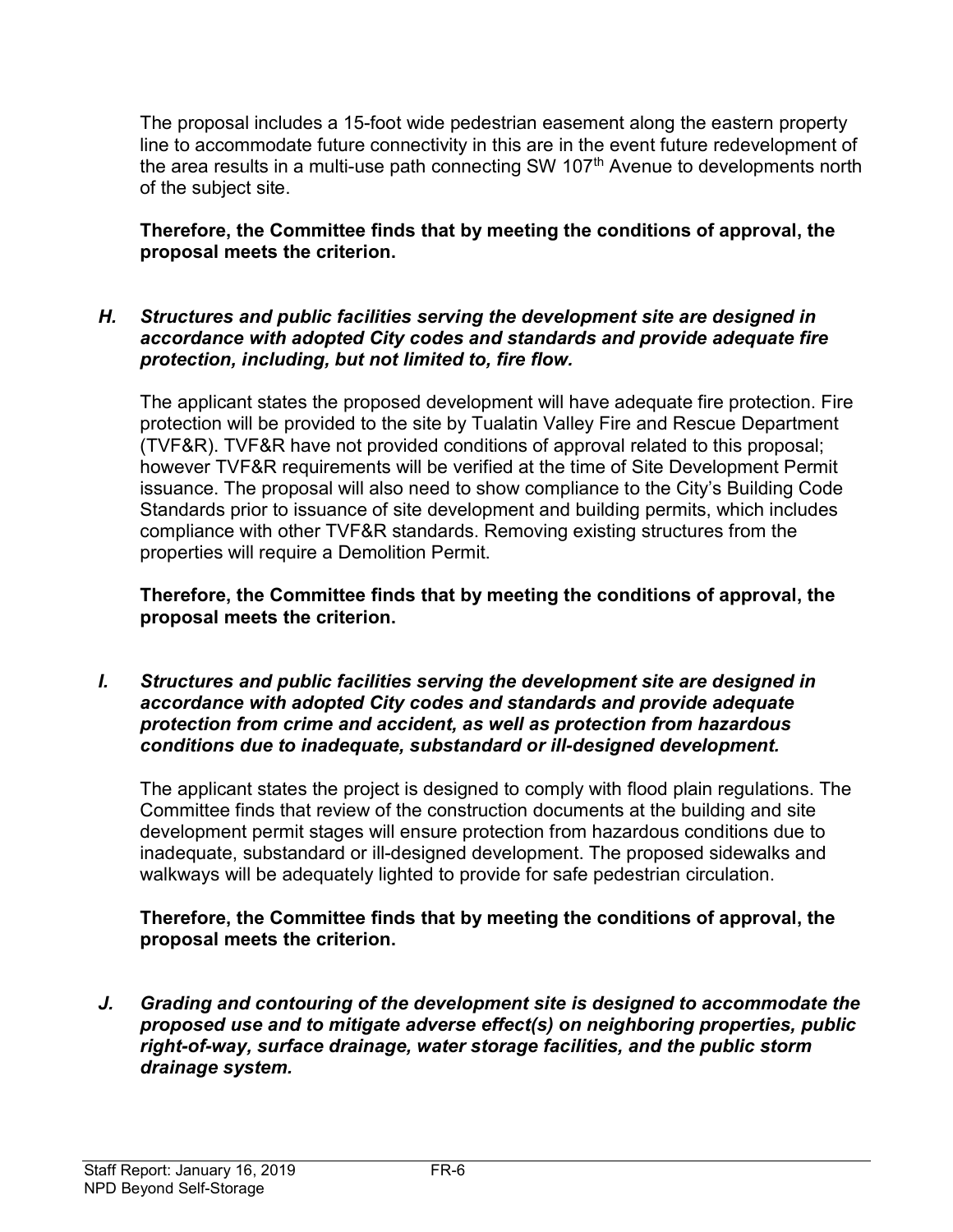While the site is currently developed, the preliminary grading plan shows some grading for the existing site to accommodate the redevelopment of the subject site. The applicant states the proposed design will prevent adverse consequences of the grading process to protect nearby properties, public ROW, surface drainage, water storage facilities and the public storm drainage system. Grading standards are addressed in the design guidelines in Section 60.05 of the Development Review application. The applicant must show compliance with Site Development erosion control measures at the time of Site Development permit issuance. With the recommended conditions of approval, grading and contouring of the site can be designed to accommodate the proposed use and mitigate adverse effects, thereby meeting this criterion for approval.

### Therefore, the Committee finds that by meeting the conditions of approval, the proposal meets the criterion.

### K. Access and facilities for physically handicapped people are incorporated into the development site and building design, with particular attention to providing continuous, uninterrupted access routes.

The applicant states all applicable access standards of the International Building code, Fire Code and other standards as required by the American Disabilities Act (ADA) will be met. Compliance with ADA requirements are reviewed with the Site Development and Building Permit applications.

Therefore, the Committee finds the proposal meets the criterion.

# L. The proposal contains all applicable application submittal requirements as specified in Section 50.25.1 of the Development Code.

The applicant submitted the land use applications on November 6, 2018 and was deemed complete on December 4, 2018. In review of the materials during the application review process, the Committee finds that all applicable application submittal requirements, as identified in Section 50.25.1 are contained within this proposal.

# Therefore, the Committee finds the proposal meets the criterion.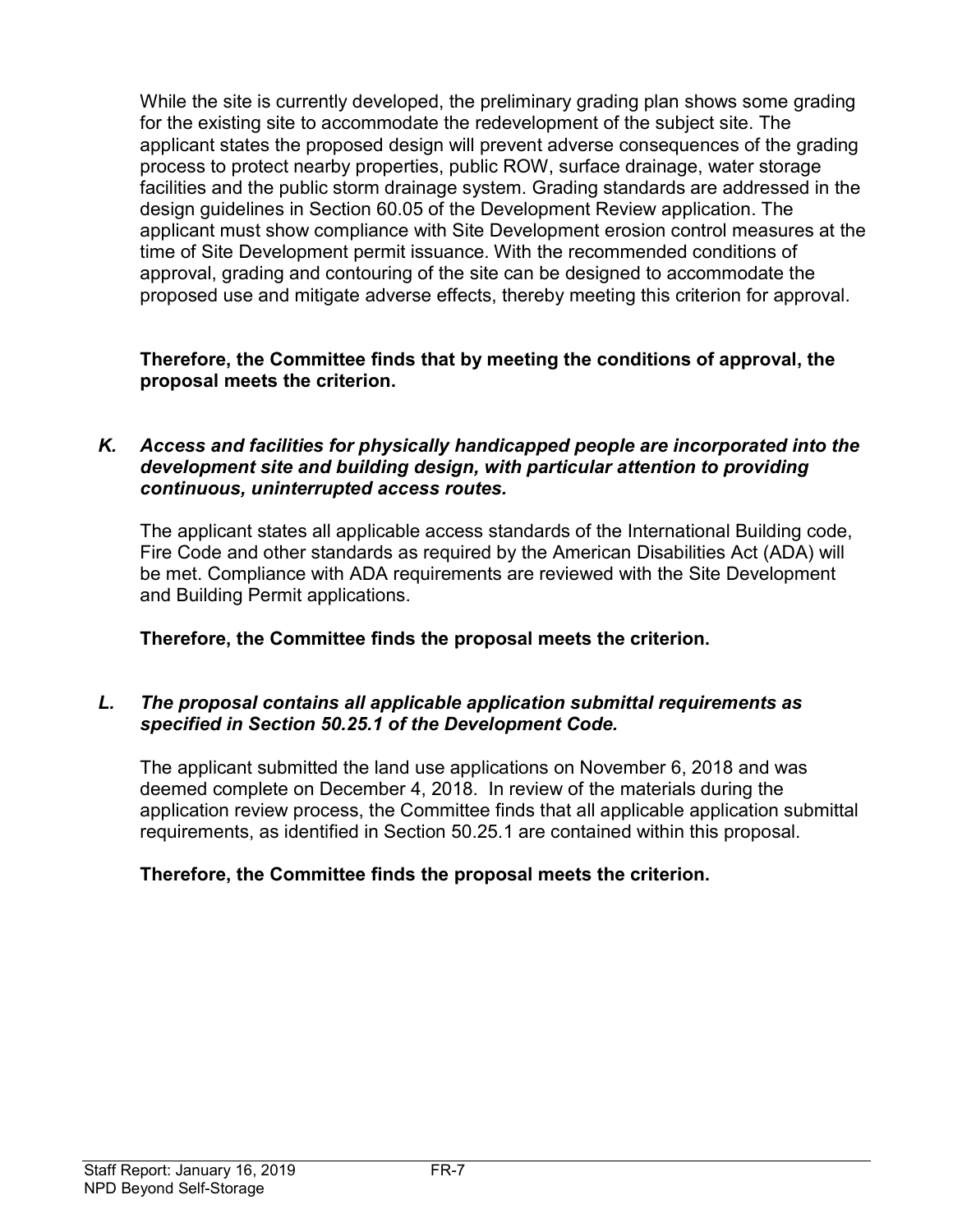### Code Conformance Analysis Chapter 20 Use and Site Development Requirements Industrial (IND) District

| <b>CODE</b><br><b>STANDARD</b>                          | <b>CODE</b><br><b>REQUIREMENT</b>                   | <b>PROJECT</b><br><b>PROPOSAL</b>                                                                                                                                                                                                          | <b>MEETS</b><br>CODE?                 |  |  |
|---------------------------------------------------------|-----------------------------------------------------|--------------------------------------------------------------------------------------------------------------------------------------------------------------------------------------------------------------------------------------------|---------------------------------------|--|--|
|                                                         | <b>Development Code Section 20.15.20. Land Uses</b> |                                                                                                                                                                                                                                            |                                       |  |  |
| Use, Permitted                                          | Conditional:<br><b>Self-Storage Facilities</b>      | Modification to the approved<br>self-storage facility use on the<br>subject site due to the<br>applicant's request to increase<br>the size of the use from<br>approximately 87,500 square<br>feet to approximately 149,500<br>square feet. | <b>Refer to CU</b><br><b>Findings</b> |  |  |
|                                                         |                                                     | Development Code Section 20.15.15. Site Development Standards                                                                                                                                                                              |                                       |  |  |
| <b>Minimum Parcel</b><br>Area                           | None                                                | Site is approximately 3.5<br>acres in size. No proposed<br>modifications to parcel size.                                                                                                                                                   | N/A                                   |  |  |
| <b>Lot Dimensions</b><br>Minimum Width<br>Minimum Depth | None<br>None                                        | No proposed modifications to<br>lot dimensions                                                                                                                                                                                             | N/A                                   |  |  |
| Minimum Yard<br>Setbacks <sup>1</sup>                   |                                                     |                                                                                                                                                                                                                                            | <b>Yes</b>                            |  |  |
| 1. Any Yard<br>Abutting<br>a Residential                | 75 feet                                             | N/A                                                                                                                                                                                                                                        |                                       |  |  |
| Zone                                                    | 35 feet                                             | Front: 65 feet                                                                                                                                                                                                                             |                                       |  |  |
| 2. Front                                                | 10 feet<br>None abutting railroad                   | Side: 28.9 feet (east)<br>115 feet (west)                                                                                                                                                                                                  |                                       |  |  |
| 3. Side $12$                                            | spur (west)                                         |                                                                                                                                                                                                                                            |                                       |  |  |
|                                                         | None                                                | Rear: 20 feet (north)                                                                                                                                                                                                                      |                                       |  |  |
| 4. Rear <sup>2</sup>                                    |                                                     |                                                                                                                                                                                                                                            |                                       |  |  |
| <b>Building Height</b><br>Maximum <sup>3</sup>          | 45 feet                                             | 40eet                                                                                                                                                                                                                                      | <b>Yes</b>                            |  |  |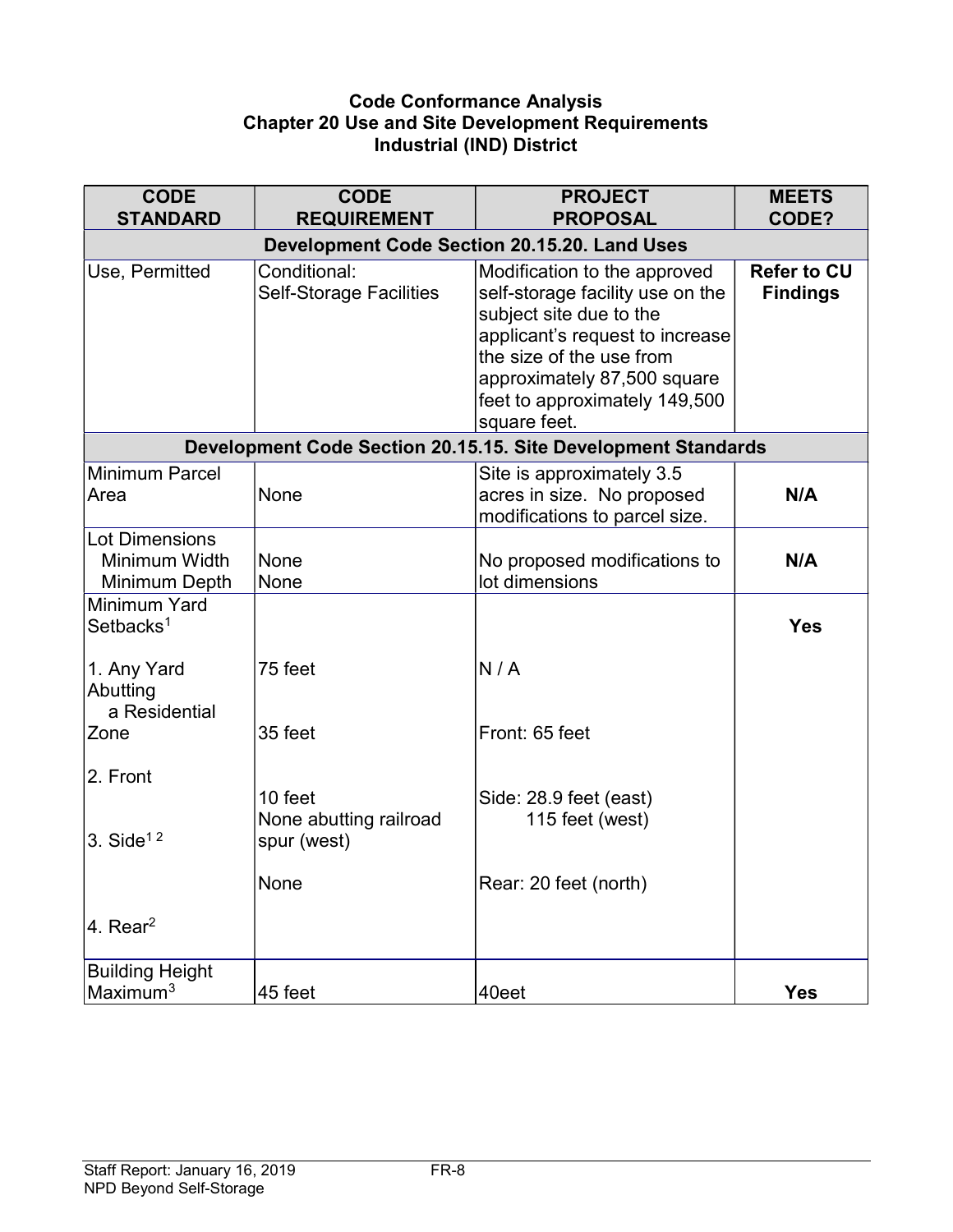# Chapter 60 Special Requirements

| <b>CODE</b><br><b>STANDARD</b>                                      | <b>CODE</b><br><b>REQUIREMENT</b>                                                                                      | <b>PROJECT PROPOSAL</b>                                                                                                                                                                                                                                                                                                                                                                                                                                                                                                                                                                                            | <b>MEETS</b><br>CODE?                                |
|---------------------------------------------------------------------|------------------------------------------------------------------------------------------------------------------------|--------------------------------------------------------------------------------------------------------------------------------------------------------------------------------------------------------------------------------------------------------------------------------------------------------------------------------------------------------------------------------------------------------------------------------------------------------------------------------------------------------------------------------------------------------------------------------------------------------------------|------------------------------------------------------|
| <b>Development Code Section 60.05-Design Standards</b>              |                                                                                                                        |                                                                                                                                                                                                                                                                                                                                                                                                                                                                                                                                                                                                                    |                                                      |
| <b>Design Review</b><br>Principles,<br>Standards, and<br>Guidelines | Requirements for<br>development.                                                                                       | Design Review guidelines will be reviewed<br>in the Design Review portion of the staff<br>report.                                                                                                                                                                                                                                                                                                                                                                                                                                                                                                                  | <b>See</b><br><b>Findings</b><br>for DR2018-<br>0156 |
|                                                                     |                                                                                                                        | Development Code Section 60.10 - Floodplain Regulations                                                                                                                                                                                                                                                                                                                                                                                                                                                                                                                                                            |                                                      |
| Floodplain<br>Regulation                                            | Requirements for<br>properties located<br>in floodplain,<br>floodway, or<br>floodway fringe.                           | The subject site is located in the<br>floodplain. Proposal must meet City,<br>CWS and FEMA requirements. Per City<br>of Beaverton Code, floor elevations must<br>be a minimum of one foot above the flood<br>elevation and no net loss of flood storage<br>is allowed. Net site cuts and fills will need<br>to be balanced to the extent that no loss of<br>flood storage occurs at any given site<br>elevation.<br>To ensure appropriate design and<br>construction related to applicable<br>floodplain regulations, the Committee<br>recommends conditions of approval<br>through the Design Review application. | Yes, as<br>conditioned                               |
|                                                                     |                                                                                                                        | Development Code Section 60.25 - Off-Street Loading                                                                                                                                                                                                                                                                                                                                                                                                                                                                                                                                                                |                                                      |
| Required<br><b>Loading Spaces</b>                                   | Commercial<br>$50,001 - 100,000$<br>Ξ<br>$3$ (B-Berth).<br>Each additional<br>$50,000 = 1$<br>additional (B-<br>Berth) | The applicant proposes a commercial<br>storage facility approximately 149,500<br>square feet in size, staff concurs with the<br>applicant commercial establishment is the<br>appropriate category to determine the<br>number and type of loading areas to be<br>provided. The proposal requires four (4)<br>B-type berths, which the applicant has<br>provided along the southern elevation of<br>the building meeting the B-type berth size<br>requirement.                                                                                                                                                       | Yes                                                  |
| Development Code Section 60.30- Off-Street Parking                  |                                                                                                                        |                                                                                                                                                                                                                                                                                                                                                                                                                                                                                                                                                                                                                    |                                                      |
| Required off-<br>street motor<br>vehicle parking<br>(Zone B)        | <b>Storage Facility</b><br>Min: 0.3 space<br>per 1,000 square<br>feet<br>$Max: 0.5$ space<br>per 1,000 sq. ft.         | <b>Refer to Facilities Review Committee</b><br>findings herein recommending an<br>additional four required off-street parking<br>spaces be provided on this site that meet<br>city standards for a total of 13 spaces.                                                                                                                                                                                                                                                                                                                                                                                             | Yes, as<br>conditioned                               |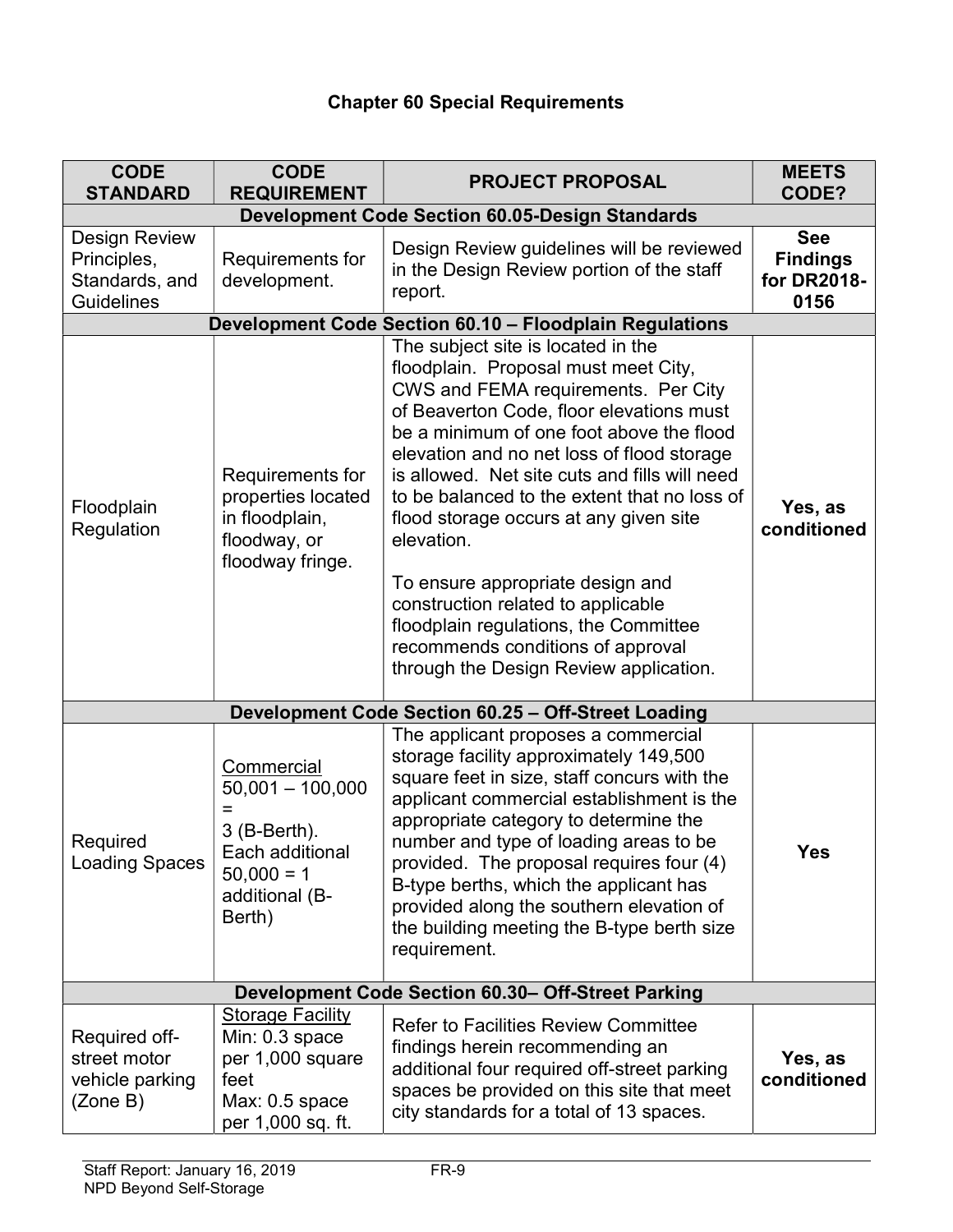| Required<br><b>Bicycle Parking</b>  | <b>Storage</b><br>Short: Not<br>Required<br>Long: 2 spaces or<br>1 space per<br>80,000 square<br>feet.           | Based on the requirements in Section<br>60.30.10 the applicant proposes to<br>provide two (2) long-term bicycle parking<br>spaces in the Manager's Unit internal to<br>the building.                                                                                                                                                                                                                                                                                                                                                                                                                                                                                                                                                                                                                                                                                                                                                                                                                                                                                                                                                                                                                                                                                                                                                                                                                                                                                                | <b>Yes</b>             |
|-------------------------------------|------------------------------------------------------------------------------------------------------------------|-------------------------------------------------------------------------------------------------------------------------------------------------------------------------------------------------------------------------------------------------------------------------------------------------------------------------------------------------------------------------------------------------------------------------------------------------------------------------------------------------------------------------------------------------------------------------------------------------------------------------------------------------------------------------------------------------------------------------------------------------------------------------------------------------------------------------------------------------------------------------------------------------------------------------------------------------------------------------------------------------------------------------------------------------------------------------------------------------------------------------------------------------------------------------------------------------------------------------------------------------------------------------------------------------------------------------------------------------------------------------------------------------------------------------------------------------------------------------------------|------------------------|
|                                     |                                                                                                                  | <b>Development Code Section 60.55 - Transportation</b>                                                                                                                                                                                                                                                                                                                                                                                                                                                                                                                                                                                                                                                                                                                                                                                                                                                                                                                                                                                                                                                                                                                                                                                                                                                                                                                                                                                                                              |                        |
| Transportation<br><b>Facilities</b> | <b>Regulations</b><br>pertaining to the<br>construction or<br>reconstruction of<br>transportation<br>facilities. | 60.55.15 Traffic Management Plan<br>The application does not require a Traffic<br>Management Plan since SW 107th<br>Avenue is not a residential street.<br>60.55.20 Traffic Impact Analysis<br>The proposed develop is not expected to<br>generate 300 vehicle trips or more,<br>therefore a Traffic Impact Analysis is not<br>needed.<br>60.55.25 Street and Bicycle and<br><b>Pedestrian Connection Requirements</b><br>The proposal includes on-site pedestrian<br>walkways with a five foot width, which<br>connects the building to the required<br>parking spaces and also provides a<br>connection to the public street system.<br>The Beaverton Comprehensive Plan<br>shows that in the future, SW 107th<br>Avenue is to be extended to the north, as<br>shown on Figure 6.18 of the Local<br>Connectivity Maps. Due to barriers from<br>the existing railroad right-of-way and the<br>orientation of the existing development to<br>the north, connection to the north would<br>be limited to the subject property at this<br>time. In the event that a connection can<br>be made northward, the applicant has<br>included a 15-foot pedestrian easement<br>along the eastern property line to allow<br>the future extension of this multi-modal<br>path.<br>60.55.30 Minimum Street Widths<br>The Beaverton Comprehensive Plan<br>classifies SW 107 <sup>th</sup> Avenue as a Local<br>Street, which terminates at the site. The<br>proposal includes a standard driveway | Yes, as<br>conditioned |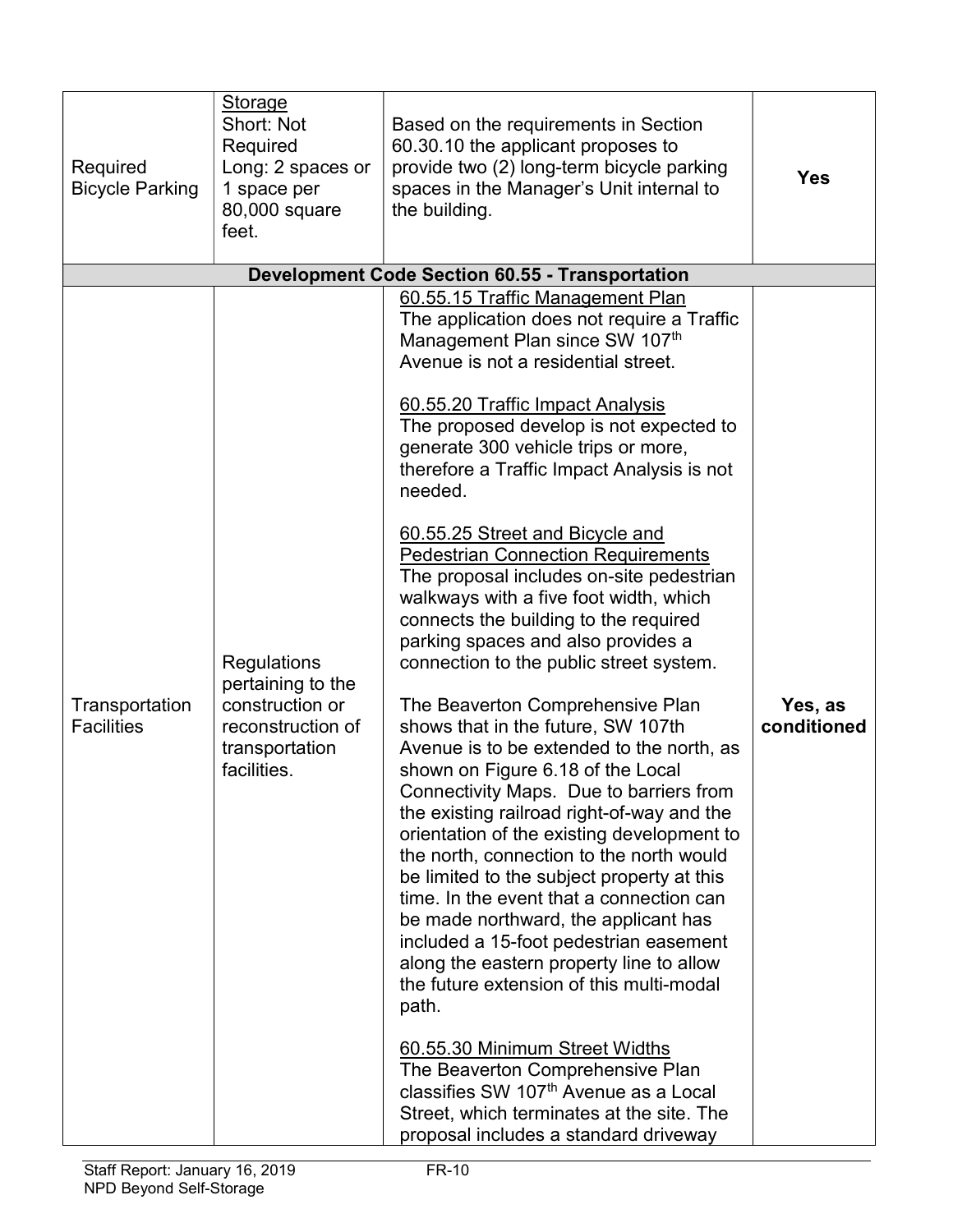|                                  |                                                                              | approach to differentiate between SW<br>107 <sup>th</sup> Avenue and the development site.<br>A condition of approval for a commercial<br>driveway approach is included. As the<br>site is located at the terminus of SW<br>107 <sup>th</sup> Avenue no additional frontage<br>improvements are required.<br>60.55.35 Access Standards<br>The proposal includes one driveway<br>approach on SW 107th Avenue. No<br>obstructions are proposed within the<br>driveway vision clearance triangle.<br>Therefore, with fulfillment of the<br>recommended conditions of approval the                                                                                                                             |                        |
|----------------------------------|------------------------------------------------------------------------------|------------------------------------------------------------------------------------------------------------------------------------------------------------------------------------------------------------------------------------------------------------------------------------------------------------------------------------------------------------------------------------------------------------------------------------------------------------------------------------------------------------------------------------------------------------------------------------------------------------------------------------------------------------------------------------------------------------|------------------------|
|                                  |                                                                              | criteria found in Chapter 60.55 are met                                                                                                                                                                                                                                                                                                                                                                                                                                                                                                                                                                                                                                                                    |                        |
|                                  |                                                                              | Development Code Section 60.60-Trees & Vegetation                                                                                                                                                                                                                                                                                                                                                                                                                                                                                                                                                                                                                                                          |                        |
| Trees &<br>Vegetation            | Regulations<br>pertaining to the<br>removal and<br>preservation of<br>trees. | The site contains Community Trees and<br>Landscape Trees. The proposal includes<br>removal of four Community Trees from the<br>site. Per Section 40.90.10.1, up to four<br>Community Trees may be removed within<br>a one (1) calendar year period. No<br>mitigation is required.                                                                                                                                                                                                                                                                                                                                                                                                                          | <b>Yes</b>             |
|                                  |                                                                              | <b>Development Code Section 60.65-Utility Undergrounding</b>                                                                                                                                                                                                                                                                                                                                                                                                                                                                                                                                                                                                                                               |                        |
| <b>Utility</b><br>Undergrounding |                                                                              | The applicant states existing overhead<br>power and telephone wires in the<br>southeastern corner of the building will be<br>removed and placed underground with<br>existing overhead utilities along the<br>eastern property line to remain in place.<br>If existing utility poles along existing street<br>frontages must be moved to<br>accommodate the proposed<br>improvements, the affected lines must be<br>either undergrounded or a fee in lieu of<br>undergrounding paid per Section 60.65 of<br>the Development Code. No utility service<br>lines to the structures shall remain<br>overhead on site. To meet the<br>requirements of Section 60.65, staff<br>recommends conditions of approval. | Yes-with<br><b>COA</b> |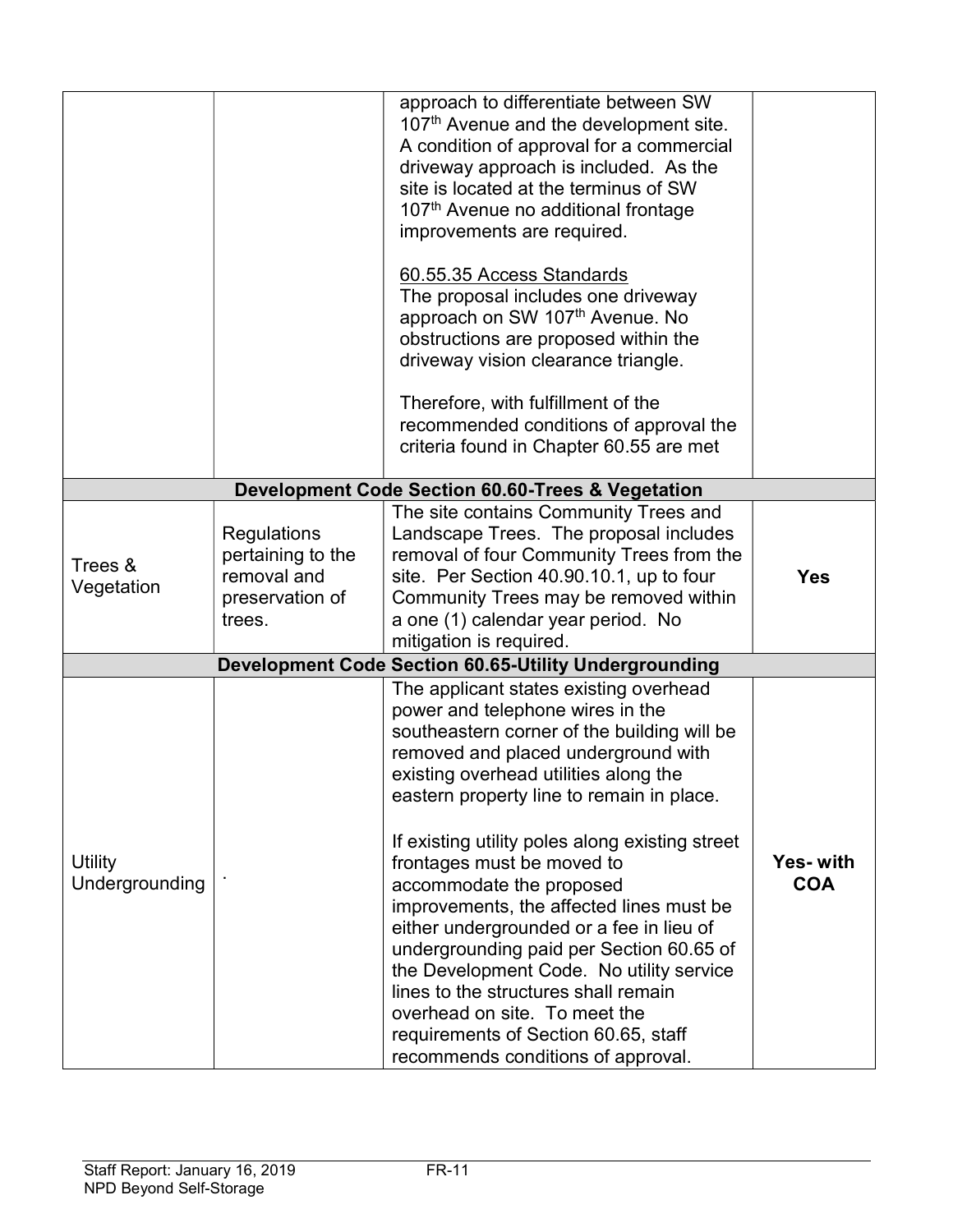#### CU2018-0019 ANALYSIS AND FINDINGS FOR CONDITIONAL USE APPROVAL

#### Section 40.03.1 Facilities Review Approval Criteria:

The applicant for development must establish that the application complies with all relevant standards in conformance with Section 50.25.1.B and all the following criteria have been met:

#### Facilities Review Approval Criteria Section 40.03.1.A-L

Staff has reviewed the applicable Facilities Review criteria in Attachment A to this report. Staff cites the findings presented in Attachment A in response to the Facilities Review approval criteria. As identified in Attachment A, above, the proposal meets Criteria A-L as conditioned, and therefore meets the criterion for approval.

#### Therefore, the Committee finds that by meeting the conditions of approval, the proposal meets the facilities review approval criteria.

#### Section 40.15.15.2.C Major Modification of a Conditional Use Approval Criteria:

In order to approve a Major Modification of a Conditional Use application, the decision making authority shall make findings of fact based on evidence provided by the applicant demonstrating that all the following criteria are satisfied:

#### 1. The proposal satisfies the threshold requirements for a Conditional Use application.

The applicant proposes to construct a new self-storage facility building approximately 149,500 in size in the Industrial (IND) zoning district. Self-Storage Facilities are a conditional use in the IND zoning district. A previous Conditional Use for the self-storage proposal was issued for multiple self-storage buildings totaling approximately 87,500 square foot facility (CU2017-0004). The current proposal meets Major Modification of a Conditional Use Threshold No. 2 which reads:

2. An increase in the gross floor area of an existing Conditional Use by more than 25% or in excess of 3,000 gross square feet of floor area for all properties that are not located in a Residential zoning district and are located at a distance of more than 50 feet from a Residential zoning district.

#### Therefore, staff finds the proposal meets the criterion for approval.

#### 2. All City application fees related to the application under consideration by the decision making authority have been submitted.

The applicant paid the required fee associated with a Major Modification of a Conditional Use application.

#### Therefore, staff finds the proposal meets the criterion for approval.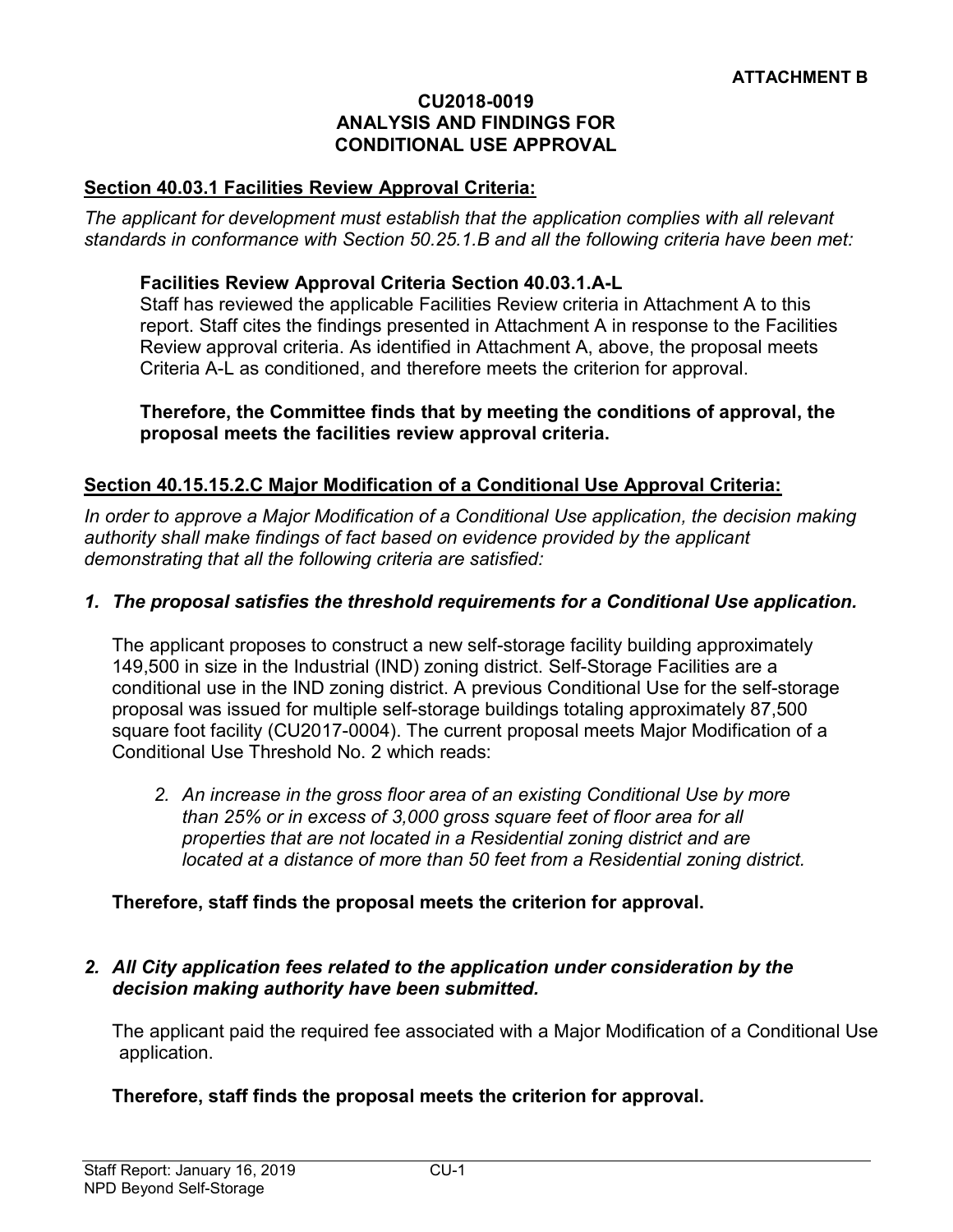# 3. The proposal will comply with the applicable policies of the Comprehensive Plan.

The applicant's response to Criterion No. 3 states that the proposal satisfies the applicable sections of the Comprehensive Plan, as identified in the Pre-Application Conference notes.

Staff cites the following comprehensive plan policies and associated findings as applicable to this criterion:

# Chapter 3 (Land Use Element)

# 3.9 Employment and Industrial Land

3.9.1. Goal: Successful employment lands.

Policies:

a) Emphasize and prioritize employment and industrial uses – ensure that other uses allowed within these plan designations support and do not detract from the desirability of these areas for employment and industrial uses.

The applicant states the proposed use generates a low level of traffic and would not adversely impact the industrial uses surrounding the site. The prior conditional use approval determined the use of the site as a self-storage is compatible to the area. The subject site is fully within and surrounded by properties also zoned IND. Surrounding development and uses are typical of the allowed uses within the Industrial Zone.

The applicant's request may increase the use of the site, but the impacts to the surrounding areas remains low. The proposal includes demolition of an existing vacant warehouse building to construct a larger building to accommodate a new self-storage facility. The proposed building design is consistent with an industrial, warehouse function in an industrially zoned area and compatible to the surrounding area.

b) Encourage design features and other measures that increase the availability and desirability of non-auto transportation options for employees and visitors.

The applicant's proposal includes amenities such as pedestrian path, bicycle parking areas, and its one-third of a mile proximity to bus lines as options for employees and visitors. The proposal is subject to Design Review Guidelines which ensure development is designed in accordance with the City's vision to ensure appropriate and attractive development that includes non-auto transportation options.

c) Provide employment land suitable to meet long-term and short-term employment growth forecasts, including encouraging increased employment densities and the reuse of underutilized employment land.

The applicant states the project will develop an underutilized site that is vacant and currently provides no employment to the region. The self-storage use was approved in 2017 for this site. This application is to expand this use by proposing to remove the existing structure and to design one building that efficiently provides more square footage than was previously approved, thereby better utilizing this site.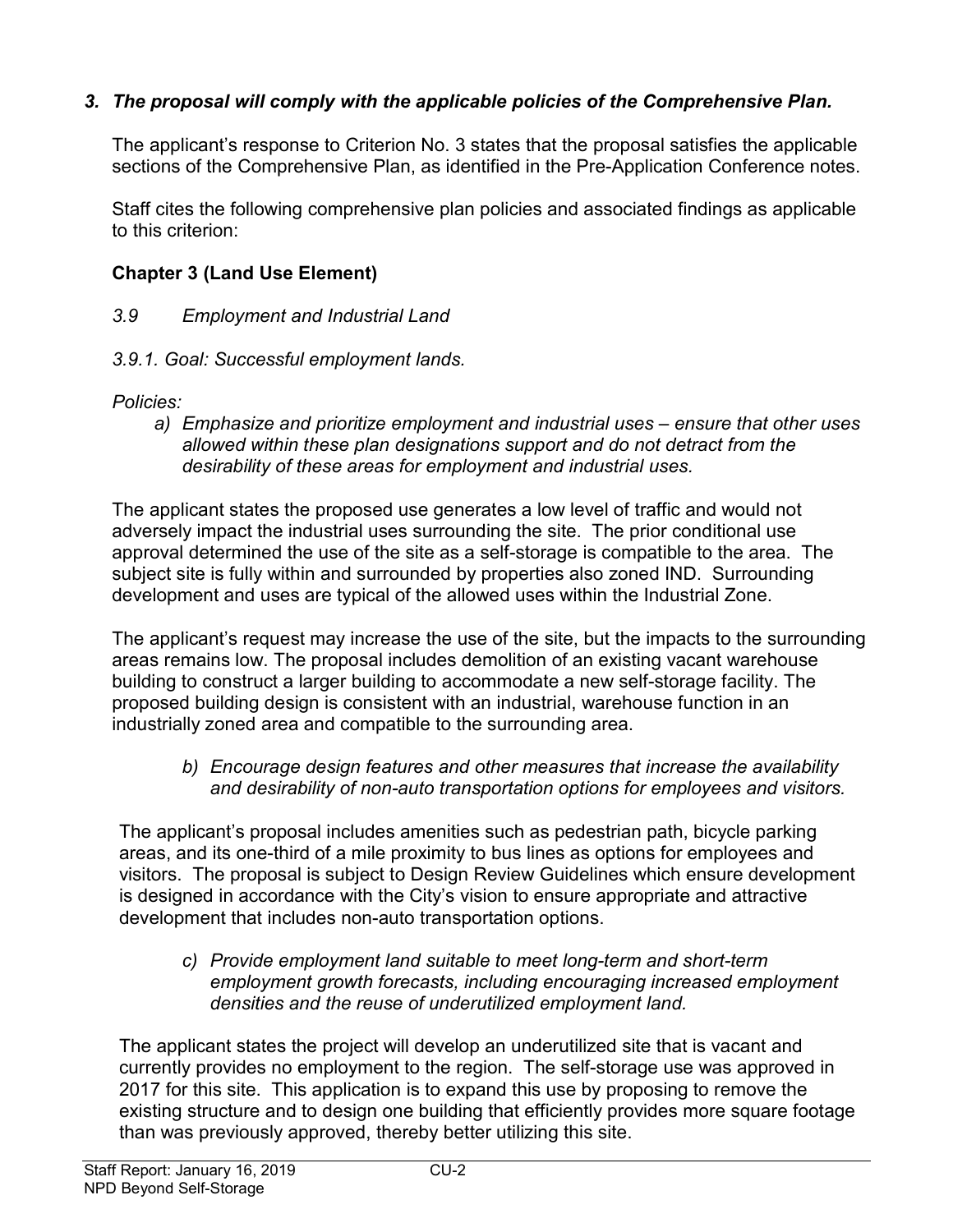3.9.3. Goal: Industrial Areas: Accommodate industrial and manufacturing uses that may conflict with housing and uses that draw the general public.

Policies:

- a) Protect space and land for uses needing access to freight routes and facilities.
- b) Provide suitable locations for industrial and manufacturing uses that are not compatible with sensitive uses (e.g. schools, daycares, homes) or large amounts of foot traffic.

The proposed self-storage facility includes demolition of an existing vacant warehouse building to construct a larger building to accommodate a new self-storage facility. The proposed building design is consistent with an industrial, warehouse function in an industrially zoned area. The subject site is fully within and surrounded by properties carrying the Industrial zoning designation. Surrounding development and uses are typical of the allowed uses within the IND zoning district.

The subject site is accessed by the current terminus of SW 107<sup>th</sup> Avenue from SW Allen Boulevard which serve the site and surrounding properties.  $107<sup>th</sup>$  Avenue and Allen Boulevard currently accommodate the movement of large vehicles and can accommodate the needs of a self-storage facility. Future connection to the north from the terminus of SW 107<sup>th</sup> Avenue is shown in the city's Transportation System Plan and Transportation Element through the subject site. The proposal includes a 15-foot wide easement to provide a future multi-use path when redevelopment in the surrounding area accommodates this connection. The site also contains a 29-foot wide no-build area ensuring structures will not interfere with future connectivity of SW 107<sup>th</sup> Avenue.

c) Allow uses that complement industrial uses and provide an appropriate amount of retail and services needed by employees with limitations that ensure the area functions well for industry and freight.

Surrounding properties were developed for industrial uses and are typical building construction is tilt-up concrete with parapet walls and loading docks. The proposed parapet wall for the visible south elevation of the existing buildings is in keeping with surrounding building design patterns. The applicant states the self-storage use is similar to other storage uses in the IND zone. No retail uses have been identified for this site. Use of the site as a self-storage facility were determined to be complementary to the surrounding uses with the 2017 conditional use approval

- d) In applying zoning that allows non-industrial uses outright, consider:
	- i. the potential for interference with the operation of industrial businesses in the district;
	- ii. the potential for interference with the efficient movement of freight along identified freight routes;
	- iii. the safety of employees and visitors; and
	- iv. consistency with policies in the Metro Urban Growth Management Functional Plan pertaining to land designated by Metro as Industrial.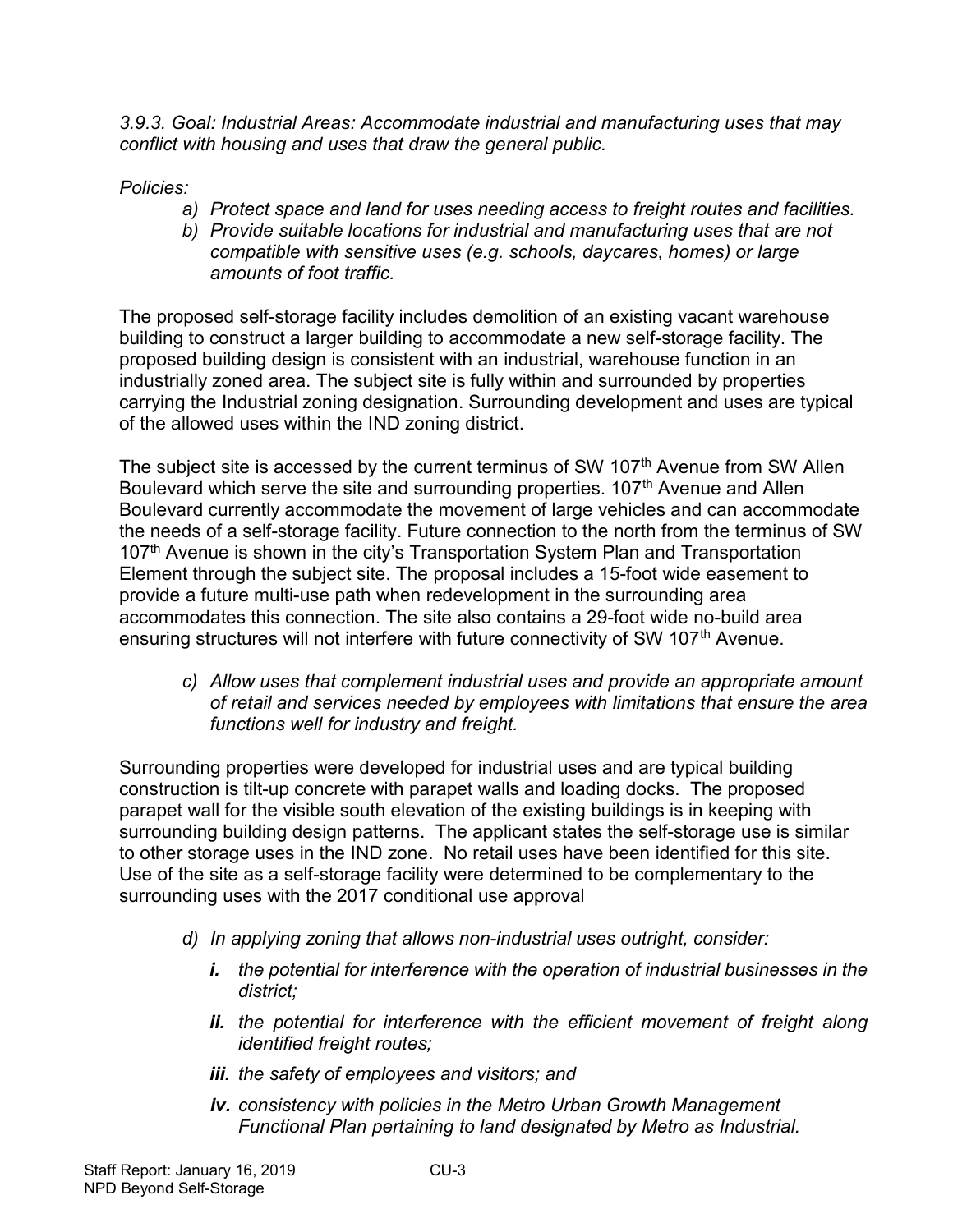The applicant proposes redevelopment of the site with a new three-story building at a maximum height of 40 feet to replace an existing vacant building. The building is subject to Design Review Guidelines which ensure development is designed in accordance with the City's vision to ensure appropriate and attractive development.

e) The Industrial designation may be applied in areas with excellent truck route access and/or access to freight rail lines.

The applicant states the site is located within the boundary of significant industrial areas classified by Metro's Urban Growth Boundary Functional Plan and the city has zoned the site industrial.

# Chapter 5 (Public Facilities and Services) 5.4.1a/b 5.5.1a-c 5.6.1a/b

Public Facilities and Services such as stormwater, water, and sanitary sewer are addressed in the Facilities Review portion of this report, Exhibit A. The Facilities Review Report finds that by meeting the conditions of approval, all public facilities and services are provided or can be provided at the time of development.

# Chapter 6 (Transportation Element)

# 6.2.3. Goal: A safe transportation system.

g) Maintain access management standards for streets consistent with City, County, and State requirement to reduce conflicts among vehicles, trucks, rail, bicycles, and pedestrians. Preserve the functional integrity of the road system by limiting access per City standards.

The subject site is accessed by the current terminus of SW 107<sup>th</sup> Avenue from SW Allen Boulevard which serve the site and surrounding properties. SW 107<sup>th</sup> Avenue and Allen Boulevard currently accommodate the movement of large vehicles and can accommodate the needs of a self-storage facility. Future connection to the north from the terminus of SW 107<sup>th</sup> Avenue is shown in the city's Transportation System Plan and Transportation Element through the subject site. The proposal includes a 15-foot wide easement to provide a future multi-use path when redevelopment in the surrounding area accommodates this connection. The site also contains a 29-foot wide no-build area ensuring structures will not interfere with future connectivity.

The existing driveway location for the subject site is proposed to remain, with proposed driveway and pedestrian improvements. The location of the driveway on SW 107th coupled with the number of associated trips and improvements will preserve the functional integrity of the road system by limiting access.

h) Ensure that adequate access for emergency services vehicles is provided throughout the City.

Emergency access will be from the existing driveway location. The applicant has coordinated with TVF&R and NRG Fire Consulting to ensure adequate fire protection measures have been provided with the proposal.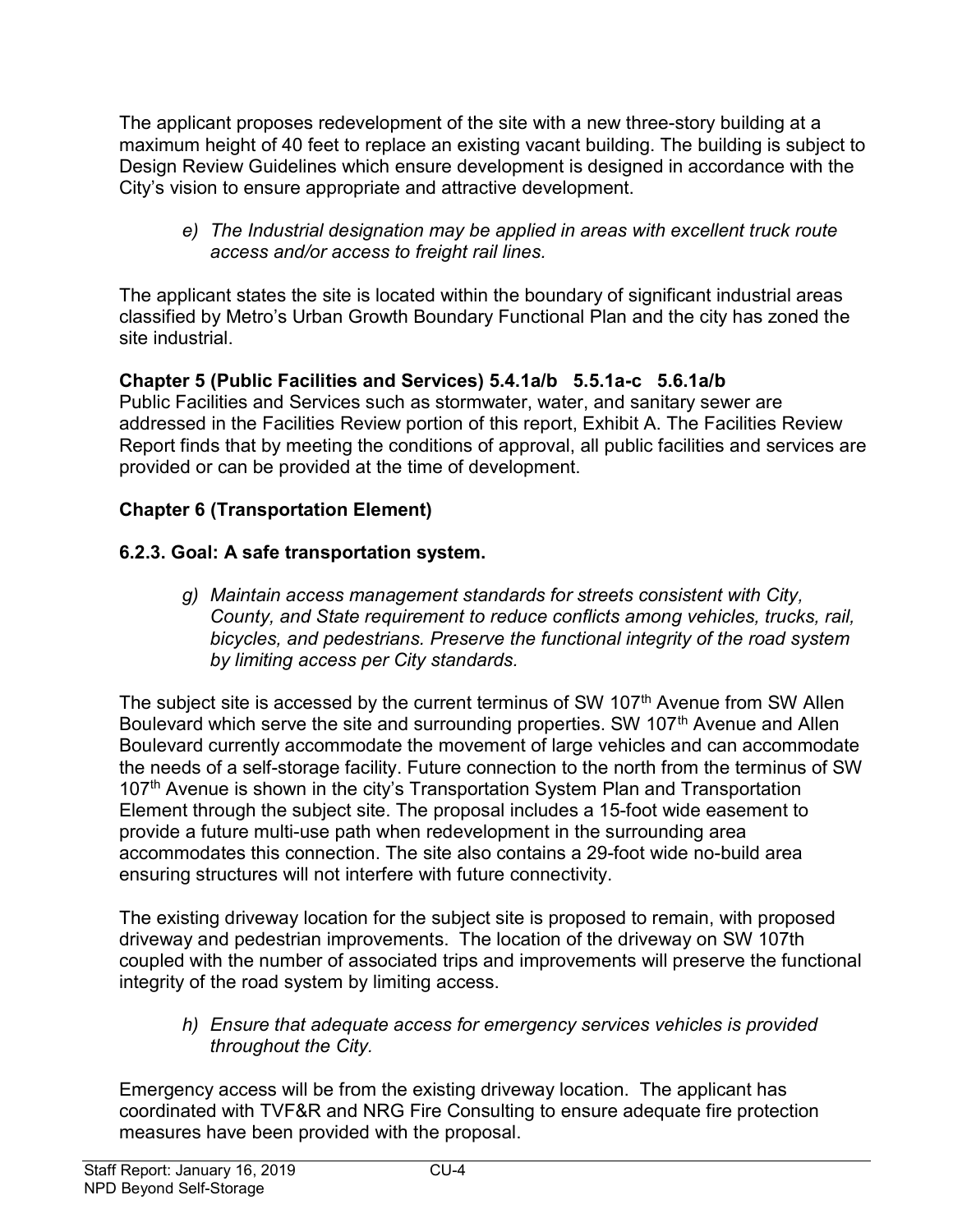# Chapter 8 (Environmental Quality and Safety Element

# 8.7 Flood Hazards

8.7.1 Goal: Maintain the functions and values of floodplains, to allow for the storage and conveyance of stream flows and to minimize the loss of life and property.

Policies:

c) Construction within the flood fringe shall be regulated through the City's implementing ordinances, such as the City's Engineering Design Manual and Standard Drawings.

Since the subject site is located in the floodplain, the proposal must meet City, CWS and FEMA requirements. Per City of Beaverton Code, floor elevations must be a minimum of one foot above the base flood elevation and no net loss of flood storage is allowed. Net site cuts and fills will need to be balanced to the extent that no loss of flood storage occurs at any given site elevation. To ensure appropriate design and construction related to applicable floodplain regulations, the Facilities Review Committee recommends conditions of approval to ensure compliance with city, county, and federal requirements.

Staff find the proposal meets the applicable comprehensive plans as conditioned for the expansion of the self-storage facility use.

# Therefore, staff finds that by meeting the conditions of approval, the criterion is met.

#### 4. The existing use has been approved as a Conditional Use as governed by the regulations in place when the use was established and complies with the applicable conditions of the Conditional Use approval unless the applicant has received or is concurrently requesting one or more conditions be removed or modified as part of the current application.

The site contains a vacant warehouse building. Prior development approvals on the site included a conditional use permit (CU2017-0014) for a self-storage facility in 2017. The applicant's modification request is to expand the use from approximately 87,500 square feet to 149,500 square feet. The applicant has requested modification of Condition No. 63 of a previous design review land use decision associated with the 2017 conditional use application. Staff find this request is not needed with this application as those conditions are not part of the conditional use approval. Condition No. 63 applies to the design proposed for the buildings approved 2017 and not the proposed design associated with this conditional use permit. The applicant's current request for design review approval on the 149,500 building will include conditions that are specific to this design and not the conditions proposed in 2017. The currently proposed Design Review would supersede the previously approved Design Review (DR2017-0012). For this criterion, CU2017-0014 included the following conditions of approval: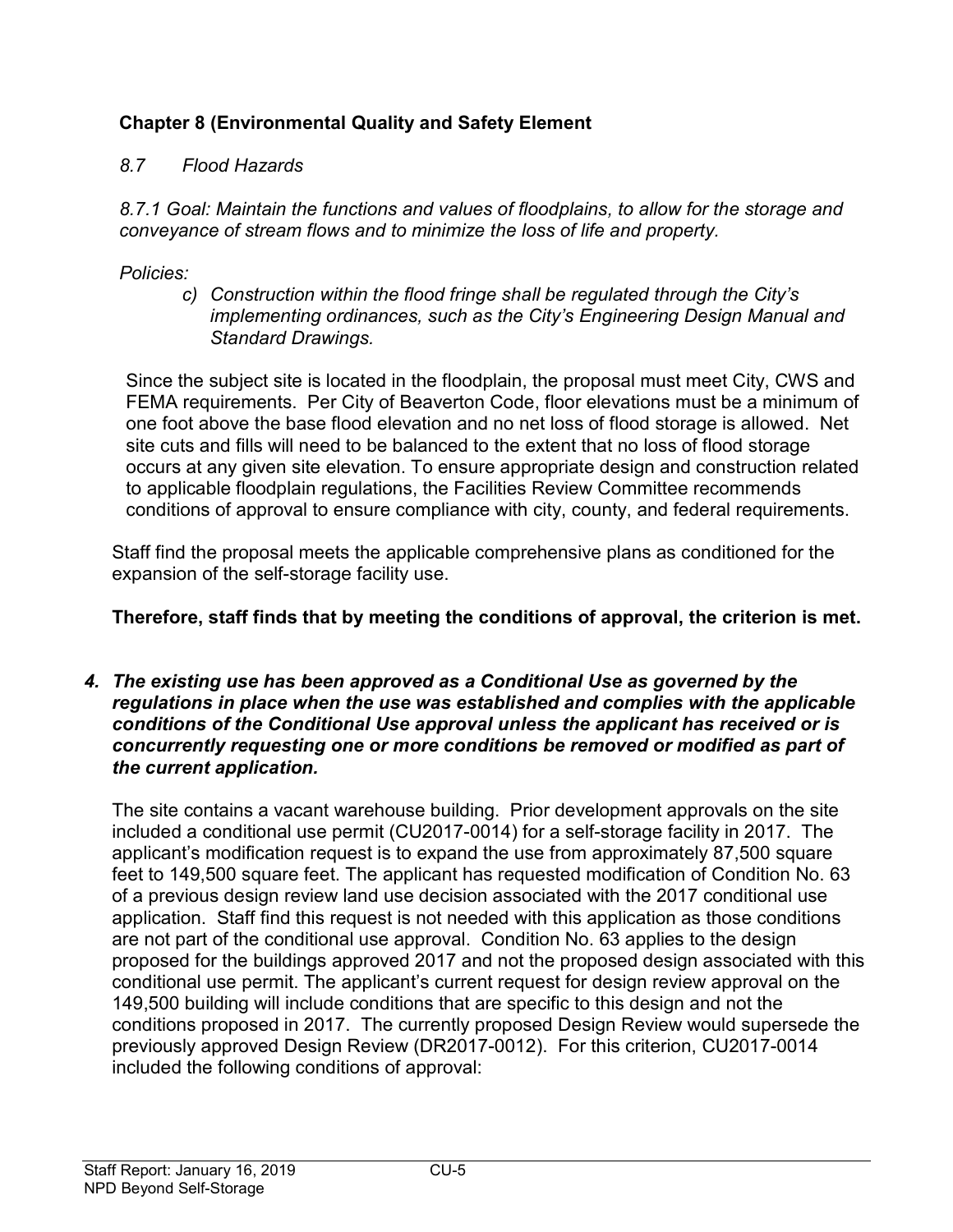- 1. Final decision shall expire automatically two (2) years from the effective date of decision unless the approval is enacted either through construction or establishment of use within the two (2) year time period.
- 2. The Conditional Use permit shall run with the land and shall continue to be valid upon a change of ownership of the site unless otherwise specified in conditions attached to the permit.
- 3. This staff report and accompanying land use order shall be recorded with the Washington County Recorder's Office.

Staff finds the applicant's request for a major modification of the conditional use approval to allow a larger self-storage facility on the site will not modify these conditions.

# Therefore, staff finds the proposal meets the criterion for approval.

### 5. The location, size, and functional characteristics of the proposal are such that it can be made reasonably compatible with and have minimal impact on livability and appropriate use and development of properties in the surrounding area of the subject site.

The subject site is approximately 3.5 acres at the current terminus of the SW 107<sup>th</sup> Avenue, a local street. The site obtained conditional use approval in 2017. This request is to expand the size of this use from the 87,500 square feet within multiple buildings to one three-story building approximately 149,500 square feet in size. The three-story self-storage building can be accommodated on the site. The site as well as the parcels surrounding are zoned Industrial, with uses that meet the purpose of this district as described in Development Code Section 20.15.10. The proposed size of the building and the overall development are such that the proposal is reasonably compatible with and will have minimal impact on livability and appropriate use and development of properties in the surrounding area of the subject site.

Self-Storage is a low trip generation commercial use and the traffic generated from this use provides less than 300 daily trips and not expected to create an adverse impact to SW 107<sup>th</sup> Avenue. It would be reasonable to expect a mix of personal vehicles and moving trucks accessing the site. As a mix of vehicles from small personal vehicles to large distribution tractor trailers use SW 107th Avenue to access the various uses surrounding the subject site, the mix of vehicles associated with the proposed self-storage use is reasonably compatible to the surrounding area of the subject site.

Staff find that the location, size, and functional characteristics of the proposal are such that the proposed expansion of the use remains reasonably compatible with and have minimal impact on livability and appropriate use and development of properties in the surrounding area of the subject site.

# Therefore, staff finds the proposal meets the criterion for approval.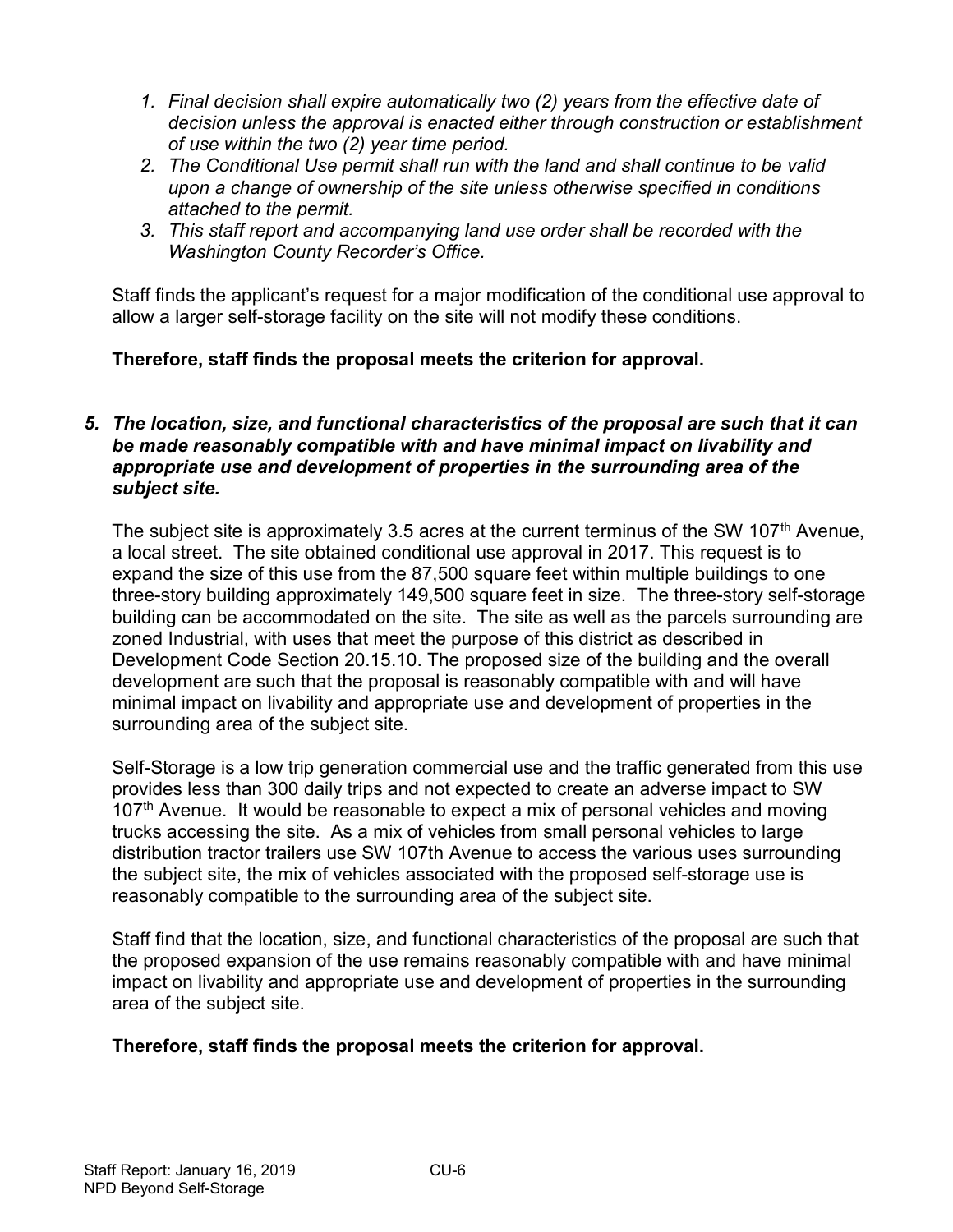### 6. The proposal will not modify previously established conditions of approval for the prior Conditional Use consistent with Section 50.95.6. of the Development Code.

Staff cite the findings in Criterion No. 4 as applicable to this criterion. The applicant's request for a major modification of the conditional use approval to allow a larger selfstorage facility on the site will not modify the conditions of approval adopted with the prior conditional use permit (CU2017-0014).

Therefore, staff finds the proposal meets the criterion for approval.

## 7. Applications and documents related to the request, which will require further City approval, shall be submitted to the City in the proper sequence.

The applicant submitted the application on November 6, 2018 and was deemed complete on December 4, 2018. Design Review Three and Parking Determination applications are being processed concurrently with the subject request for a Conditional Use. The Conditional Use application is dependent upon approval of the Design Review Three. Staff recommends a condition of approval which states that approval of the Conditional Use application is subject to approval of the associated Design Review application.

# Therefore, staff finds that by satisfying the conditions of approval, the proposal will meet the criterion for approval.

# Recommendation

Based on the facts and findings presented, staff recommends APPROVAL of CU2018-0019 (NPD Beyond Self-Storage Conditional Use). Should the Planning Commission find that the application meets the approval criteria staff has recommended conditions of approval in Attachment E.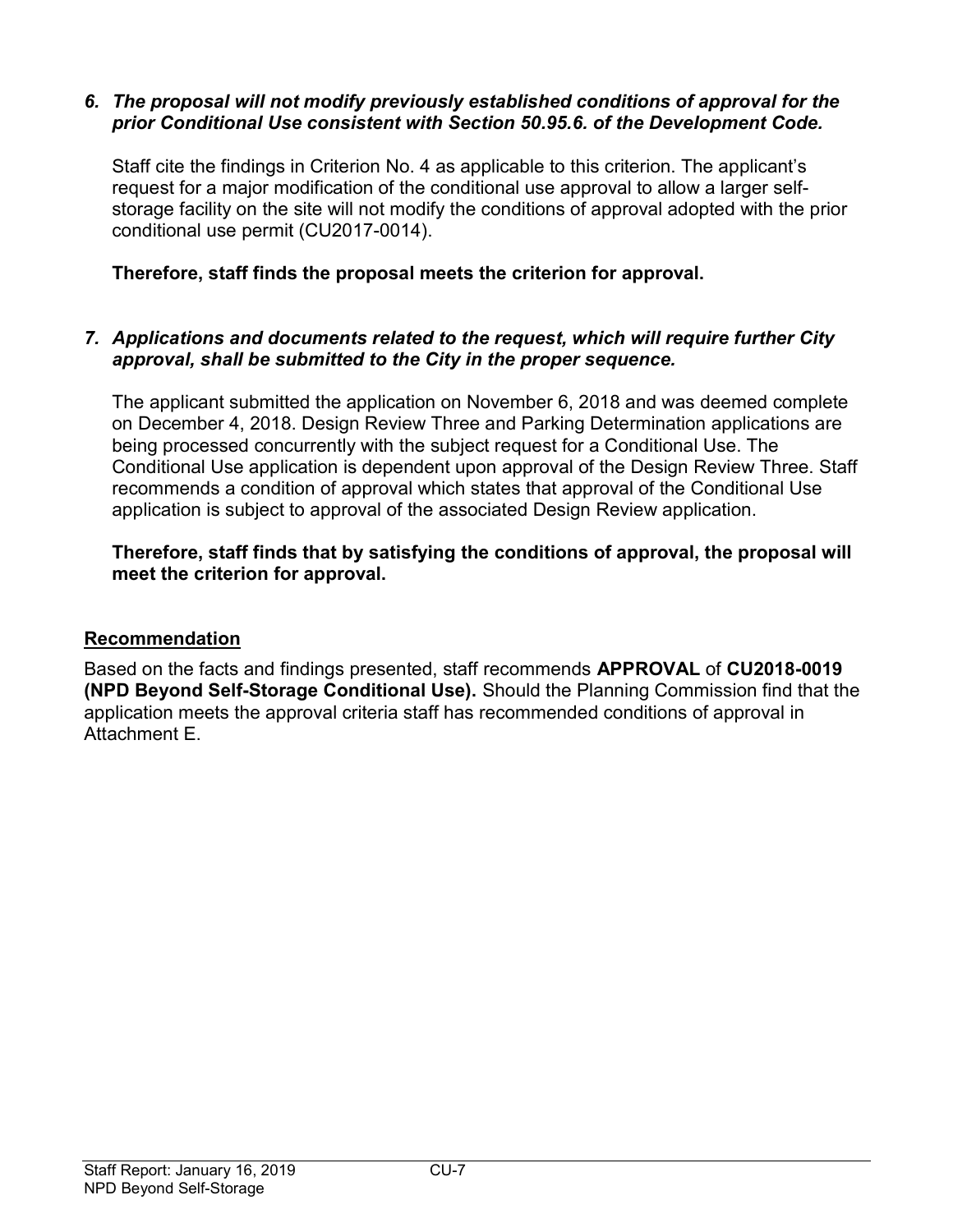#### DR2018-0156 ANALYSIS AND FINDINGS FOR DESIGN REVIEW THREE APPROVAL

### Section 40.03.1 Facilities Review Approval Criteria:

The applicant for development must establish that the application complies with all relevant standards in conformance with Section 50.25.1.B and all the following criteria have been met:

#### Facilities Review Approval Criteria Section 40.03.1.A-L

Staff has reviewed the applicable Facilities Review criteria in Attachment A to this report. Staff cites the findings presented in Attachment A in response to the Facilities Review approval criteria. As identified in Attachment A, above, the proposal meets Criteria A-L, as conditioned, and therefore meets the criterion for approval.

#### Therefore, the Committee finds that by meeting the conditions of approval, the proposal meets the criteria.

#### Planning Commission Standards for Approval:

Section 40.20.15.3.C of the Development Code provides standards to govern the decisions of the Commission as they evaluate and render decisions on Design Review Applications. The Commission will determine whether the application as presented, meets the Design Review Three approval criteria. The Commission may choose to adopt, not adopt or modify the Committee's findings. In this portion of the report, staff evaluates the application in accordance with the criteria for Type 3 Design Review.

Section 40.20.15.3.C Approval Criteria: In order to approve a Design Review Three application, the decision making authority shall make findings of fact based on evidence provided by the applicant demonstrating that all the following criteria are satisfied:

#### 1. The proposal satisfies the threshold requirements for a Design Review Three application.

The applicant proposes to construct a new three-story storage facility approximately 149,500 square feet in size, with associated improvements and long-term vehicle storage on a 3.5 acre parcel zoned IND. Staff concurs the proposal meets Criterion No. 1 which reads:

1. New construction of more than 50,000 gross square feet of non-residential floor area where the development does not abut any Residential zoning district.

#### Therefore, staff find that the criterion is met.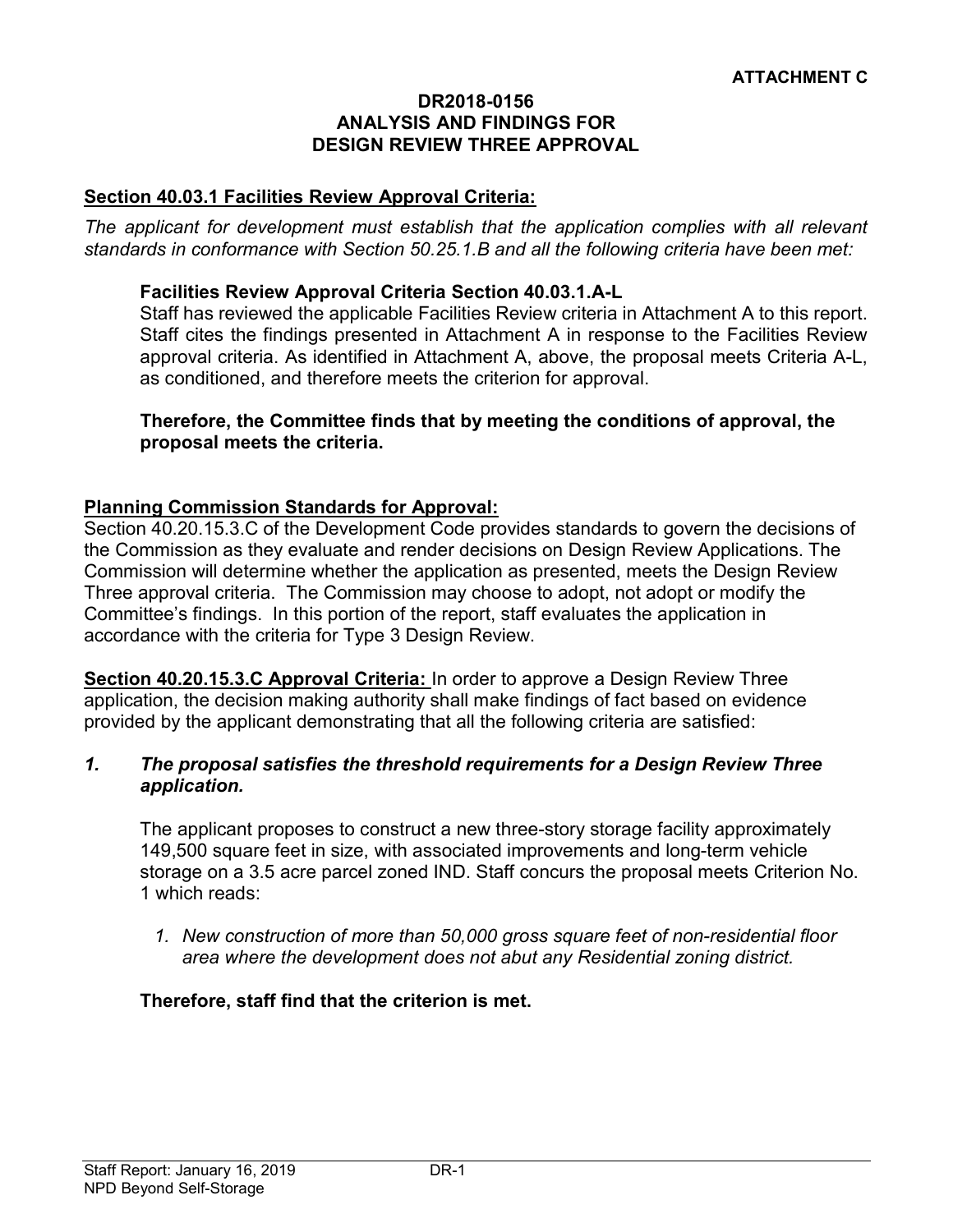### 2. All City application fees related to the application under consideration by the decision making authority have been submitted.

The applicant paid the required fees for a Design Review Three application.

Therefore, staff find that the criterion is met.

### 3. For proposals meeting Design Review Three application thresholds numbers 1 through 6, the proposal is consistent with all applicable provisions of Sections 60.05.35 through 60.05.50 (Design Guidelines).

Staff cites the Design Guidelines Analysis at the end of this Design Review section, which evaluates the project as it relates the applicable Design Review Guidelines found in Section 60.05 of the Development Code. Staff reviews applicable Guidelines with the applicant's response and illustrative representation of the proposal. Staff provides an evaluation of the proposal in relation to the guideline and a statement as to whether the guideline as is met. The Design Guideline Analysis identifies recommended conditions needed for the proposed development to comply with these guidelines.

Therefore, staff find the proposal will meet the criterion for approval by meeting the conditions of approval.

- 4. For additions to or modifications of existing development, the proposal is consistent with all applicable provisions of Sections 60.05.35 through 60.05.50 (Design Guidelines) or can demonstrate that the additions or modifications are moving towards compliance of specific Design Guidelines if any of the following conditions exist:
	- a. A physical obstacle such as topography or natural feature exists and prevents the full implementation of the applicable guideline; or
	- b. The location of existing structural improvements prevent the full implementation of the applicable guideline; or
	- c. The location of the existing structure to be modified is more than 300 feet from a public street.

The project proposal is a new development. Therefore, this criterion, which pertains to additions or modification of existing development, does not apply.

### Therefore, staff find the criterion is not applicable.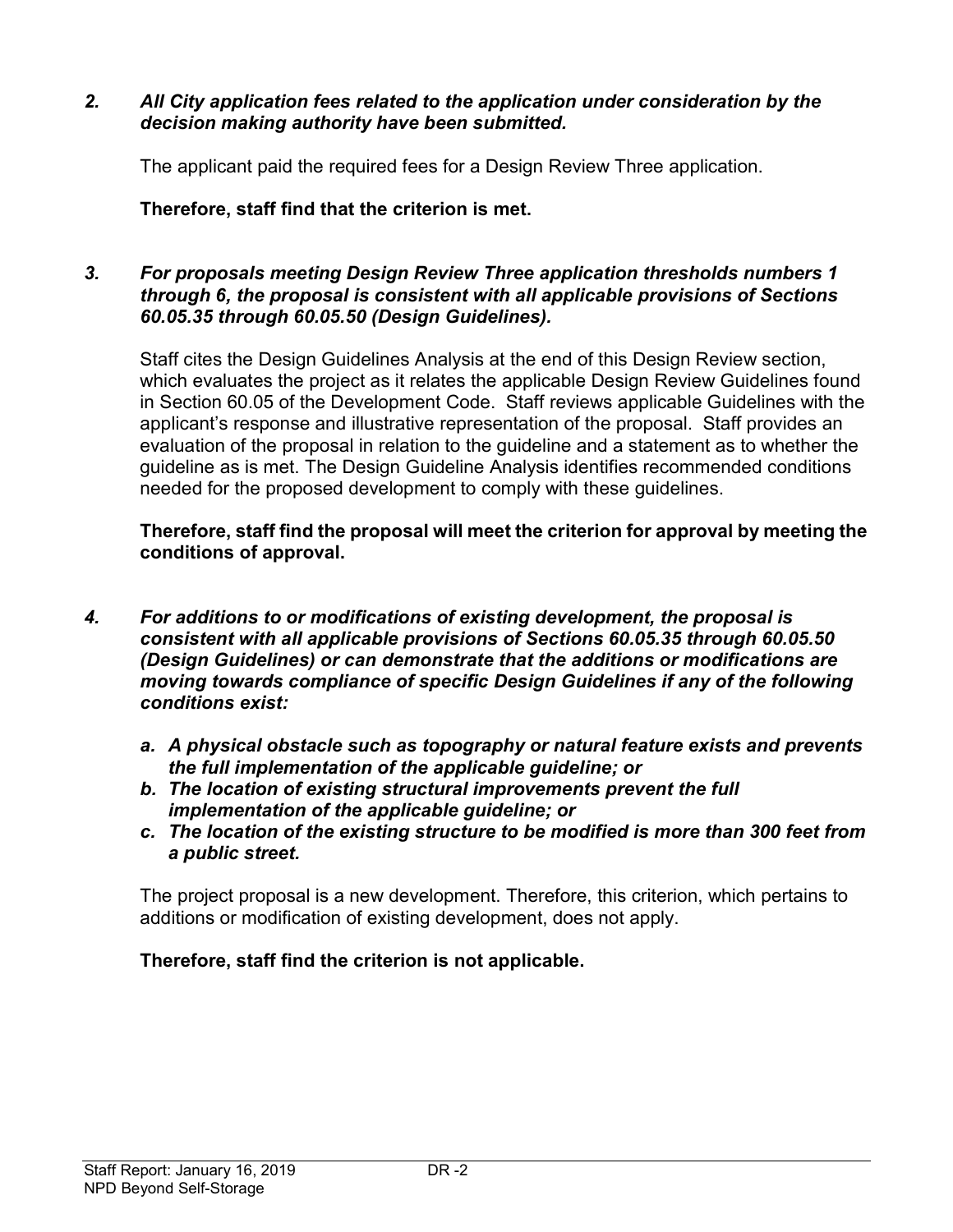5. For DRBCP proposals which involve the phasing of required floor area, the proposed project shall demonstrate how future development of the site, to the minimum development standards established in this Code or greater, can be realistically achieved at ultimate build out of the DRBCP.

The applicant states the proposal does not include phases; therefore DRBCP does not does not apply.

Therefore, staff find the criterion is not applicable.

- 6. For proposals meeting Design Review Three application Threshold numbers 7 or 8, where the applicant has decided to address a combination of standards and guidelines, the proposal is consistent with all applicable provisions of Sections 60.05.15 through 60.05.30 (Design Standards) except for the Design Standard(s) where the proposal is instead subject to the applicable corresponding Design Guideline(s). [ORD 4531; March 2010]
- 7. For proposals meeting Design Review Three application Threshold numbers 7 or 8, the proposal is consistent with all applicable provisions of Sections 60.05.15 through 60.05.30 (Design Standards) except for the Design Standard(s) where the proposal is applying to instead meet the applicable Design Guideline(s).

The applicant states the proposal meets application Threshold No. 1 and, accordingly, has addressed the applicable design guidelines. Staff sites the Design Guidelines Analysis below identifying how the proposed development can meet the applicable design guidelines.

Therefore, staff find criteria nos. 6 and 7 are not applicable.

# 8. Applications and documents related to the request, which will require further City approval, shall be submitted to the City in the proper sequence.

The applicant submitted the application on November 6, 2018 and was deemed complete on December 4, 2018. Minor Modification of a Conditional Use and Parking Determination applications are being processed concurrently with the subject request for a Design Review Three approval. This application is dependent upon approval of the Minor Modification of a Conditional Use and Parking Determination. Staff recommends a condition of approval which states that approval of the Design Review application is subject to the approvals of the associated Minor Modification of a Conditional Use and Parking Determination applications.

### Therefore, staff finds that by satisfying the conditions of approval, the proposal will meet the criterion for approval.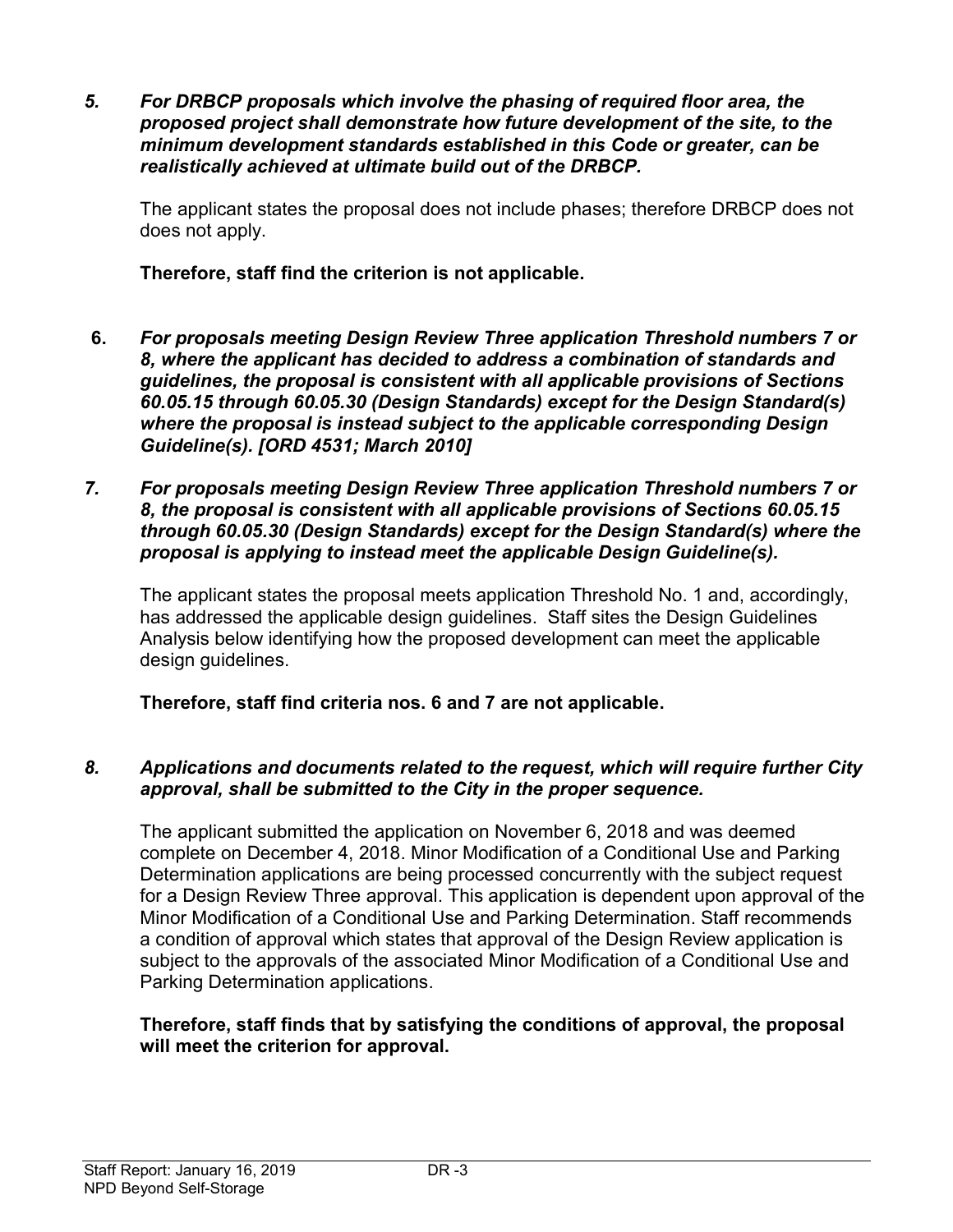### DESIGN REVIEW GUIDELINES ANALYSIS

In the following analysis, staff have identified the design guidelines which are relevant to the subject development proposal. Non-relevant guidelines have been omitted.

60.05.35 Building Design and Orientation Guidelines. Unless otherwise noted, all guidelines apply in all zoning districts.

# 1. Building Elevation Design Through Articulation and Variety

B. Building elevations should be varied and articulated to provide visual interest to pedestrians. Within larger projects, variations in architectural elements such as: building elevations, roof levels, architectural features, and exterior finishes should be provided. (Standard 60.05.15.1.A and B)

The subject site is located on a flag lot at the terminus of SW 107<sup>th</sup> Avenue with rail lines abutting the northern and western property lines. Limited pedestrian use is expected on the site. The applicant states that the building provides visual interest using eight different exterior material that vary in color and type. The main materials used are metal panels in varying colors and white metal trim that breaks up the massing of the building. The design also includes two heights for the parapet walls, thereby breaking up the roofline. Differentiation in the colors and materials including glazing are emphasized on the western elevation, visible from 217 and the southern and portion of the eastern elevation where pedestrian traffic is likely.

# Therefore, staff find the Guideline is met.

C. To balance horizontal features on longer building elevations, vertical building elements, such as building entries, should be emphasized. (Standard 60.05.15.1.B)

The applicant states the features at the southeast corner of the building containing the entrance and the office area have accent trim and a sun shade awning to provide cover to pedestrian accessing the site and to delineate the office area. White metal panels are placed vertically along the southern, western, and eastern elevations creating a higher parapet wall to add variation to the roofline. The addition of glazing on building elevation effectively breaks up the horizontal features. Staff concur that vertical elements are adequately emphasized.

# Therefore, staff find the Guideline is met.

D. Buildings should promote and enhance a comfortable pedestrian scale and orientation. This guideline does not apply to buildings in industrial districts where the principal use of the building is manufacturing, assembly, fabricating, processing, packing, storage, wholesale or distribution activities. (Standard 60.05.15.1.B)

Staff concurs with the applicant that the subject site is zoned industrial and proposes to use the site as a self-storage facility. Therefore this guideline does not apply.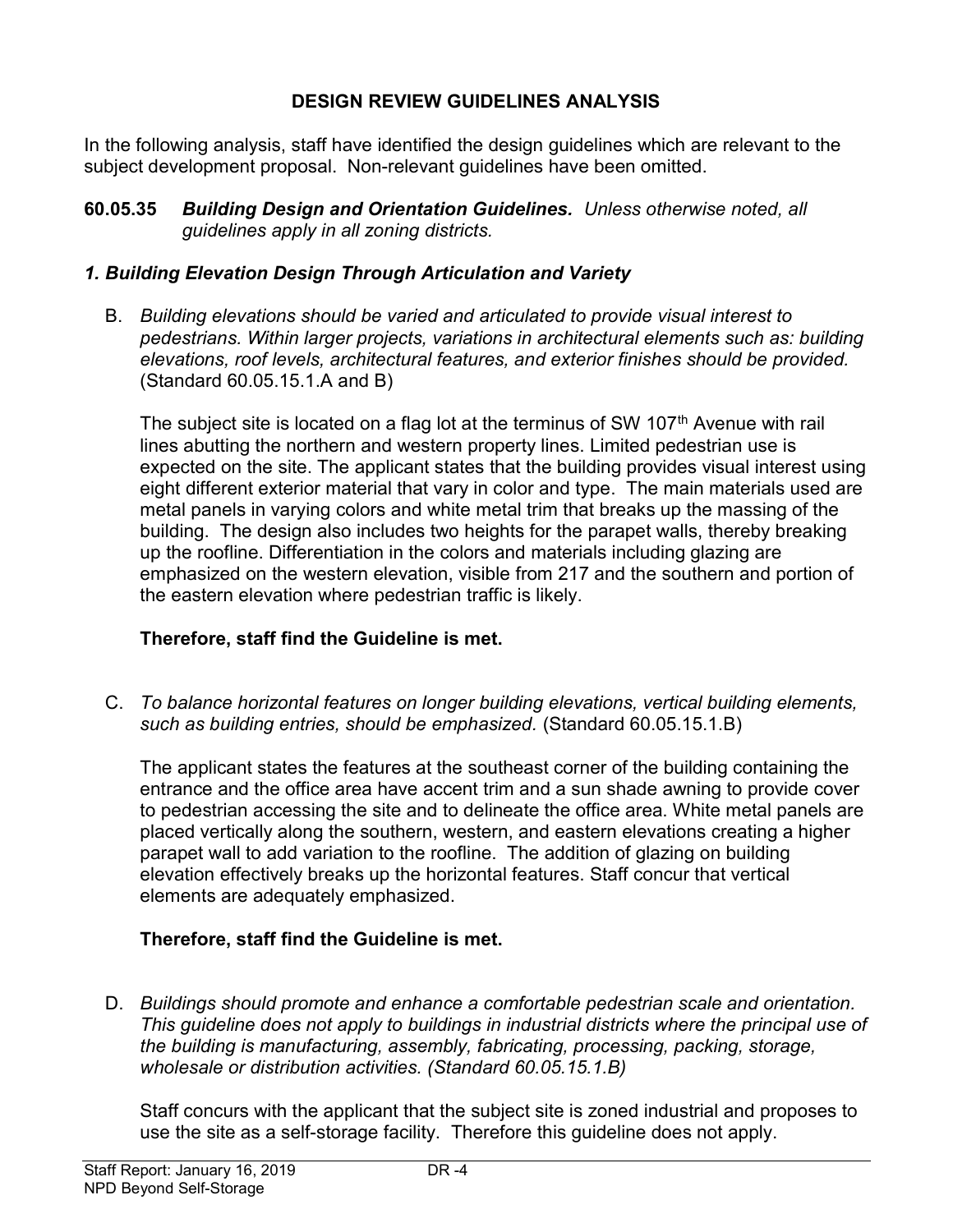# Therefore, staff find the Guideline is not applicable.

E. Building elevations visible from and within 200 feet of an adjacent street or major parking area should be articulated with architectural features such as windows, dormers, off-setting walls, alcoves, balconies or bays, or by other design features that reflect the building's structural system. Undifferentiated blank walls facing a street, common green, shared court, or major parking area should be avoided. (Standards 60.05.15.1.B, C, and D) [ORD 4542; May 2010]

The subject site is a flag lot at the terminus of the SW 107<sup>th</sup> Avenue. The applicant states the building is approximately 198 feet north of the street, making the southern elevation of the building visible from the street applicable to this guideline. The applicant states the southern elevation has variation through wall articulation, material finishes, a canopy at the entrance of the building, and window glazing from the glass overhead door. Staff concur that building elevations visible from the public street and adequately articulated.

# Therefore, staff find the Guideline is met.

# 2. Roof Forms as Unifying Elements

A. Roof forms should be distinctive and include variety and detail when viewed from the street. Sloped roofs should have a significant pitch and building focal points should be highlighted. (Standards 60.05.15.2.A and B)

The applicant states the building is designed with a flat roof and parapet. The height of the parapet is between 35 to 40 feet to provide variety to the roofline. With an emphasis on taller corners at the northeast, southwest and southeast of the building, taking into consideration the view of the roofline from highway 217 and SW 107<sup>th</sup> Avenue. Staff concur that the proposed roof forms provide a variety of detail and create visual interest when viewed from the street.

# Therefore, staff find the Guideline is met.

B. Flat roofs should include distinctive cornice treatments. (Standard 60.05.15.2.C)

The proposal includes a flat roof with a parapet wall that includes a white metal trim as the decorative cornice treatment. The applicant states the modern line of the metal trim is consistent with the overall design of the building as compared to a more traditional decorative cornice. Staff concur that the proposal provides a cornice treatment that will accent the roofline.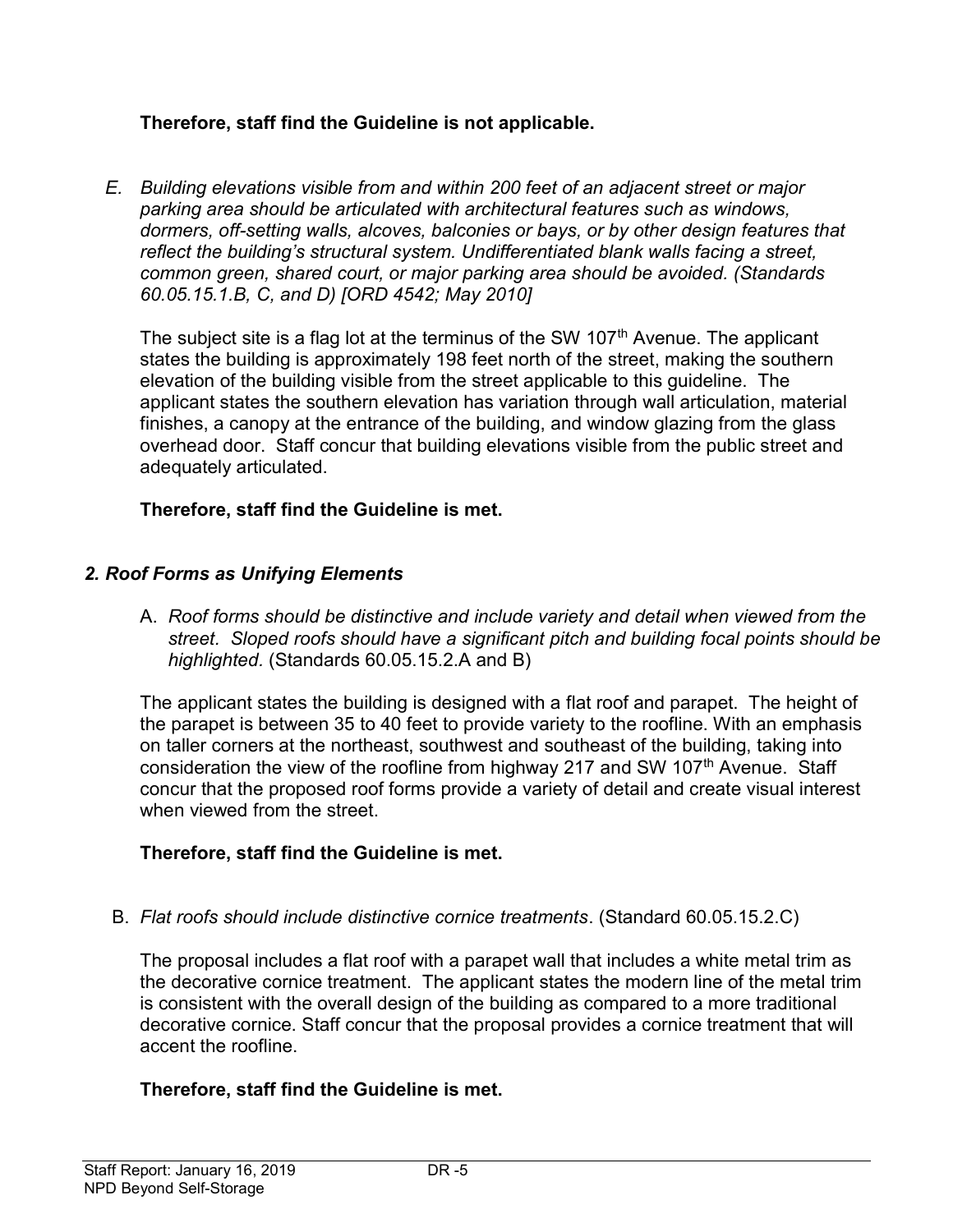### 3. Primary building entrances

A. Excluding manufacturing, assembly, fabricating, processing, packing, storage and wholesale and distribution activities which are the principle use of a building in industrial districts, the design of buildings should incorporate features such as arcades, roofs, porches, alcoves, porticoes, awnings, and canopies to protect pedestrians from the rain and sun. (Standard 60.05.15.3.A)

The applicant states that while the guideline does not apply since the site is located within the IND zone and the proposed use is a self-storage facility, the design includes building entrances that includes awnings at the pedestrian doors. Staff concurs that while the guideline may not apply, the design does provide pedestrian protection from the rain.

# Therefore, staff find the Guideline is not applicable.

B. Special attention should be given to designing a primary building entrance that is both attractive and functional. Primary entrances should incorporate changes in mass, surface, or finish to emphasize the entrance. (Standard 60.05.15.3.B)

The applicant state the proposed building design emphasizes the building entrance using awnings and changes in mass and materials. The applicant states a storefront window system and changes in material and color will contribute to an attractive building entrance. Staff concurs that the primary entrance is attractive and functional.

### Therefore, staff find the Guideline is met.

### 4. Exterior Building Materials

A. Exterior building materials and finishes should convey an impression of permanence and durability. Materials such as masonry, stone, wood, terra cotta, and tile are encouraged. Windows are also encouraged, where they allow views to interior activity areas or displays. (Standard 60.05.15.4.A)

The proposed building utilizes the following exterior materials: three colors of insulated metal panel, white aluminum composite panels, fiber cement boards to simulate the look of wood, and a 10-foot tall storefront window system. The applicant states the materials selected are durable and attractive and are in character to the surrounding industrial area. Staff concur that the proposed materials convey a sense of durability and has included some windows designed to emphasize the entrance of the facility.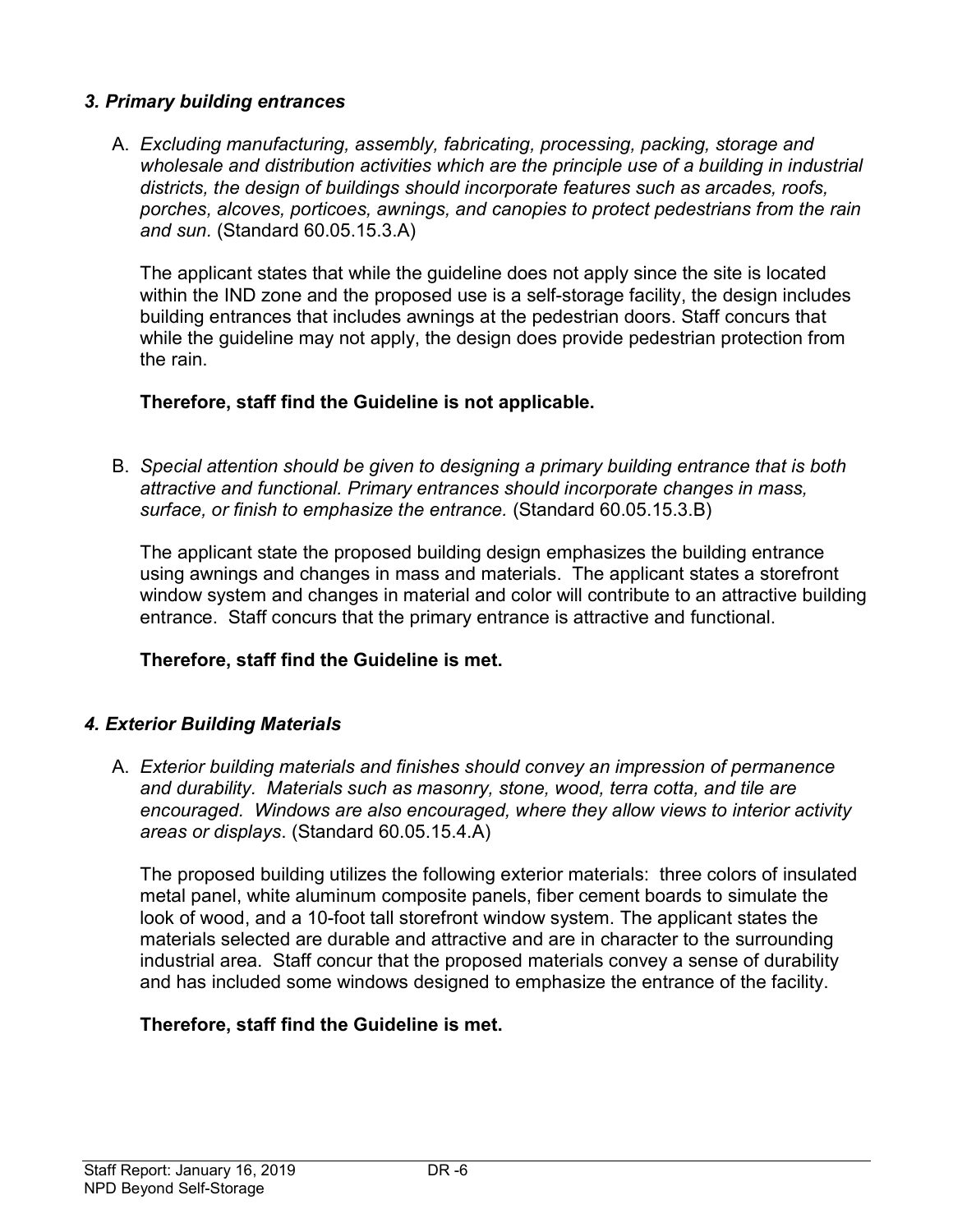B. Where masonry is used for exterior finish, decorative patterns (other than running bond pattern) should be considered, especially at entrances, building corners and at the pedestrian level. These decorative patterns may include multi-colored masonry units, such as brick, tile, stone, or cast stone, in a layered or geometric pattern, or multicolored ceramic tile bands used in conjunction with materials such as concrete. This guideline does not apply to developments in Industrial zones, where masonry is used for exterior finishes. (Standards 60.05.15.4.B and C)

The applicant does not propose to use masonry for the exterior of the building.

# Therefore, staff find the Guideline is not applicable.

### 5. Screening of Equipment.

All roof, surface, and wall-mounted mechanical, electrical, communications, and service equipment should be screened from view from adjacent public streets by the use of parapets, walls, fences, enclosures, dense evergreen foliage, or by other suitable means. (Standards 60.05.15.5.A through C)

The applicant proposes ground-mounted equipment to be located near the southern and northern elevation of the building not visible from the adjacent public street. Staff find screening is not necessary as the applicant is not proposing roof or wall mount equipment.

### Therefore, staff find the Guideline is met.

60.05.40. Circulation and Parking Design Guidelines. Unless otherwise noted, all guidelines apply in all zoning districts.

### 1. Connections to public street system.

The on-site circulation system and the abutting street system should provide for efficient access and circulation, and should connect the project to abutting streets. (Standard 60.05.40.1)

The applicant states the proposal include a public easement to accommodate a future multi-use trail. Staff cite the findings in the facilities review approval criteria G and H as applicable to this criterion. By meeting the conditions identified by the facilities review committee, the proposal will accommodate safe vehicular and pedestrian circulation patterns and adequately connects to the public street system.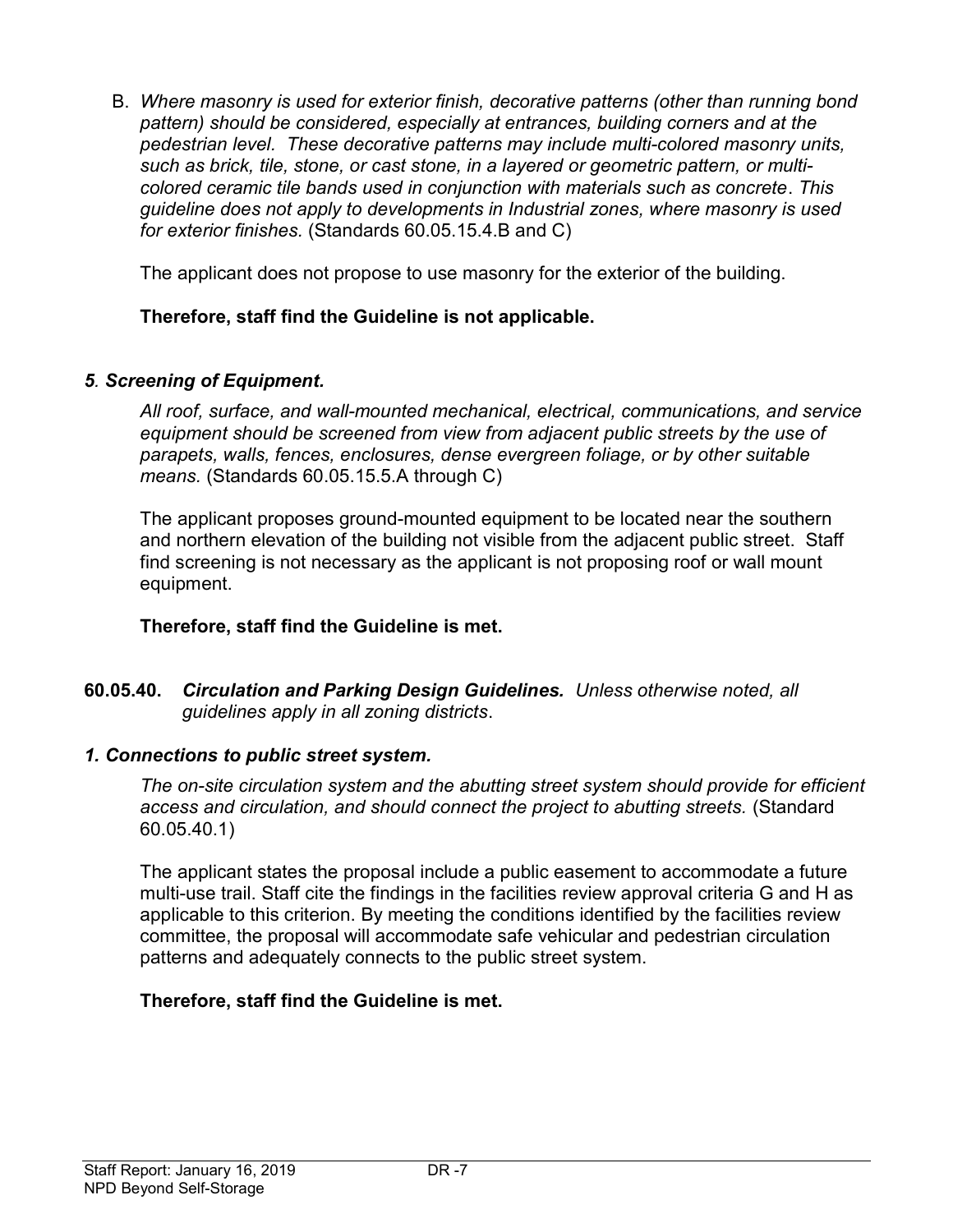### 2. Loading area, solid waste facilities, and similar improvements.

A. On-site service, storage and similar activities should be designed and located so that these facilities are screened from an abutting public street. (Standard 60.05.20.2)

On-site loading areas, outdoor vehicle storage, and trash enclosure are located within the building or behind a site-obscuring fence located along a portion of the southern property line screening these uses from SW 107<sup>th</sup> Avenue. Staff concur that the storage areas, loading area and trash enclosure are appropriately located and adequately screened from public view.

### Therefore, staff find the Guideline is met.

B. Except in Industrial districts, loading areas should be designed and located so that these facilities are screened from an abutting public street, or are shown to be compatible with local business operations. (Standard 60.05.20.2)

This guideline does not apply since the subject site is located in the IND zoning district. However the applicant's proposal includes four loading areas in which three are located internal to the building and the fourth is located adjacent to the southern elevation located behind a site obscuring fence. Staff concur while the guideline does not apply the proposal provides adequate screening of these ancillary uses.

### Therefore, staff find the Guideline is not applicable.

### 3. Pedestrian circulation.

A. Pedestrian connections should be made between on-site buildings, parking areas, and open spaces. (Standard 60.05.20.3.A)

The applicant states a raised 5-foot concrete sidewalk is proposed along the southern elevation of the building to ensure connection between pedestrian entrances. An asphalt walkway is proposed along a portion of the eastern elevation connecting SW 107<sup>th</sup> to the entrance of the facility. The applicant states ADA striping is provided from the pedestrian path to the ADA parking spaces along the southern property line. However, staff cite the findings in the facilities review criterion F as applicable to this guideline in which the facilities review committee recommends pedestrian pathways that cross intersections or travel lanes include unique materials, color, or pattern which differentiate the pathway from the travel lane to ensure safe pedestrian connections. Staff finds the pedestrian connections through the development and to adjacent streets are sufficient as conditioned.

#### Therefore, staff find that by meeting the conditions of approval, the Guideline is met.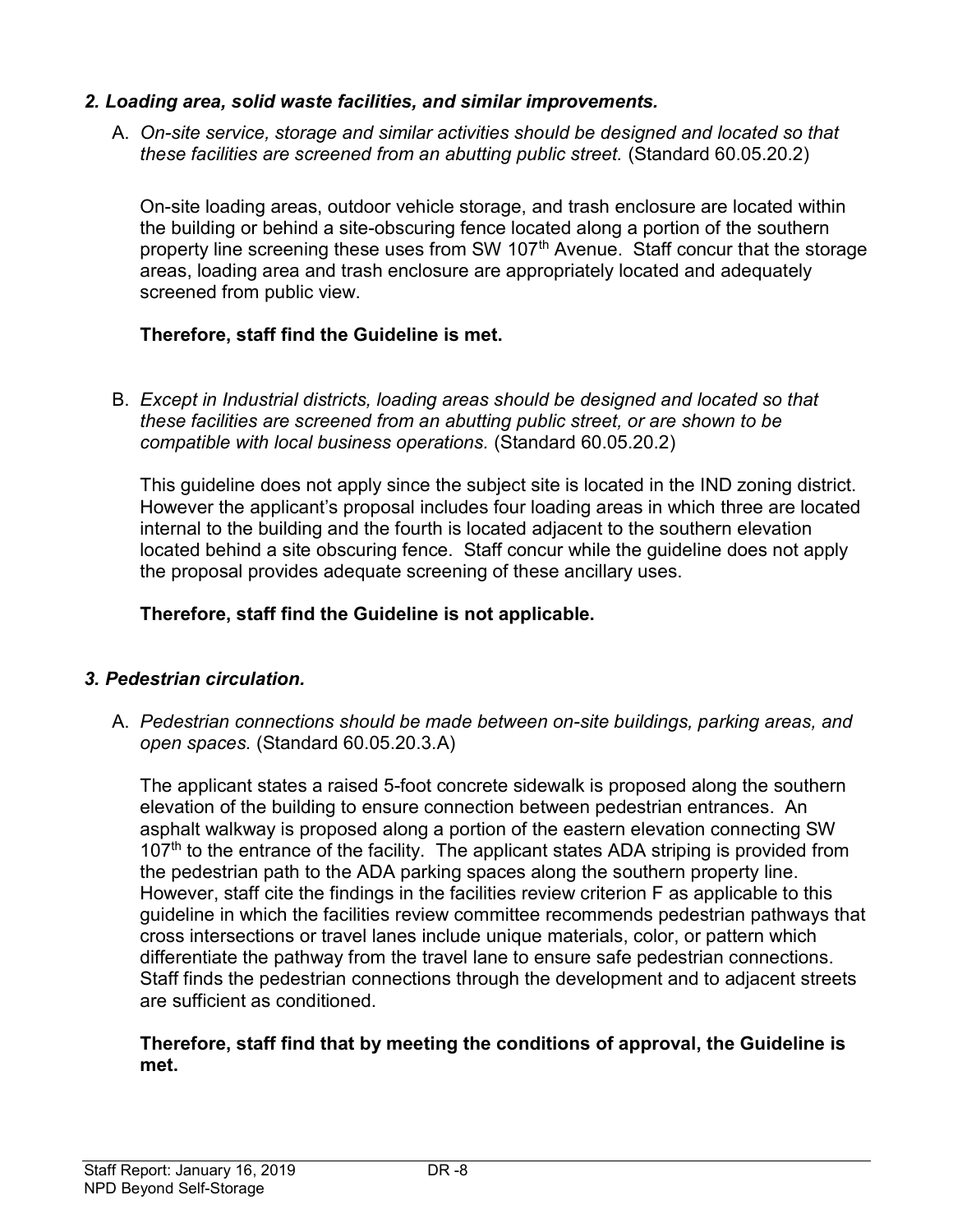- B. Pedestrian connections should connect on-site facilities to abutting pedestrian facilities and streets unless separated by barriers such as natural features, topographical conditions, or structures. (Standard 60.05.20.3.A)
- C. Pedestrian connections should link building entrances to nearby streets and other pedestrian destinations. (Standard 60.05.20.3.B)

The applicant states the proposed pedestrian path connecting SW  $107<sup>th</sup>$  Avenue to the building entrance along the eastern property line provides pedestrian connections from the public street to the on-site facility. The proposal also includes a 15-foot easement along the entire eastern elevation to accommodate a future pedestrian connection to the north when issues of grading, a railroad crossing, and exiting industrial buildings to the north have been addressed. Staff concur that the proposal provides sufficient pedestrian connections to adjacent streets and pedestrian facilities from the building entrances.

# Therefore, staff find the Guidelines are met.

D. Pedestrian connections to streets through parking areas should be evenly spaced and separated from vehicles (Standard 60.05.20.3.C through E)

The applicant provides on the southern property line a pedestrian pathway connecting the required parking area to the main entrance of the building. Staff cite the findings in the facilities review criterion F as applicable to this guideline in which the facilities review committee recommends pedestrian pathways that cross intersections or travel lanes include unique materials, color, or pattern which differentiate the pathway from the travel lane to ensure safe pedestrian connections. Staff find that adequate pedestrian connections are provided as conditioned.

### Therefore, staff find that by meeting the conditions of approval, the Guideline is met.

E. Excluding manufacturing, assembly, fabricating, processing, packing, storage and wholesale and distribution activities which are the principle use of a building in industrial districts, pedestrian connections designed for high levels of pedestrian activity should be provided along all streets. (Standard 60.05.20.3.A through H)

This guideline does not apply since the site is zoned IND and is proposed to be used as a self-storage facility.

Therefore, staff find the Guideline is not applicable.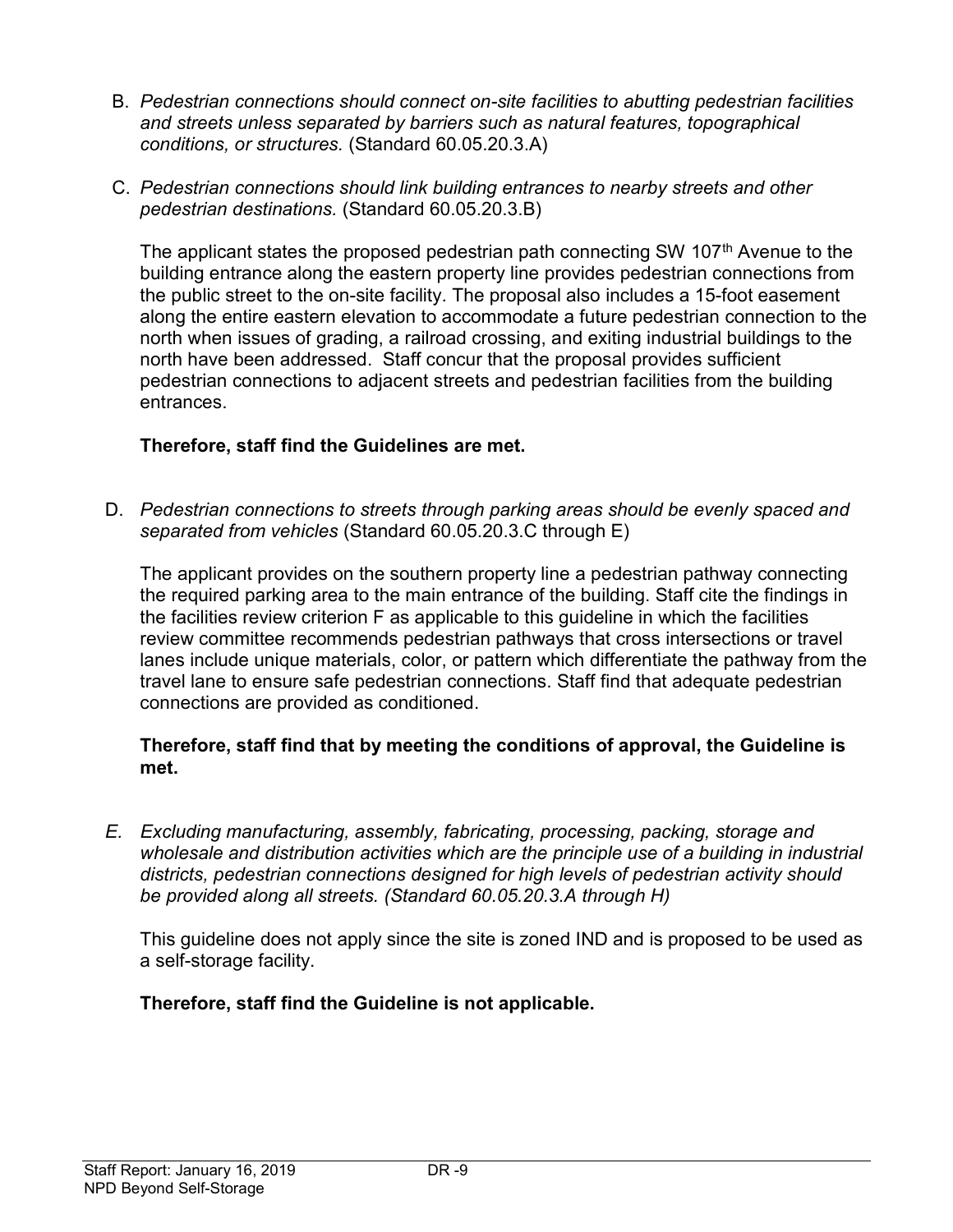F. Pedestrian connections should be designed for safe pedestrian movement and constructed of hard durable surfaces. (Standards 60.05.20.3.F through G)

The applicant states that the pedestrian walkways are designed for safe movement and constructed to be at a minimum width of 5 feet. The walkways are to be made of concrete and asphalt. Staff concurs that the applicant has proposed hard durable surfaces for pedestrian connections.

### Therefore, staff find the Guideline is met.

### 4. Street frontages and parking areas.

Landscape or other screening should be provided when surface parking areas are located along public streets. (Standard 60.05.20.4)

The applicant states the guideline is not applicable since public parking space are not proposed along public streets. Staff concur with the applicant's finding.

### Therefore, staff find the Guideline is not applicable.

### 5. Parking area landscaping.

Landscape islands and a tree canopy should be provided to minimize the visual impact of large parking areas. (Standard 60.05.20.5.A through D)

The applicant proposes a parking area containing 10 parking spaces and a vehicle storage area secured behind a chain-link fence. The landscape areas proposed for both in the vehicle storage area and the required parking spaces includes landscape islands. The project area includes 10 landscape islands with seven trees and for additional tress installed around the perimeter of the vehicle area. The landscape islands and surrounding vegetation are designed to mitigate the impact of the parking areas.

### Therefore, staff find the Guideline is met.

### 60.05.45. Landscape, Open Space and Natural Areas Design Guidelines. .

### 3. Minimum landscaping for conditional uses in Residential districts and for developments in Multiple Use, Commercial, and Industrial Districts.

A. Landscaping should soften the edges of buildings and parking areas, add aesthetic interest and generally increase the attractiveness of a development and its surroundings. (Standard 60.05.25.3.A, B, and D)

The applicant states that landscape plantings will be provided both at the interior and exterior of parking lots and around the site perimeter to include a combination of trees, shrubs, and groundcover. Trees will have groundcover surrounding its base. Staff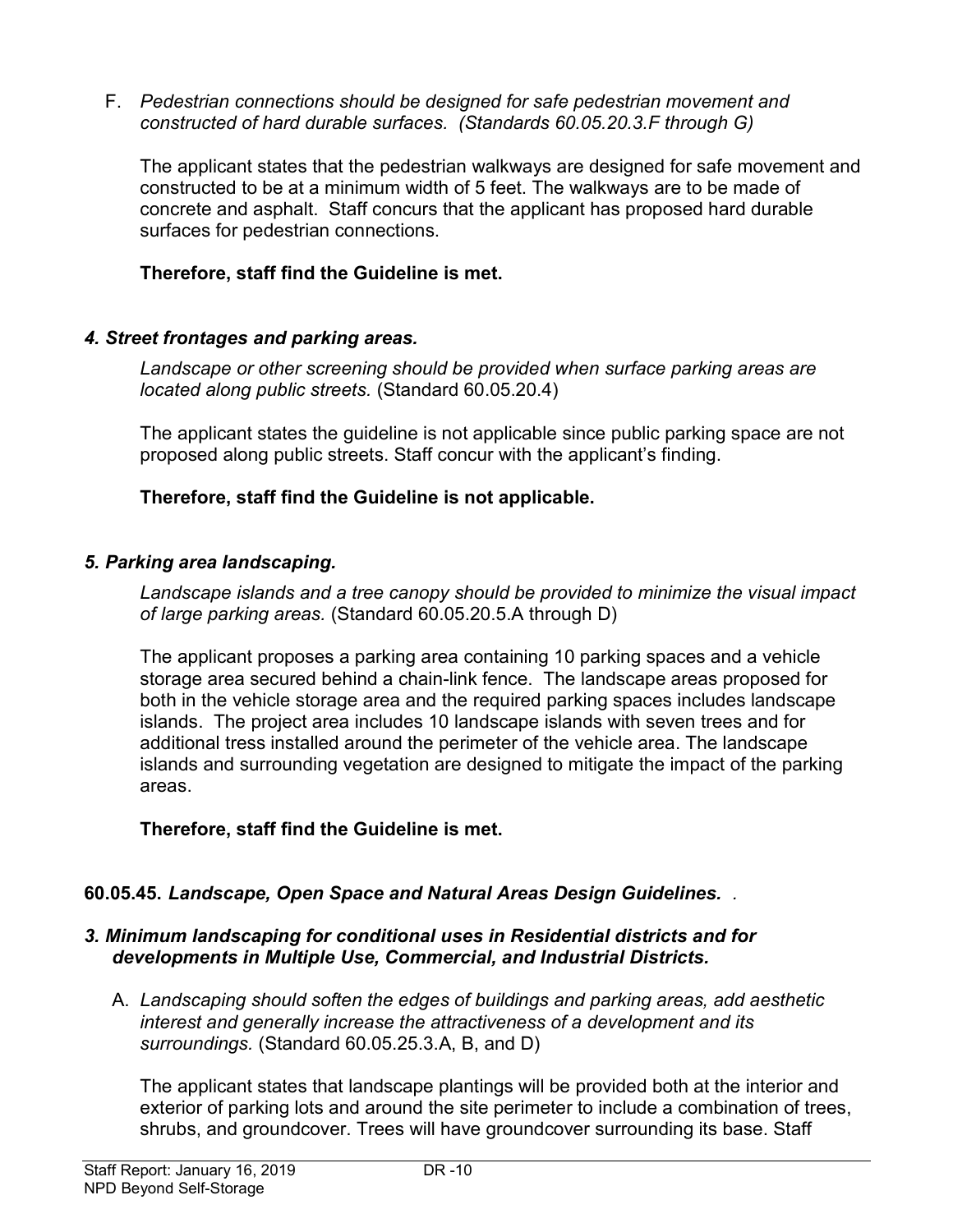concur that the proposed landscaping softens the edges of buildings and parking areas and adds aesthetic interest.

# Therefore, staff find the Guideline is met.

B. Plazas and common areas designed for pedestrian traffic should be surfaced with a combination of landscape and decorative pavers or decorative concrete. (Standard 60.05.25.3.C)

The applicant states that the proposal does not include common areas or plaza as they are not compatible to the use of the site as a self-storage facility. Staff concur that development of a common area or plaza are not warranted.

# Therefore, staff find the Guideline is not applicable.

C. Use of native vegetation should be emphasized for compatibility with local and regional climatic conditions. (Standard 60.05.25.3.A and B)

The applicant states that plants and trees were primarily selected that are hardy, low maintenance and have minimal watering required for this climate.

### Therefore, staff find the Guideline is met.

D. Existing mature trees and vegetation should be retained and incorporated, when possible, into the site design of a development. (Standard 60.05.25.3.A and B)

The applicant states only four community trees are to be removed, with 17 to remain and will be protected during the construction. To ensure these trees are not harmed during the development of the site, staff recommend standard conditions requiring mitigation measures prior to construction. By meeting the condition of approval, staff find the existing trees will be adequately protected.

# Therefore, staff find that meeting the conditions of approval the Guideline is met.

E. A diversity of tree and shrub species should be provided in required landscaped areas. (Standard 60.05.25.3)

The applicant describes a variety of trees, shrubs, grasses and groundcover are proposed. The landscape plan shows use of two tree species at different sizes, and six different species of shrubs of varying mature heights. The landscaping will be finished with four types of groundcover. Staff concur that a variety of trees and shrub species will be provided.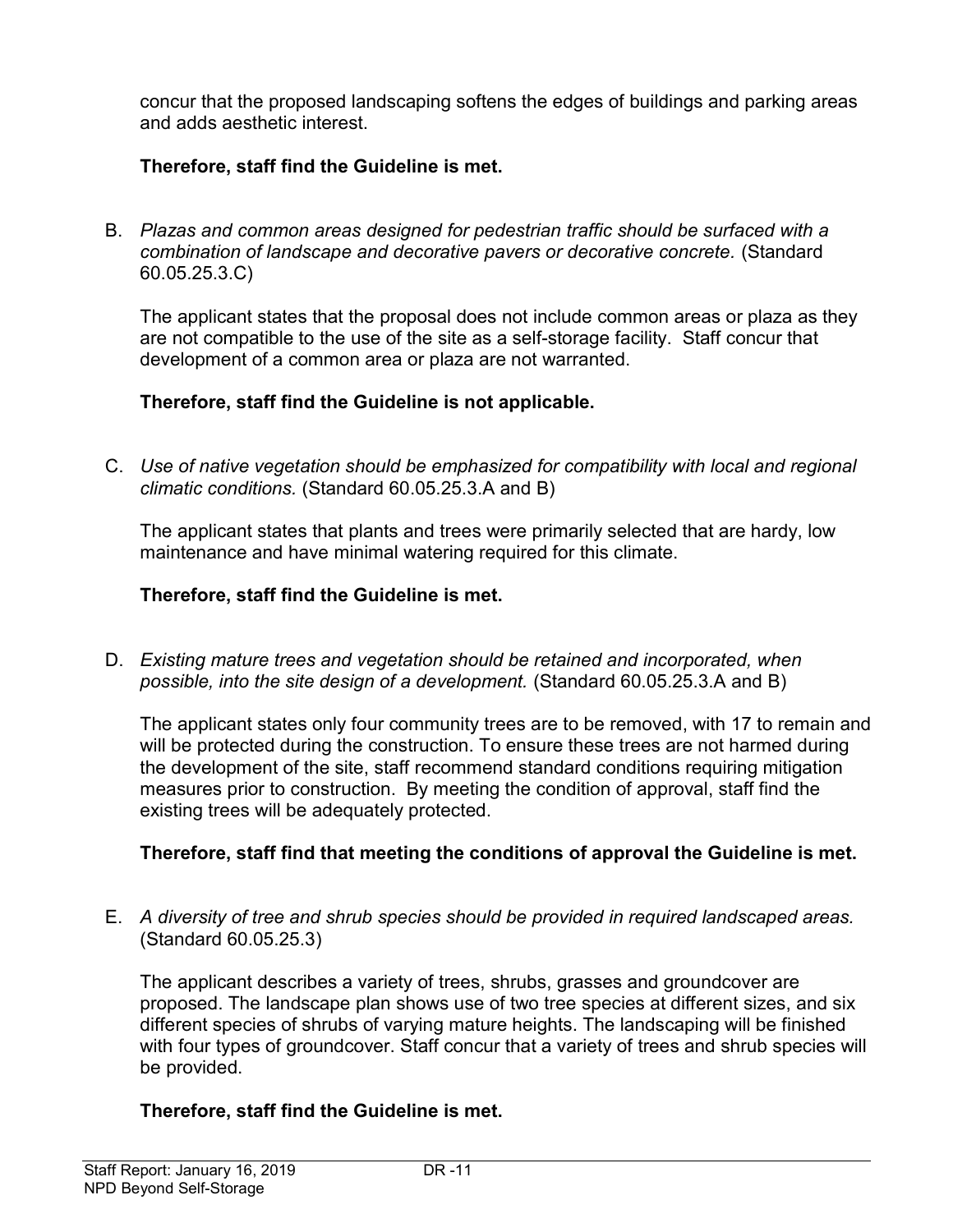### 6. Retaining Walls.

Retaining walls over six (6) feet in height or greater than fifty (50) feet in length should be architecturally treated, incorporated into the overall landscape plan, or screened by landscape material. (Standard 60.05.25.5)

The applicant states that no retaining walls are being proposed that are greater than six feet in height or greater than fifty feet in length.

### Therefore, staff find the Guideline is not applicable.

### 7. Fences and Walls

A. Fences and walls should be constructed of attractive, durable materials. (Standard 60.05.25.6)

The proposed plan includes a six-foot tall black vinyl coated chain link fencing along the eastern and northern property line compliant with the requirements of ODOT for fencing adjacent to railroad lines. Portion of the fencing will include slats along the southern property line to ensure the outdoor storage areas is not visible. Staff concur that the proposed fence and walls will be constructed of durable material consistent with the industrial uses in the area and the requirements of ODOT.

### Therefore, staff find the Guideline is met.

B. Fences and walls constructed in front yards adjacent to public streets should provide the opportunity to view into the setback from the street unless high traffic volumes or other conflicts warrant greater security and protection. (Standard 60.05.25.6)

No new fences or walls are proposed along the front yard adjacent to SW 107<sup>th</sup> Avenue.

Therefore, staff find the Guideline is not applicable.

#### 8. Changes to existing on-site surface contours at residential property lines.

The perimeters of properties should be graded in a manner to avoid conflicts with abutting residential properties such as drainage impacts, damage to tree root zones, and blocking sunlight. (Standard 60.05.25.10)

The site is surrounded by parcels with IND zoning and does not abut any residential properties.

### Therefore, staff find the Guideline is not applicable.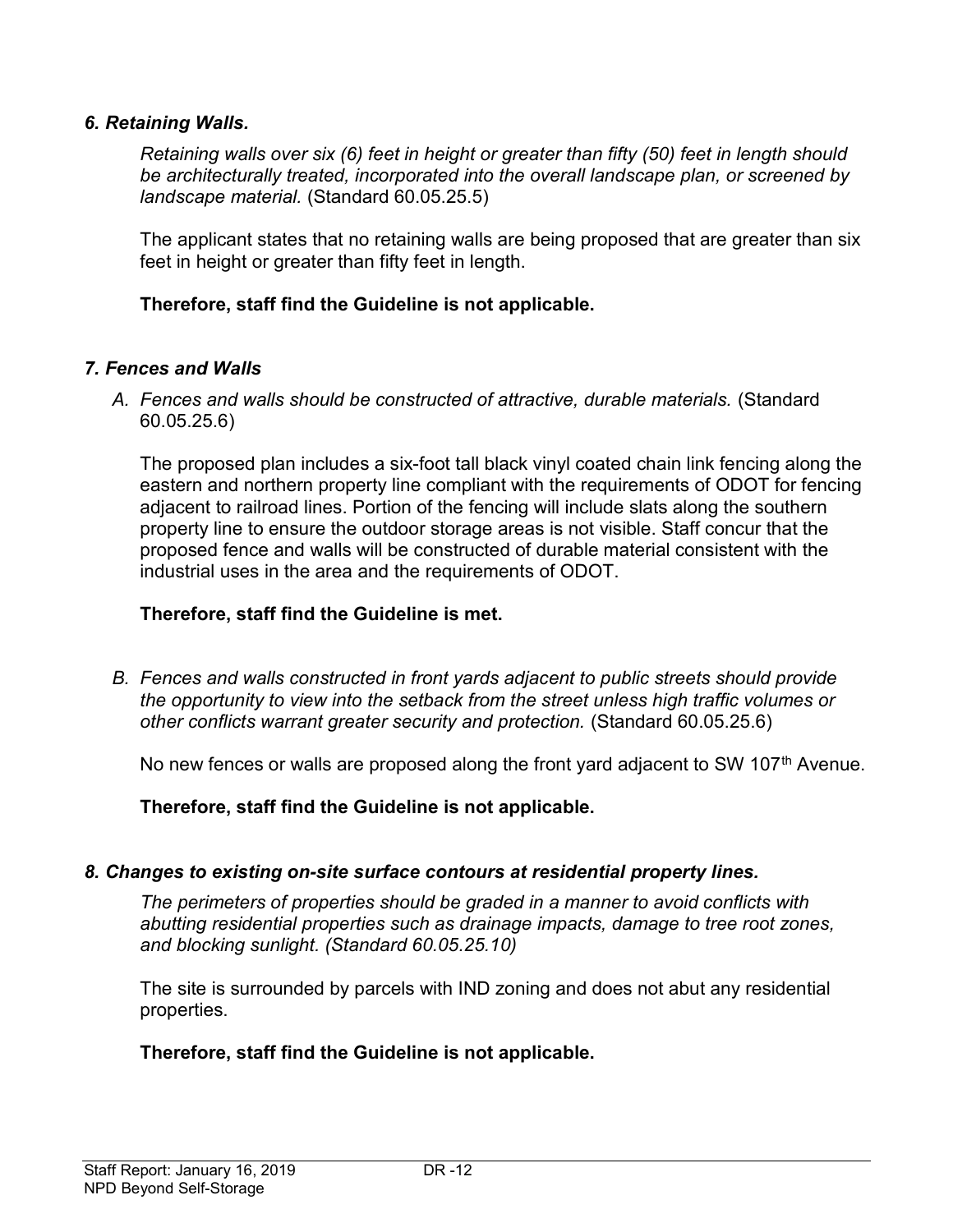## 9. Integrate water quality, quantity or both facilities.

Aboveground stormwater detention and treatment facilities should be integrated into the design of a development site and, if visible from a public street, should appear as a component of the landscape design. (Standard 60.05.25.11)

The proposal does not include an aboveground stormwater detention facility.

## Therefore, staff find the Guideline is not applicable.

# 11. Landscape Buffering and Screening

- A. A landscape buffer should provide landscape screening, and horizontal separation between different zoning districts and between non-residential land uses and residential land uses. The buffer should not be applicable along property lines where existing natural features such as flood plains, wetlands, riparian zones and identified significant groves already provide a high degree of visual screening. (Standard 60.05.25.13)
- B. When potential impacts of a Conditional Use are determined, or when potential conflicts of use exist between adjacent zoning districts, such as industrial uses abutting residential uses, landscape screening should be dense, and the buffer width maximized. When potential conflicts of uses are not as great, such as a commercial use abutting an industrial use, less dense landscape screening and narrower buffer width is appropriate. (Standard 60.05.25.13)
- C. Landscape buffering should consist of a variety of trees, shrubs, and ground covers designed to screen potential conflict areas and complement the overall visual character of the development and adjacent neighborhoods. (Standard 60.05.25.13)
- D. When changes to buffer widths and buffer standards are proposed, the applicant should describe the physical site constraints or unique building or site characteristics that merit width reduction. (Standard 60.05.25.13.E).

The subject property is zoned IND and is surrounded by other industrial zoned properties or railroad right-of-way. A landscape buffer is not required for the subject site.

### Therefore, staff find the Guidelines are not applicable.

### 60.05.50. Lighting Design Guidelines. (Standard 60.05.30.1 and 2)

1. Lighting should be utilized to maximize safety within a development through strategic placement of pole-mounted, non-pole mounted and bollard luminaries.

The applicant states that the lighting was designed to uniformly illuminate building entrances and vehicular and pedestrian circulation area. Staff recommend standard conditions of approval to ensure that while adequate lighting is provided on the site, the design does not result in adverse impact to the abutting properties due to glare.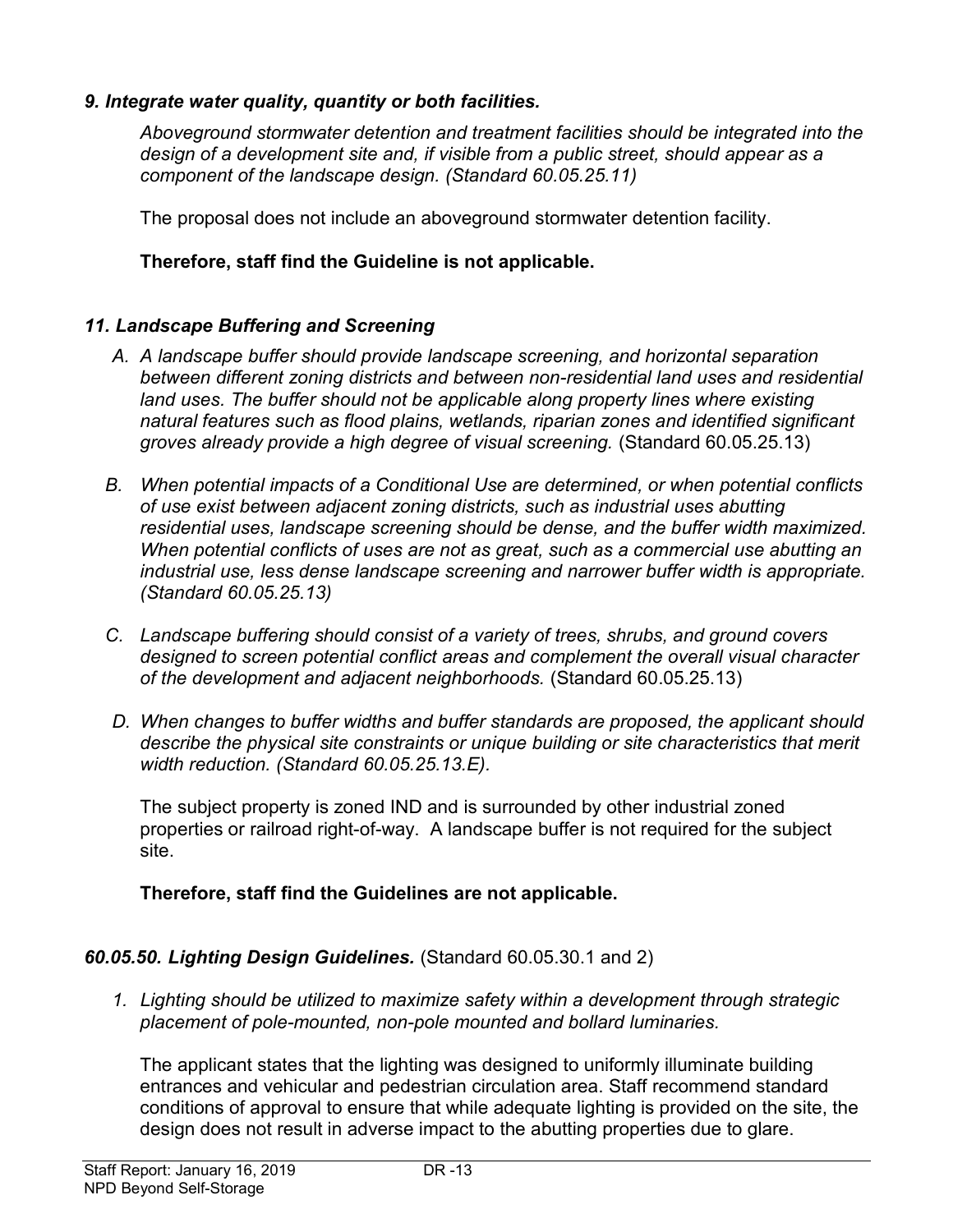Therefore, staff find that by meeting the conditions of approval the Guideline is met.

2. Pedestrian scale lighting should be an integral part of the design concept except for industrial projects. Poles and fixtures for pole-mounted lighting should be of a consistent type throughout the project. The design of wall-mounted lighting should be appropriate to the architectural design features of the building.

The applicant states that pedestrian areas will be lit with a combination of wall mounted lights at a height of 13 feet to illuminate the pedestrian walkways internal to the site and along the eastern elevation. The proposed wall lights were chosen to compliment the modern design of the building. The pole mounted lights are to be a height of less than 30 feet and are consistent with the industrial nature of the area and the limited pedestrian use of the area. The lighting details appear to be architecturally appropriate for the design of the building.

# Therefore, staff find the Guideline is met.

3. Lighting should minimize direct and indirect glare impacts to abutting and adjacent properties and streets by incorporating lens-shields, shades or other measures to screen the view of light sources from residences and streets.

The applicant states that fixtures will have down lights with shaded backgrounds to minimize direct and indirect glare. Staff recommend standard conditions of approval to ensure that while adequate lighting is provided on the site, the design does not result in adverse impact to the abutting properties due to glare..

### Therefore, staff find that by meeting the conditions of approval the Guideline is met.

4. On-site lighting should comply with the City's Technical Lighting Standards. Where the proposal does not comply with the Technical Lighting Standards, the applicant should describe the unique circumstances attributed to the use or site where compliance with the standard is either infeasible or unnecessary.

The applicant provides a photometric plan which complies with the required property lighting.

### Therefore, staff find the Guideline is met.

### RECOMMENDATION

Based on the facts and findings presented, staff recommends APPROVAL of DR2018-0156 (NPD Beyond Self-Storage Design Review) subject to the applicable conditions identified in Attachment E.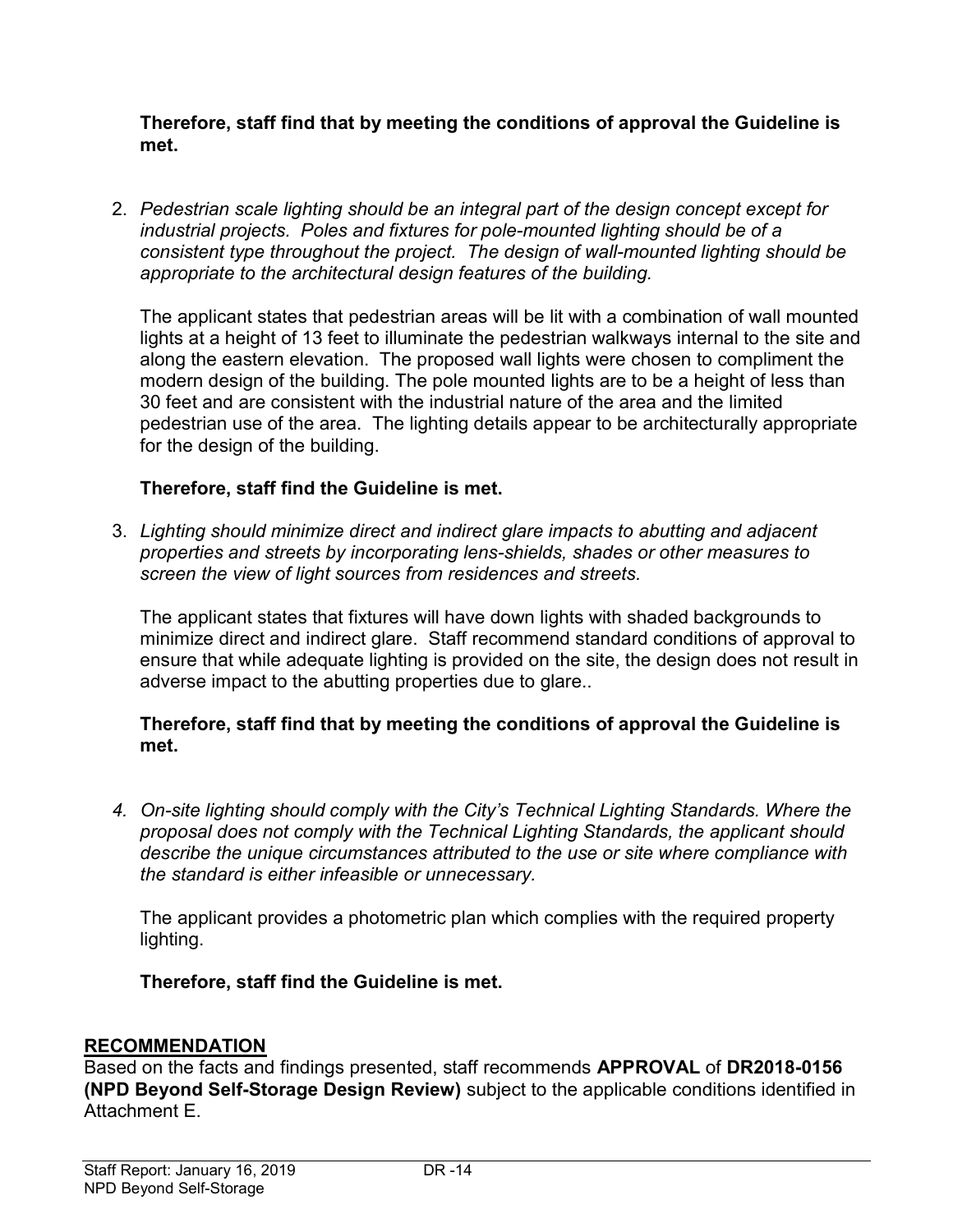#### PD2018-0004 ANALYSIS AND FINDINGS FOR PARKING DETERMINATION

#### 40.55.05 Parking Determination Purpose

The purpose of a Parking Determination is to establish required number of parking spaces for uses which do not have a parking ratio requirement listed in the Development Code. The Parking Determination application is established for determining the required number of off-street parking spaces in advance of, or concurrent with, applying for approval of an application, development, permit, or other action. This Section is carried out by the approval criteria listed herein.

### Section 40.55.15.1.C. Approval Criteria

In order to approve a Parking Requirement Determination application, the decision making authority shall make findings of fact based on evidence provided by the applicant demonstrating that all the following criteria are satisfied:

#### 1. The proposal satisfies the threshold requirements for a Parking Requirement Determination application.

Section 40.55.15.3.A of the Development Code lists the threshold for a Parking Requirement Determination as one that requests that "... the Director establish, in writing, an off-street parking ratio or requirement for a use not listed or substantially similar to a use listed in Section 60.30. (Off-Street Parking) of this Code." The applicant requests that the minimum parking requirements for selfstorage facility be 10 spaces since this use is not specifically identified in the offstreet parking table. Therefore, the proposal satisfies the threshold for a Parking Requirement Determination application.

Therefore, staff finds that the proposal meets the criterion for approval.

#### 2. All City application fees related to the application under consideration by the decision making authority have been submitted.

The applicant submitted the required fee associated with the Parking Determination application.

Therefore, staff finds that the proposal meets the criterion for approval.

### 3. The determination is consistent with Title 4 of Metro's Regional Transportation Functional Plan.

The applicant states Title 4 of Metro's Regional Transportation Functional plan does not list self-storage facilities in their Parking Table (Table 3.08-3), with policies that state jurisdictions cannot require minimum parking requirements greater than the ratio established in Metro's table. The applicant's request for a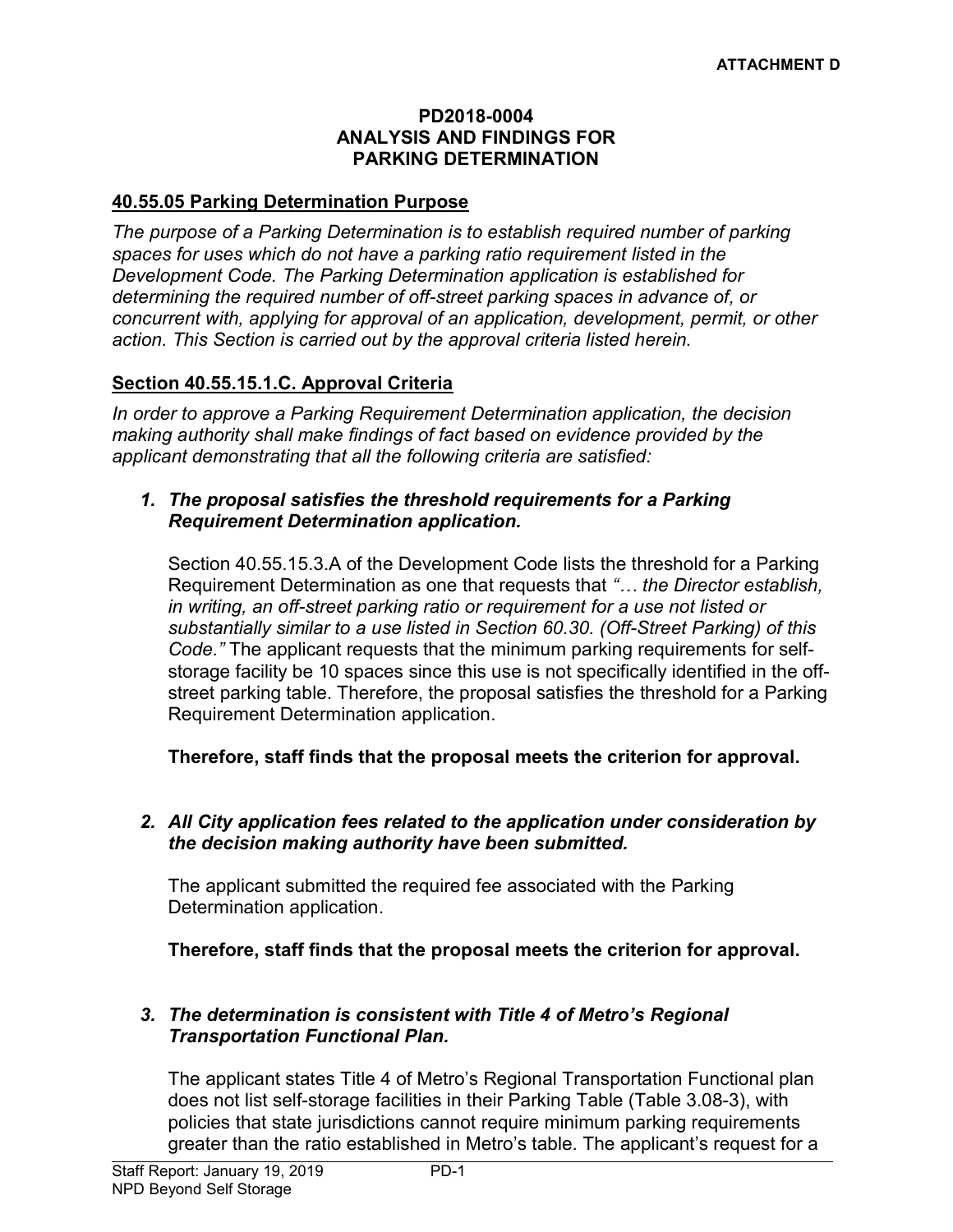minimum requirement of 10 spaces would result in a ratio of 0.07 spaces per 1,000 square feet of building, less than the 0.3 spaces per 1,000 square feet, required with the Warehouse or 1.6 spaces per 1,000 square feet required with the Light Industrial, industrial uses closes to the proposed use. Thereby consistent with Metro's Parking Management policies.

Staff concur that Metro's table does not provide specific parking ratios for selfstorage facility and provides cities the opportunity to utilize categories and standards that demonstrates similar outcomes to the Metro's standards. The applicant has provided a Technical Memorandum from Lancaster Engineering dated November 6, 2018 that addresses parking generation. The memorandum identified the parking generation rates identified by the Institute of Transportation Engineers (ITE) that identified the peak parking demand for 965 self-storage units as 13 parking spaces, resulting in a parking ratio of 0.09 spaces per 1,000 square feet. Staff find that utilization of the ITE's rates would be consistent with Metro's policy allowing the cities to utilize other standards while not exceeding Metro's parking ratio. Since the applicant's facility will result in 962 new units the minimum requirement of 13 spaces ensures a ratio established by a technical resource like ITE. The table provided in the applicant's narrative (page 21 of 59) shows a lower ratio provided in facilities both locally and nationally. In reviewing the list of local facilities provided, the sites appears to be generally one-story facilities with separate access points for each unit and drive aisles that accommodate customers loading and unloading at their units. The current proposal provides only two main access points to the building shared by the 962 units proposed. While low traffic volumes are expected on the site, the minimum requirements identified by ITE requires a slightly higher ratio that may address the potential need for theses parking spaces especially as there is not on-street parking in close proximity to the entrances of the building. Therefore staff recommends the proposal be required to provide 13 off-street parking spaces.

### Therefore, staff finds that by meeting the condition of approval, the proposal meets the criterion for approval.

### 4. The determination will not create adverse impacts, taking into account the total gross floor area, number of employees, potential customer volume, and the hours of operation of the use.

Staff cite the findings in the Facilities Review Committee Criterion D as applicable to this criterion. The applicant states that the proposed 10 required parking spaces can accommodate the uses on the site. However the Facilities Review Committee determined the location of the parking space abutting the southern elevation does not meet the parking design standards established in Section 60.30. Further the ratio proposed by the applicant of 0.07 spaces per 1,000 square feet addresses traditional storage facilities that provide customers space to park in front of each individual unit. The proposed design of this facility provides two main entrances to the building. While the trip generation are low for self-storage facility, staff recommends utilizing the ITE recommendation of 13 spaces, to ensure adequate parking spaces are provided on site. Therefore staff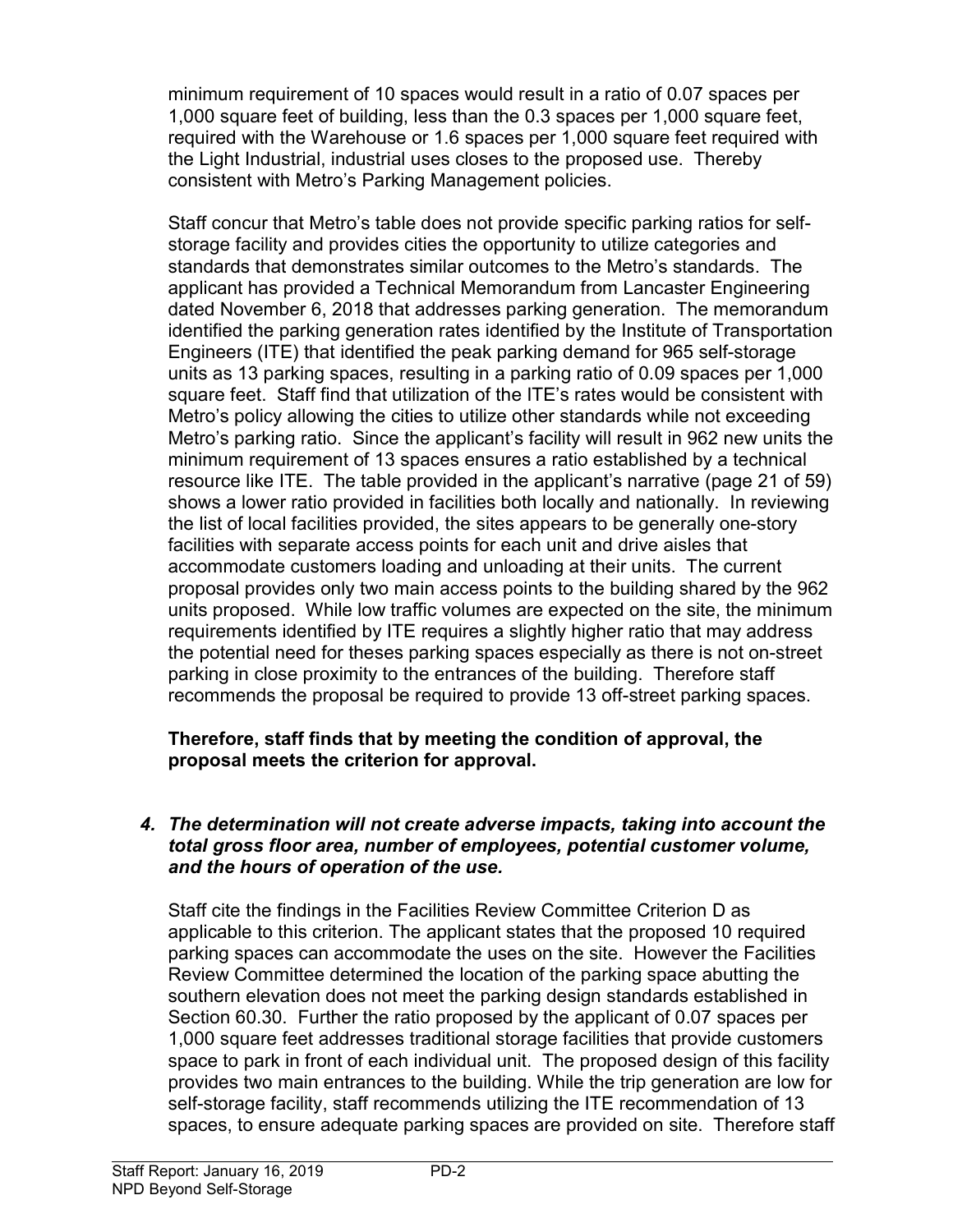recommends that four additional parking spaces be shown on the site plan as required off-street parking for a total of 13 spaces. The site identifies 46 longterm parking stall in which four parking spaces can be converted into required parking without changes to the parking circulation on the site.

# Therefore, staff finds that by meeting the conditions of approval, the proposal meets the criterion for approval.

# 5. The proposal contains all applicable application submittal requirements as specified in Section 50.25.1. of the Development Code.

The applicant has submitted all documents related to this request for Parking Determination approval. The applicant submitted the application on November 6, 2018 and was deemed complete on December 4, 2018.

Therefore, staff finds that the proposal meets the criterion for approval.

# 6. Applications and documents related to the request, which will require further City approval, shall be submitted to the City in the proper sequence.

The applicant has submitted all documents related to this request for Parking Determination approval. A Conditional Use and Design Review Three applications are being processed concurrently with the subject request for a Parking Determination. The Parking Determination application is not dependent upon approval of the Design Review Three or Major Modification of a Conditional Use applications.

# Therefore, staff finds that the criterion is met.

# Recommendation

Based on the facts and findings presented, staff recommend APPROVAL of PD2018- 0004 (NPD Beyond Self-Storage Parking Determination) subject to the applicable conditions identified in Attachment E.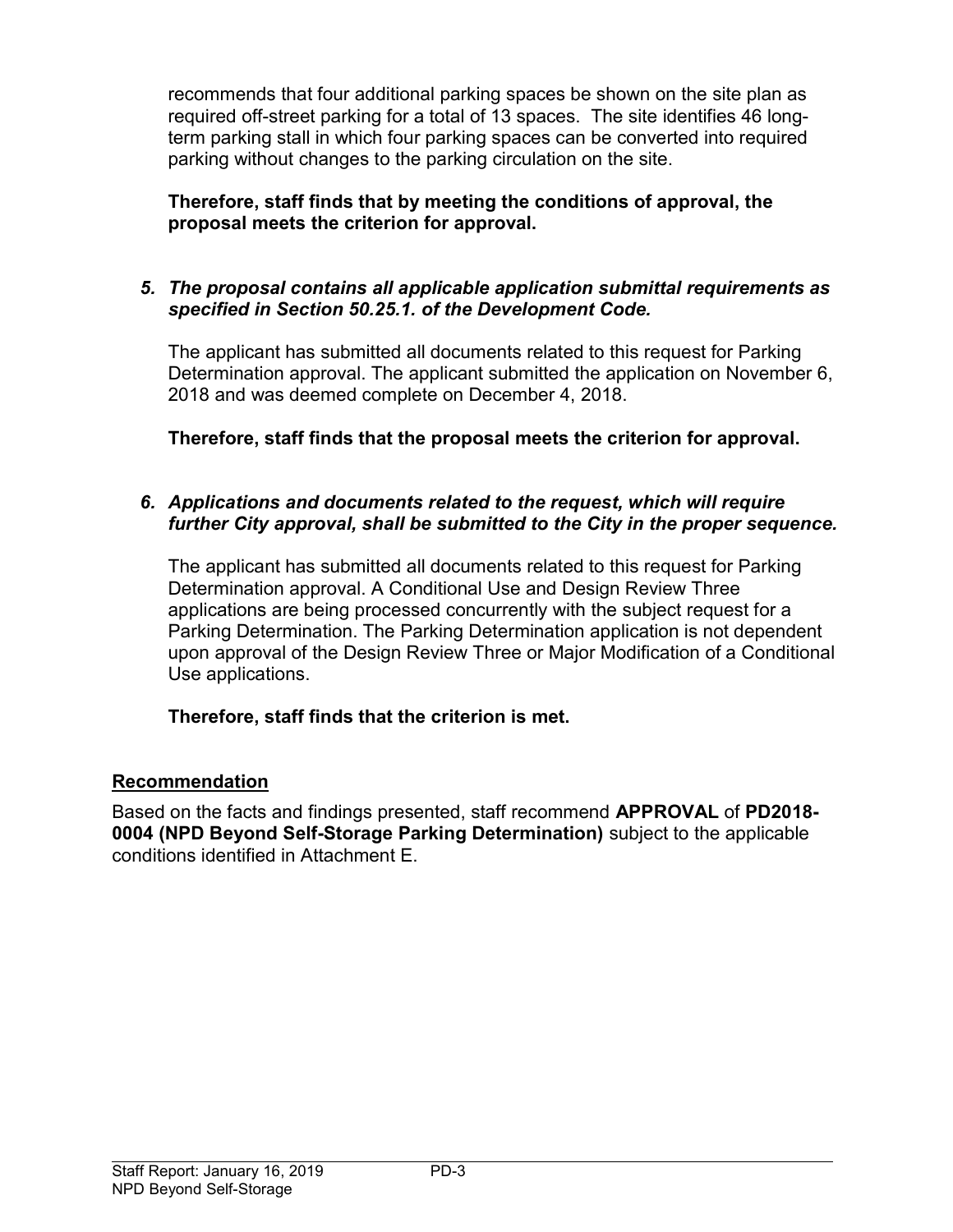#### CONDITIONS OF APPROVAL NPD Beyond Self-Storage Facility

#### CU2018-0019 Major Modification of a Conditional Use

- 1. Ensure that the Design Review Three (DR2018-0165) application has been approved and is consistent with the submitted plans. (Planning/SNK)
- 2. Ensure that the Parking Determination (PD2018-0004) application has been approved and is consistent with the submitted plans. (Planning/SNK)
- 3. Final decision shall expire automatically two (2) years from the effective date of decision unless the approval is enacted either through construction or establishment of use within the two (2) year time period. (Planning/SNK)
- 4. The Conditional Use permit shall run with the land and shall continue to be valid upon a change of ownership of the site unless otherwise specified in conditions attached to the permit. (Planning/SNK)
- 5. This staff report and accompanying land use order shall be recorded with the Washington County Recorder's Office. (Planning/SNK)

#### DR2018-0156 Design Review Three

1. Final decision shall expire automatically two (2) years from the effective date of decision unless the approval is enacted either through construction or establishment of use within the two (2) year time period. (Planning/SNK)

#### A. Prior to issuance of the site development permit, the applicant shall:

- 2. Ensure that the Conditional Use (CU2018-0019) application has been approved and is consistent with the submitted plans. (Planning/SNK)
- 3. Ensure that the Parking Determination (PD2018-0004) application has been approved and is consistent with the submitted plans. (Planning/SNK)
- 4. Submit a narrative that responds to all applicable conditions of approval and discusses how each condition has or will be satisfied prior to issuance of the Site Development Permit. (Site Development Div./JJD)
- 5. Contact Building Department at (503)350-4079 or (503)526-2409 to obtain a Plumbing Permit from the Building Department for the proposed onsite utilities. Submit the Plumbing Permit application concurrently with the Site Development Permit application. (Site Development Div./TDM)
- 6. Submit the required plans, application form, fee, and other items needed for a complete site development permit application per the applicable review checklist. (Site Development Div./JJD)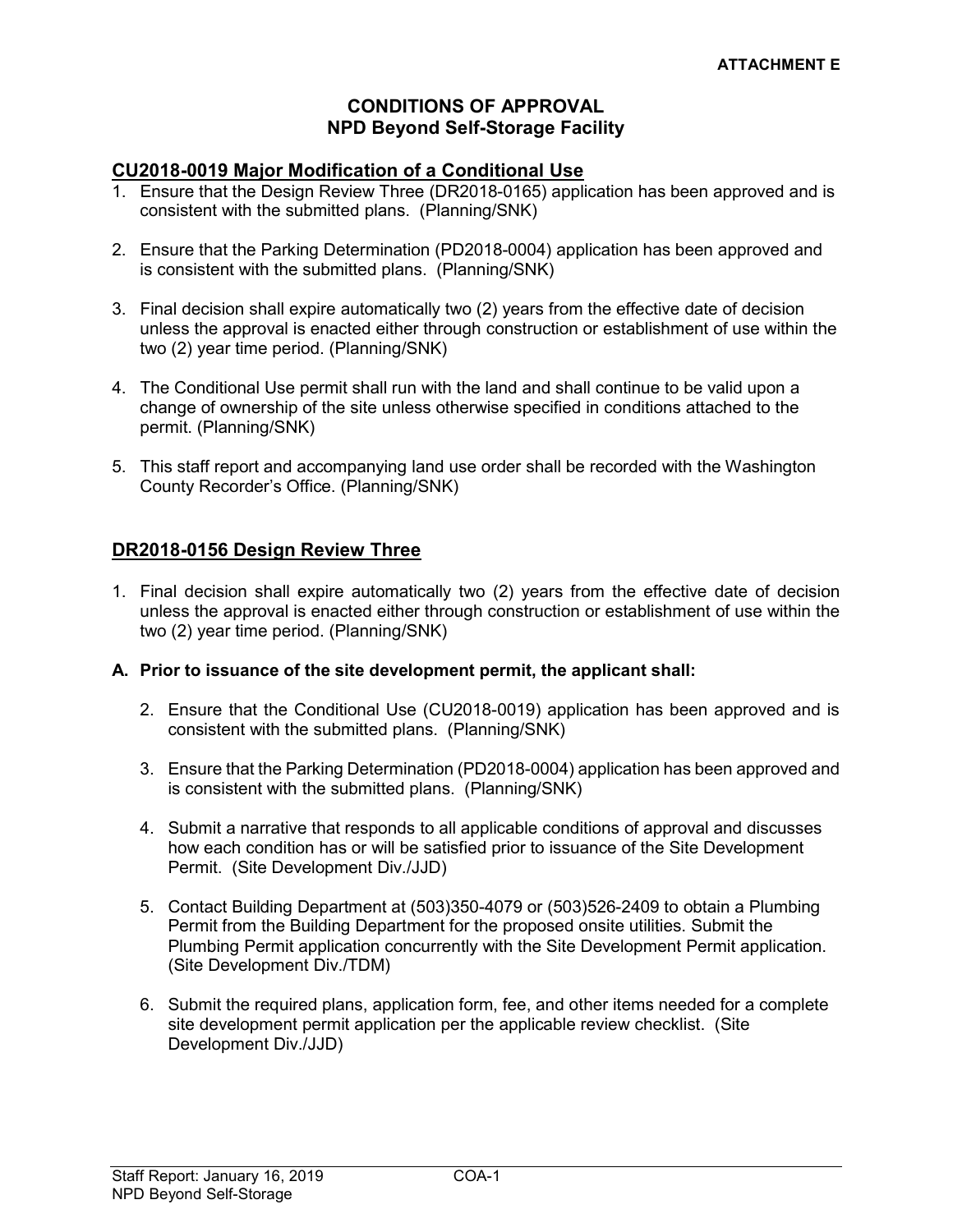- 7. Contract with a professional engineer to design and monitor the construction for any work governed by Beaverton Municipal Code 9.05.020, as set forth in the City Engineering Design Manual and Standard Drawings (City EDM), Beaverton Development Code (Ordinance 2050, 4010 +rev.), the Clean Water Services District Design and Construction Standards (April 2017, Resolution and Ordinance 2017-05), and the City Standard Agreement to Construct and Retain Design Professionals in Oregon. (Site Development Div./JJD)
- 8. Submit a completed and executed City Standard Agreement to Construct Improvements and Retain Design Professional(s) Registered in Oregon. After the site development permit is issued, the City Engineer and the Planning Director must approve all revisions as set out in Ordinances 2050, 4010+rev., and the City EDM; however, any required land use action shall be final prior to City staff approval of the engineering plan revision and work commencing as revised. (Site Development Div./JJD)
- 9. Have the ownership of the subject property guarantee all public improvements, site grading, storm water management (quality) facilities, all site work in the floodplain, emergency vehicle access and common driveway paving by submittal of a Cityapproved security. The security approval by the City consists of a review by the City Attorney for form and the City Engineer for amount, equivalent to 100 percent or more of estimated construction costs. (Site Development Div./JJD)
- 10. As part of the Side Development Permit submittal, submit the required waterline and pedestrian easements and any off-site easements, executed and ready for recording, to the City after approval by the City Engineer for legal description of the area encumbered and City Attorney as to form. (Site Development Div./TDM)
- 11. Provide a 5-foot wide pathway along the easterly property line for pedestrian access. (Site Development Div./TDM)
- 12. Submit plans that show access for a maintenance vehicle within 6-feet from the front, or within 15-feet from the side of a vehicle to all water quality and flow control structures or otherwise as specifically approved by the City Engineer. (Site Development Div./TDM)
- 13. Submit plans that include details of the proposed bicycle parking spaces. Racks are to be at least 30 inches wide by 36 inches tall, centered within an area that is 6 feet by 4 feet, and at least 2 feet from any building. Inverter U-type and staple racks are the preferred option for bicycle parking. (Site Development Div./TDM)
- 14. Submit a vehicle simulation for Tualatin Valley Fire and Rescue District approved fire truck and the developer approved truck using an AutoTURN or another approved software program by the City Engineer. (Site Development Div./TDM)
- 15. Have obtained the Tualatin Valley Fire and Rescue District Fire Marshal's approval of the site development plans as part of the City's plan review process. (Site Development Div./JJD)
- 16. Submit a detailed water demand analysis (fire flow calculations) in accordance with the requirements of the Fire Code as adopted by the Tualatin Valley Fire and Rescue. If determined to be needed by the City Building Official, this analysis shall be supplemented by an actual flow test and evaluation by a professional engineer (meeting the standards set by the City Engineer as specified in the Engineering Design Manual Chapter 6, 610.L). The analysis shall provide the available water volume (GPM) at 20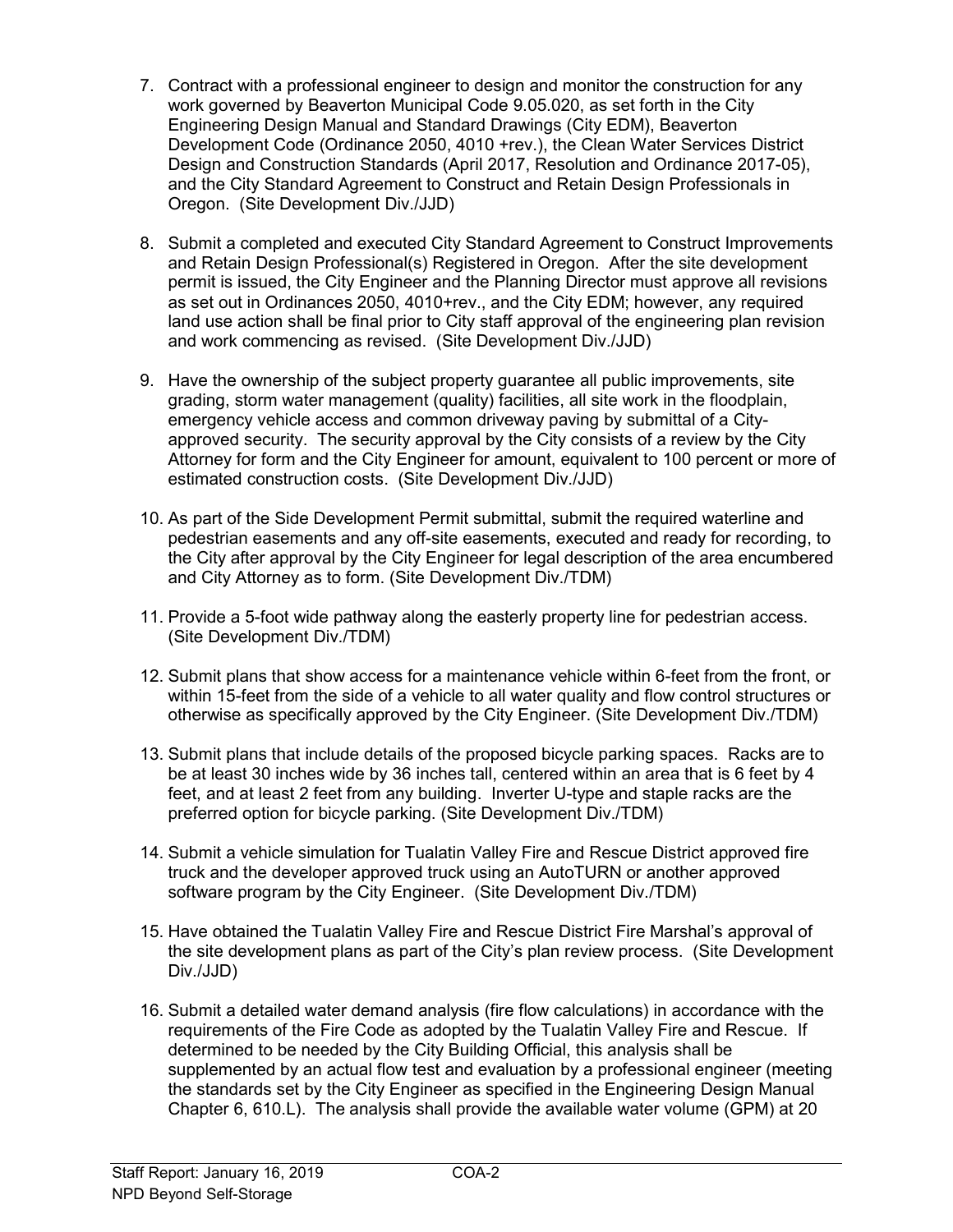psi residual pressure from the fire hydrant nearest to the proposed project. (Site Development Div./JJD)

- 17. Have obtained approvals needed from the Clean Water Services District for storm system connections as a part of the City's plan review process. (Site Development Div./JJD)
- 18. Submit plans for erosion control per 1200-CN General Permit (DEQ/CWS/City Erosion Control Joint Permit) requirements to the City. The applicant shall use the plan format per requirements for sites between 1 and 4.99 acres adopted by DEQ and Clean Water Services. (Site Development Div./JJD)
- 19. Use best efforts to submit to the City a copy of any approval documentation or other construction impact authorization as needed from the Union Pacific Railroad Company for the work in or near the railroad spur track corridor. (Site Development Div./JJD)
- 20. Submit a copy of issued permits or other approvals needed from ODOT Rail for any work performed in or near the railroad spur track corridor. (Site Development Div./TDM)
- 21. Provide final construction plans and a final detailed drainage report prepared by a professional engineer meeting the standards set by the City Engineer and demonstrating compliance with CWS Resolution and Order 2007-020 in regard to water quality treatment (Chapter 4) for the proposal.. The analysis shall identify all contributing drainage areas and plumbing systems on and adjacent to the site with the site development permit application. The analysis shall also delineate all areas on the site that are inundated during a 100-year storm event in addition to any mapped FEMA flood plains and flood ways. (Site Development Div./JJD)
- 22. Provide final construction ready plans showing a proprietary Stormfilter system (for treatment of the site's surface water runoff) with a minimum of 3.0 cartridges per tributary impervious acre. Plans shall also show an oil and sediment trap for any auxiliary inlet structures (ex: sumped, lynch-type catch basin, trench drain with trap, or other City of Beaverton approved equivalent) located in front any Stormfilter unit. (Site Development Div./JJD)
- 23. All site sewer (storm and sanitary) plumbing that serves more than one lot, or crosses onto another lot, shall be considered a public system and shall be constructed to the requirements of the City Engineer. Sheet flow of surface water from one lot to another lot area shall not be considered a direct plumbing service. (Site Development Div./TDM)
- 24. Submit a revised grading plan showing that the lot has a minimum building pad elevation that is at least one foot higher than the maximum possible high water elevation (emergency overflow) of the storm water management facilities and show a safe overflow route. A minimum finish floor elevation shall established for the proposed building based on service provision needs and whichever of the following three is highest in elevation: 1) at least two feet higher than the rim elevation of the downstream public sanitary sewer manhole; 2) two feet higher than the rim/overflow of the storm facility; and 3) as necessary to provide adequate fall per engineering and plumbing code standards to the furthest service point. (Site Development Div./JJD)
- 25. Provide a final engineering analysis of the grading and construction work proposed within the 100-year floodplain as necessary to allow for a public notice to be published in a local newspaper by the City Engineer. The public notice and a 10 day appeal period shall occur after final approval of the site development permit AND building permit plans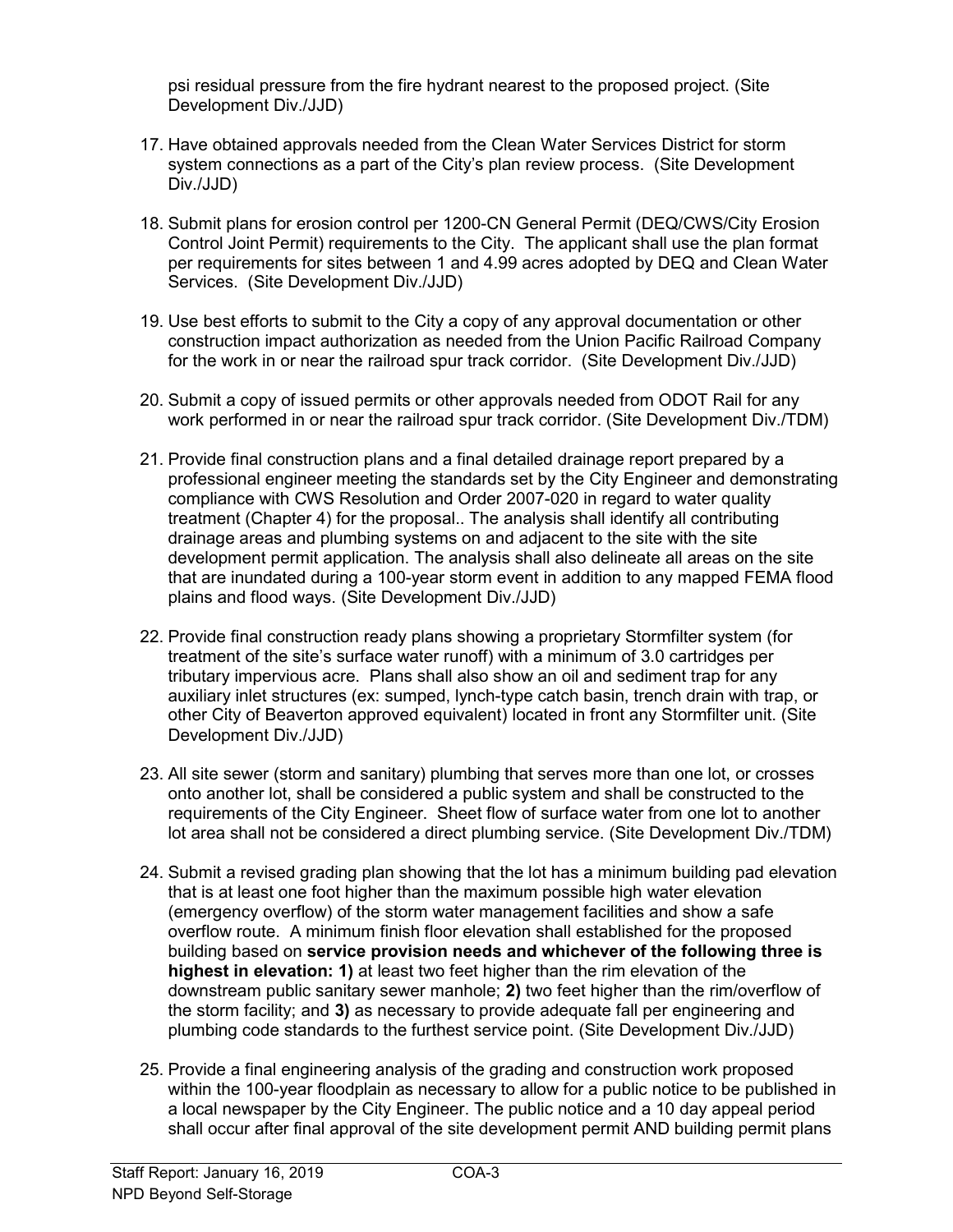by the City Engineer, City Building Official, and Planning Director. The site is encumbered by the FEMA-designated 100-year floodplain Zone 'A'. Additional information was found via more recent Beaverton flood studies that determined that the 100-year flood is at 184.7 feet NGVD-29 (equals 188.2' NAVD-88). The regulated lowest finish floor or building flood-proofing elevation is 185.7 feet NGVD-29 (equals 189.2' NAVD-88). The Zone 'A' building flood-proofing elevation is 4.0 feet above existing surrounding grade. Any development or building permit application will need to document how the proposal will comply with each applicable floodplain restriction. The flood conveyance and storage of the project area at each 1 foot contour must be preserved or enhanced with cut/fill balance and a zero-rise certification by a registered professional engineer. For a new building and substantial building improvements anticipated, the plans or other submittals must document how the buildings are elevated or entire structures are dry-flood proofed per Federal Emergency Management Agency (FEMA) definitions. The floodplain regulations are found in Chapter 60 of the City Development Code, Chapter 9.05 of the City Code, and Chapter 5, Section 5.10 of CWS Resolution and Order 2017-05. No designated vehicle long-term parking, or equipment storage can occur at or below 1' below the 100-year floodplain; only short term parking is allowed; and recreational vehicle storage must meet the same standards as manufactured homes, 1' above the 100-year elevation or higher. (Site Development Div./TDM)

- 26. Submit to the City a certified impervious surface determination of the proposed project prepared by the applicant's engineer, architect, or surveyor (this can be with or shown on the submitted building plans). The certification shall consist of an analysis and calculations determining the square footage of all impervious surfaces on the site. In addition, specific types of impervious area totals, in square feet, shall be given for roofs, parking lots and driveways, sidewalk and pedestrian areas, and any gravel or pervious pavement surfaces. Calculations shall also indicate the square footage of pre-existing impervious surfaces, modified existing impervious, the new impervious surface area created, and total final impervious surface area on the entire site after completion. (Site Development Div./TDM)
- 27. Pay a storm water system development charges (overall system conveyance and for storm quantity, water detention) for any net new impervious area proposed for the entire project. (Site Development Div./JJD)
- 28. Provide plans for street lights (Illumination levels to be evaluated per City Design Manual, Option C requirements unless otherwise approved by the City Public Works Director), an on-site lighting plan, and for the placement of underground utility lines along street frontages, within the site, and for services to the proposed new development. If existing utility poles along existing street frontages must be moved to accommodate the proposed improvements, the affected lines must be either undergrounded or a fee in lieu of undergrounding paid per Section 60.65 of the Development Code. (Site Development Div./JJD)
- 29. Obtain the City Building Official's review approval of the proposed private fire service mains (fire line), vault, backflow prevention and Fire Department Connection (FDC). (Site Development Div./JJD)
- 30. Submit an owner-executed, notarized, City/CWS standard private stormwater facilities maintenance agreement, with maintenance plan and all standard exhibits, ready for recording with Washington County Records. (Site Development Div./JJD)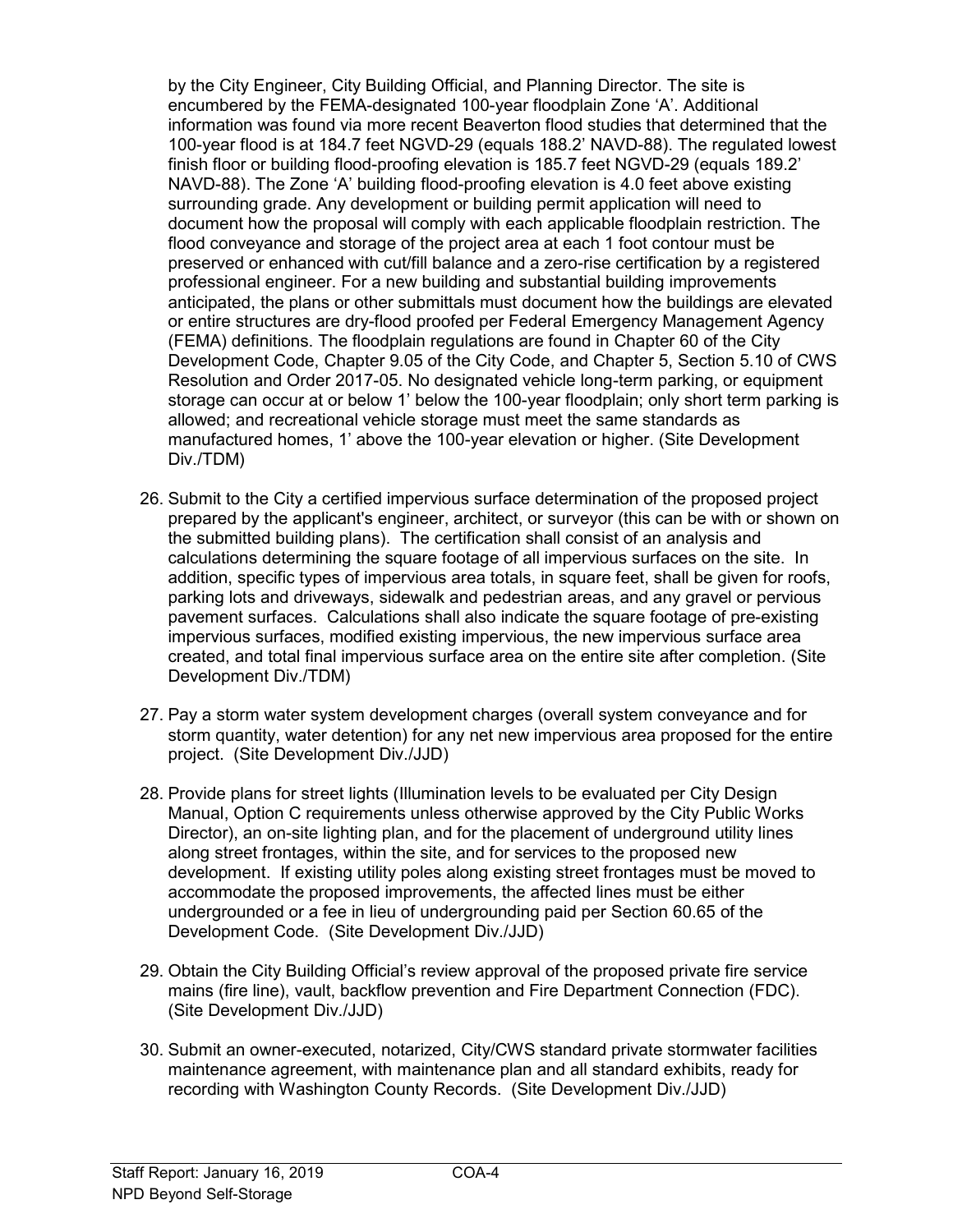- 31. Provide plans showing a City standard commercial driveway apron at the intersection of any private driveway and a public street. (Site Development Div./JJD)
- 32. Provide a commercial driveway approach at SW 107th Avenue per Beaverton Engineering Design Manual Standard Drawings. (Transportation/JK)
- 33. Identify four additional required parking spaces to be located outside the proposed fenced area. (Planning / SK)
- 34. Fencing to be placed between the development and the railroad shall not be located within the railroad right-of-way and will be designed to meet Oregon Department of Transportation's (ODOT) standards. (Planning/SK)
- 35. Ensure that internal pedestrian connections are provided with appropriate demarcation that differentiates these areas for pedestrians and motor vehicle operators. (Planning/SK)
- 36. Provide a revised site lighting plan that includes lighting along the pedestrian walkway and driveway leading to SW 107<sup>th</sup> Avenue which meets the applicable Technical Lighting Standards of Section 60.05.30. (Planning/SK)
- 37. Ensure all site improvements, including grading and landscaping are completed in accordance with plans marked "Exhibit A", except as modified by the decision making authority in conditions of approval. (On file at City Hall). (Planning /SNK)
- 38. Ensure all construction is completed in accordance with the Materials and Finishes form and Materials Board, both marked "Exhibit B", except as modified by the decision making authority in conditions of approval. (On file at City Hall). (Planning /SNK)
- 39. Ensure construction of all buildings, walls, fences and other structures are completed in accordance with the elevations and plans marked "Exhibit C", except as modified by the decision making authority in conditions of approval. (On file at City Hall). (Planning /SNK)
- 40. Ensure all landscaping approved by the decision making authority is installed. (Planning /SNK)
- 41. Ensure all landscape areas are served by an underground landscape irrigation system. For approved xeriscape (drought-tolerant) landscape designs and for the installation of native or riparian plantings, underground irrigation is not required provided that temporary above-ground irrigation is provided for the establishment period. (Planning /SNK)
- 42. Ensure that the planting of all approved deciduous trees, except for street trees or vegetation approved in the public right-of-way, and has been completed. Deciduous trees shall have straight trunks and be fully branched, with a minimum caliper of 1-1/4 inches and a minimum height of 8 feet at the time of planting, except that dwarf and compact varieties may be may be approved at any size. Deciduous trees may be supplied bare root provided the roots are protected against damage. Each tree is to be adequately staked. (Planning /SNK)
- 43. All mechanical units, roof or ground mounted, must be screened from view of public streets and adjacent properties. (Planning /SNK)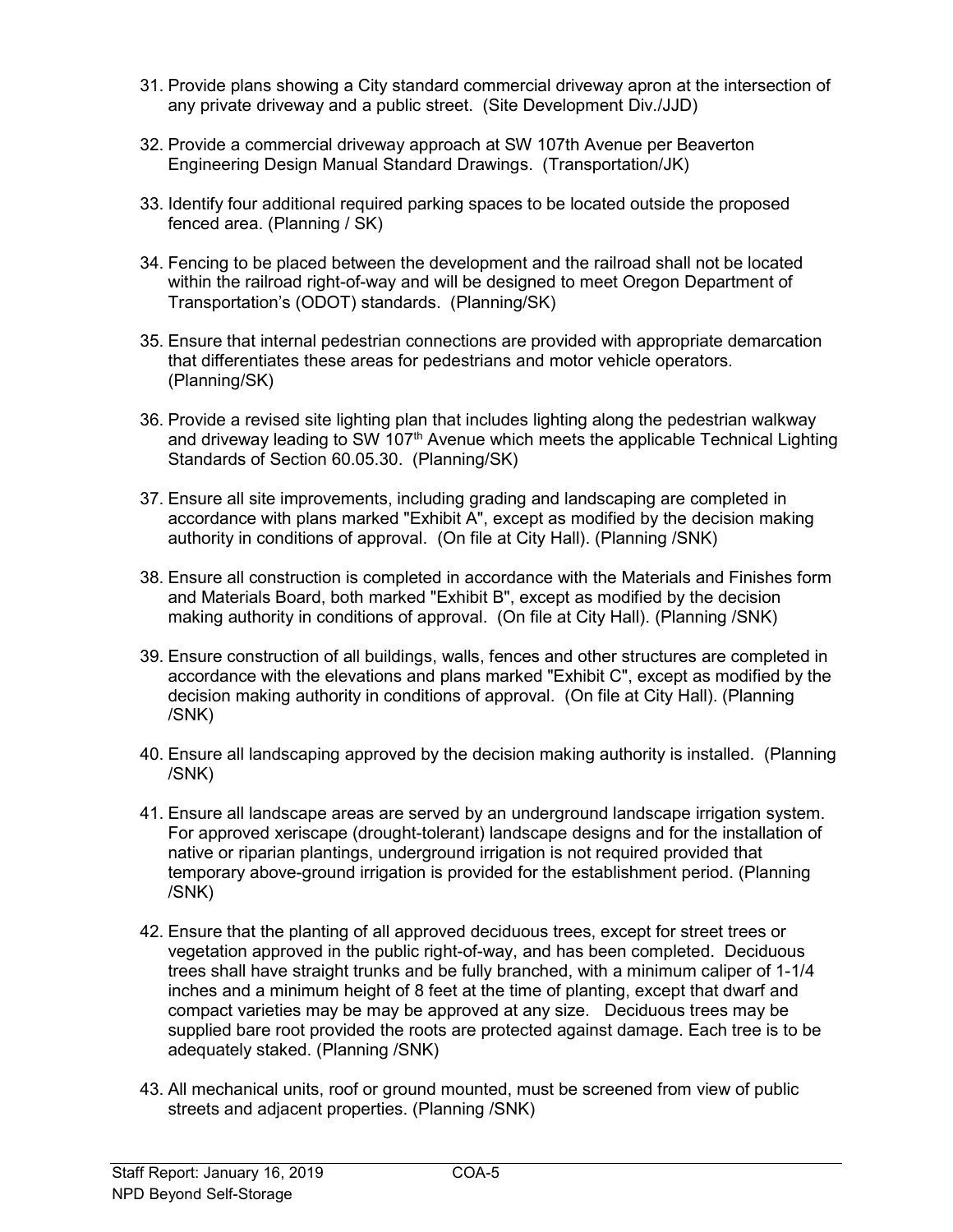44. Provide tree protection fencing in accordance with the standards of Section 60.60.20 of the Development Code. Any alternatives to the standards in 60.60.20 must be approved by the City Arborist. (Planning /SNK)

#### B. Prior to building permit issuance, the applicant shall:

- 45. Submit a complete site development permit application and obtain the issuance of site development permit from the Site Development Division. (Site Development Div./JJD)
- 46. Have a professional architect, engineer, or surveyor submit plans and specifications to the City Engineer and City Building Official verifying that all at-risk elements of the new construction are either elevated or flood proofed as appropriate per City Code, FEMA requirements, IBC Appendix G (Flood-resistant Construction), and ASCE/SEI 24-05, and as determined by the City Engineer and City Building Official to at least (189.2 feet NAVD-88; 185.7 feet NGVD-29) one foot above the base flood elevation (188.2 feet NAVD-88; 184.7 feet NGVD-29). These are NOT the currently published 2005 FEMA official elevations for flood insurance purposes but rather the elevations for Beaverton Creek floodplain regulation contained in a new study (AKA Community Determined) which is the best available information. (Site Development Div./JJD)
- 47. Make provisions for installation of all mandated erosion control measures to achieve City inspector approval at least 24 hours prior to call for foundation footing form inspection from the Building Division. (Site Development Div./JJD)

#### C. Prior to final occupancy permit issuance of any building permit, the applicant shall:

- 48. Have substantially completed the site development improvements as determined by the City Engineer. (Site Development Div./JJD)
- 49. Have a professional engineer or surveyor submit record documents (as-builts) and a Federal Emergency Management Agency (FEMA) standard form (elevation certificate), to the City Building Official (with a copy to the City Engineer), verifying that all at-risk elements of the new construction are either elevated or flood proofed as appropriate per City Code and FEMA requirements, and as determined by the City Engineer and City Building Official at permit issuance, to at least (189.2 feet NAVD-88; 185.7 feet NGVD-29) one foot above the base flood elevation (188.2 feet NAVD-88; 184.7 feet NGVD-29). These are NOT the currently published 2016 FEMA official elevations for flood insurance purposes but rather the elevations for Beaverton Creek floodplain regulation contained in a new study (AKA Community Determined) which is the best available information. (Site Development Div./JJD)
- 50. Have placed underground all affected, applicable existing overhead utilities and any new utility service lines within the project and along any existing street frontage as determined at permit issuance. (Site Development Div./JJD)
- 51. Install or replace, to City specifications, all sidewalks, curb ramps and driveway aprons which are damaged during the construction of the site. (Site Development Div./JJD)
- 52. Have the landscaping completely installed or provide for erosion control measures around any disturbed or exposed areas per Clean Water Services standards. (Site Development Div./JJD)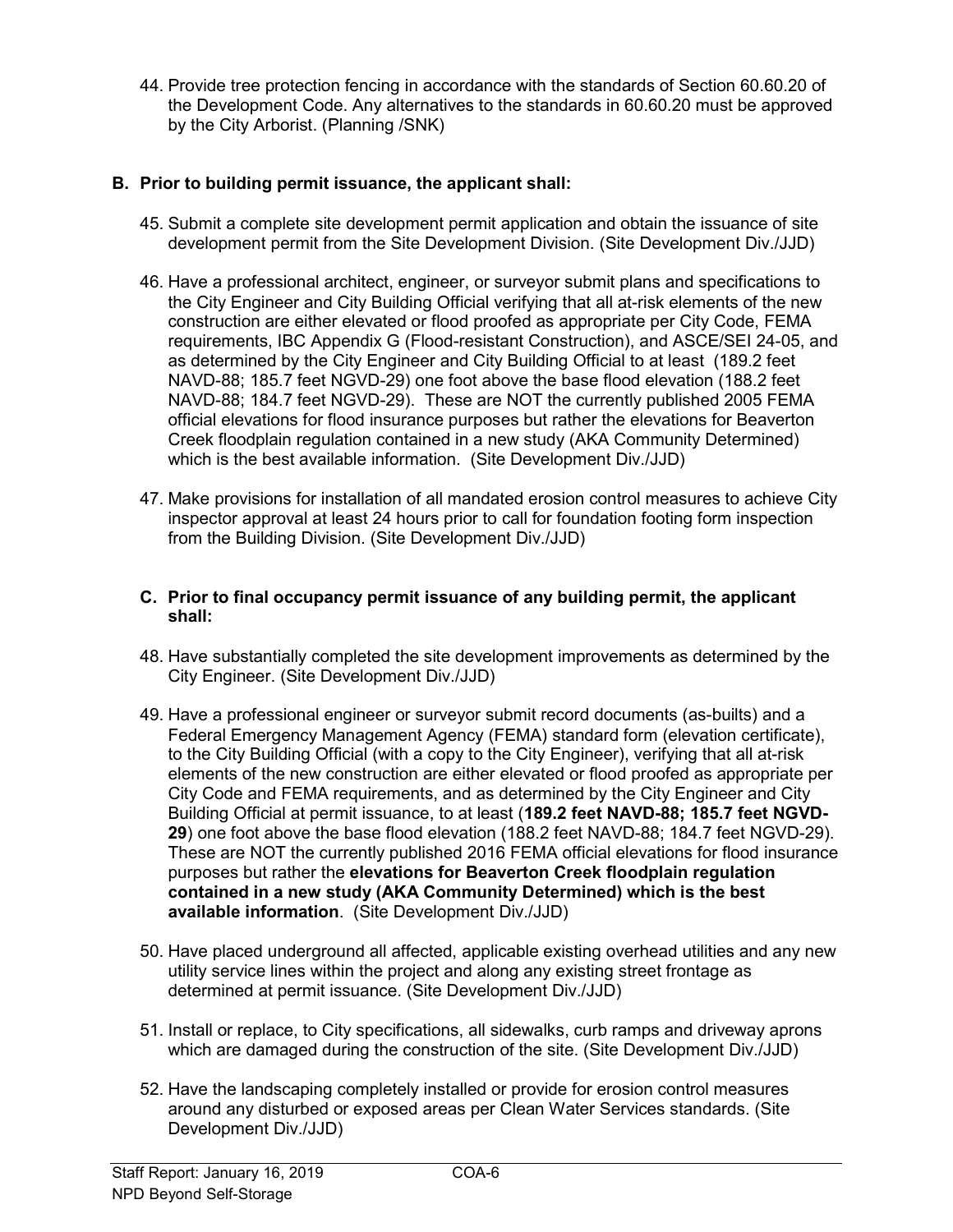- 53. Have obtained a Source Control Sewage Permit from the Clean Water Services District (CWS) and submitted a copy to the City Building Official if an Industrial Sewage permit is required, as determined by CWS. (Site Development Div./JJD)
- 54. Ensure all site improvements, including grading and landscaping are completed in accordance with plans marked "Exhibit A", except as modified by the decision making authority in conditions of approval. (On file at City Hall). No occupancy permit (including temporary occupancy) will be issued until all improvements are complete. (Planning/SK)
- 55. Ensure all construction is completed in accordance with the Materials and Finishes form and Materials Board, both marked "Exhibit B", except as modified by the decision making authority in conditions of approval. (On file at City Hall). No occupancy permit (including temporary occupancy) will be issued until all improvements are complete. (Planning/SK)
- 56. Ensure construction of all buildings, walls, fences and other structures are completed in accordance with the elevations and plans marked "Exhibit C", except as modified by the decision making authority in conditions of approval. (On file at City Hall). No occupancy permit (including temporary occupancy) will be issued until all improvements are complete. (Planning/JF)
- 57. Ensure all landscaping approved by the decision making authority is installed. (Planning/ SK)
- 58. Ensure all landscape areas are served by an underground landscape irrigation system. For approved xeriscape (drought-tolerant) landscape designs and for the installation of native or riparian plantings, underground irrigation is not required provided that temporary above-ground irrigation is provided for the establishment period. (Planning/ SK)
- 59. Ensure that the planting of all approved trees, except for street trees or vegetation approved in the public right-of-way, has occurred. Trees shall have a minimum caliper of 1-1/2 inches. Trees planted within the landscape buffer shall have a minimum height of 6 feet at the time of planting. Deciduous trees may be supplied bare root provided the roots are protected against damage. Each tree is to be adequately staked. (Planning/ SK)
- 60. Ensure all exterior lighting satisfies the applicable requirements of Section 60.05.30 and that all fixtures are installed and operational. Illumination from light fixtures, shall be limited to no greater than 0.5 foot-candle at the property line as measured in the vertical and horizontal plane. (Planning/ SK)
- 61. Ensure all required bicycle parking facilities are provided and installed. (Planning/ SK)

#### D. Prior to release of performance security, the applicant shall:

62. Have completed the site development improvements as determined by the City Engineer and met all outstanding conditions of approval as determined by the City Engineer and Planning Director. Additionally, the applicant and professional(s) of record shall have met all obligations under the City Standard Agreement to Construct Improvements and